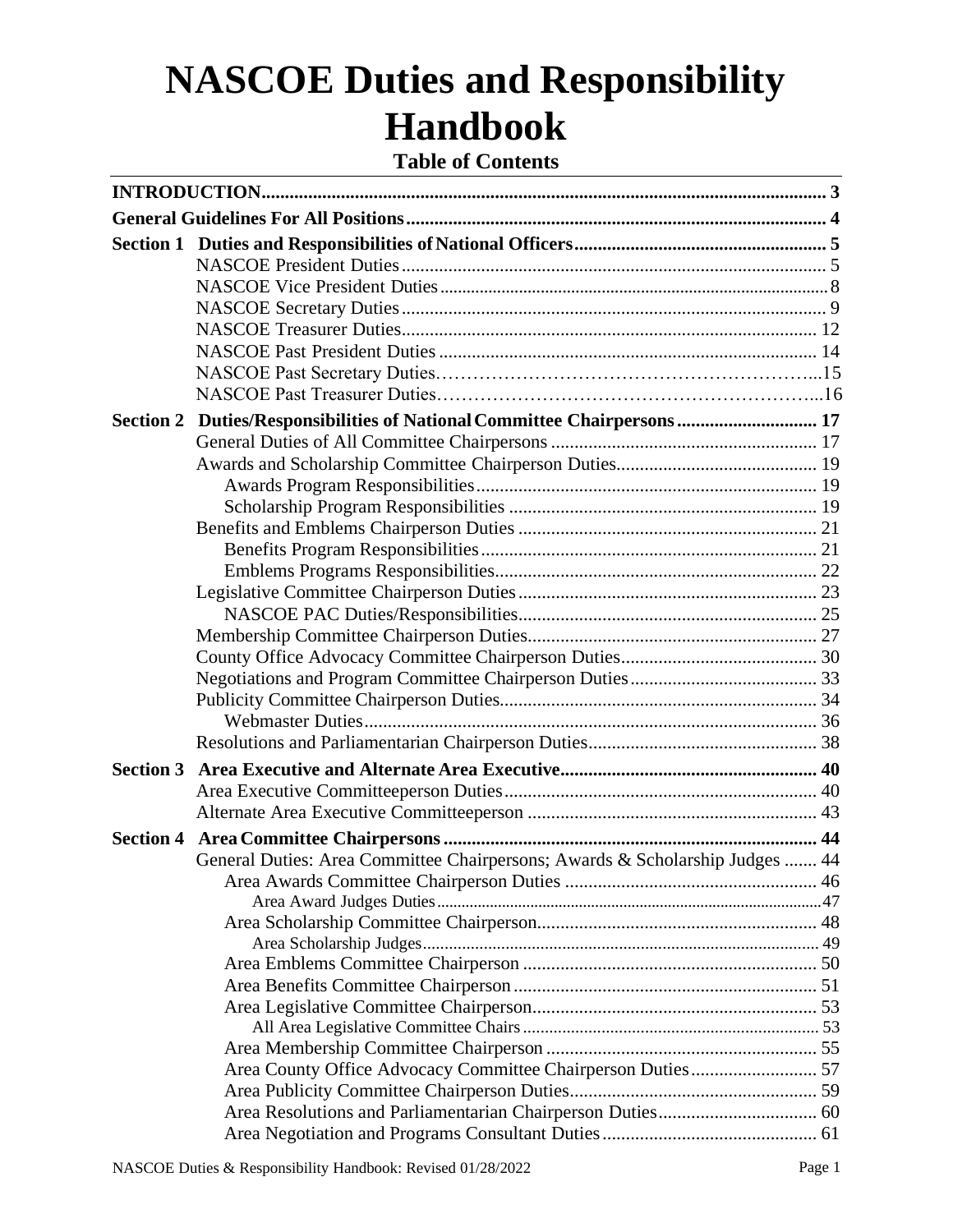|--|--|--|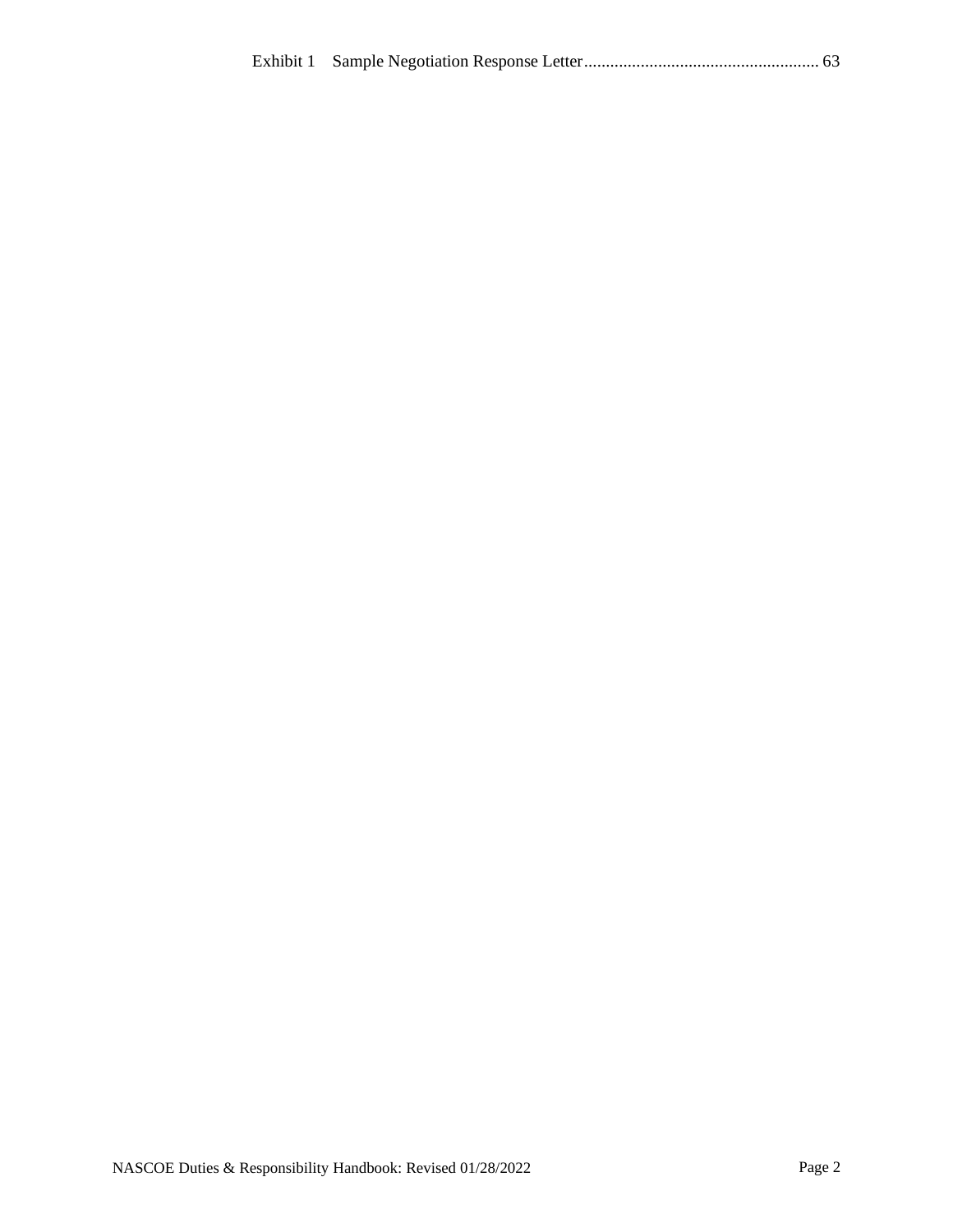<span id="page-2-0"></span>This handbook was prepared in an effort to provide guidelines regarding the duties and responsibilities of Officers, Area Executive Committeepersons and Alternate Area Committeepersons, National and Area Committee positions, Webmaster. These guidelines are not meant and should not supersede the established NASCOE Constitution and Bylaws, the Executive Committee Policies, or the Travel Policy. With a complete understanding of the responsibilities associated with these positions, the elected/appointed persons will be better prepared to fulfill their duties, thus strengthening NASCOE.

There may be other responsibilities which occur in addition to the ones outlined here that are at the discretion of the National Committee Chairperson, Area Executive Committee Chairperson or Executive Board of NASCOE. If you have ANY questions in regard to the duties and responsibilities of these positions, please contact the National Committee Chairperson, Area Executive Committeeperson or Officers of NASCOE.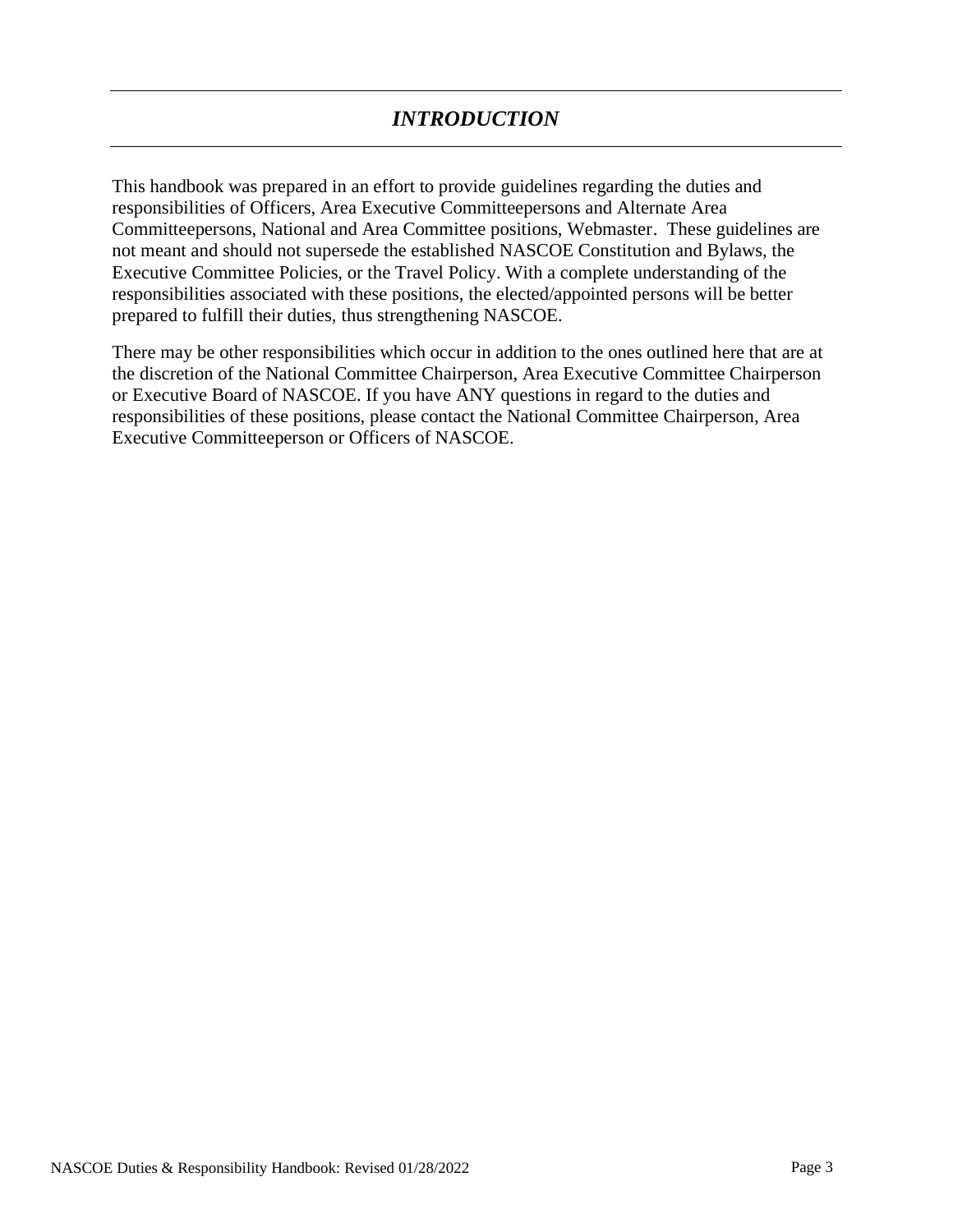<span id="page-3-0"></span>These general guidelines apply to all positions within the leadership of NASCOE:

- 1. Maintain a professional appearance and demeanor when attending functions as a representative of NASCOE. This would include all meetings of state affiliates, other employee associations, other organizations, meetings with management, meetings with Congressional representatives, etc. This also applies when attending social activities in conjunction with meetings. Remember in the membership's eyes you are a representative of NASCOE whether on official or unofficial time.
- 2. All NASCOE positions, whether elected or appointed, require a certain amount ofdedication, creativity and enthusiasm. The ability to communicate both orally and in writing; formally and informally with officers, executives, chairpersons, general membership and outside organizations will be very beneficial when performing the duties of the position. NASCOE encourages development of these skills.
- 3. Wear and promote the NASCOE and NASCOE PAC pins and NASCOE nametag during official functions – All elected and appointed positions.
- 4. Remember that NASCOE leadership is a team effort. Individuals on the Executive Committee may not always agree with the decisions of the group, but once a decision is made the individual members are responsible for presenting the decision in a positive manner and refraining from presenting personal or biased opinions to the membership. The spirit of cooperation is important in maintaining all NASCOE relationships.
- 5. Be prepared for all meetings with information and/or questions. Generally, a written report will be required for all meetings with an electronic copy of the report presented to the Secretary for record-keeping purposes and to aid in compiling accurate minutes of the meetings.
- 6. Strive to be fair, impartial, and open-minded to new ideas and change. Respect the views, opinions, and comments of others.
- 7. Respect the confidentiality of any information, matters or problems discussed at meetings. Use good judgment in distributing information; especially that which should be distributed only by the President. Recognize that information is generally fluid and may changequickly.
- 8. All NASCOE leadership positions shall, to the greatest extent possible, ensure the county committee system is promoted; and be aware of reductions in COC authority, in procedure or in practice. All erosions in COC authority shall be elevated to the NASCOE President, Vicepresident and County Office Advocacy committee chair as soon as they become apparent. All officers and committee chairs are encouraged to become NAFEC associate members, and promote NAFEC membership when possible.
- 9. All NASCOE leadership positions shall, to the greatest extent possible, set an example of participation and promotion of the NASCOE PAC.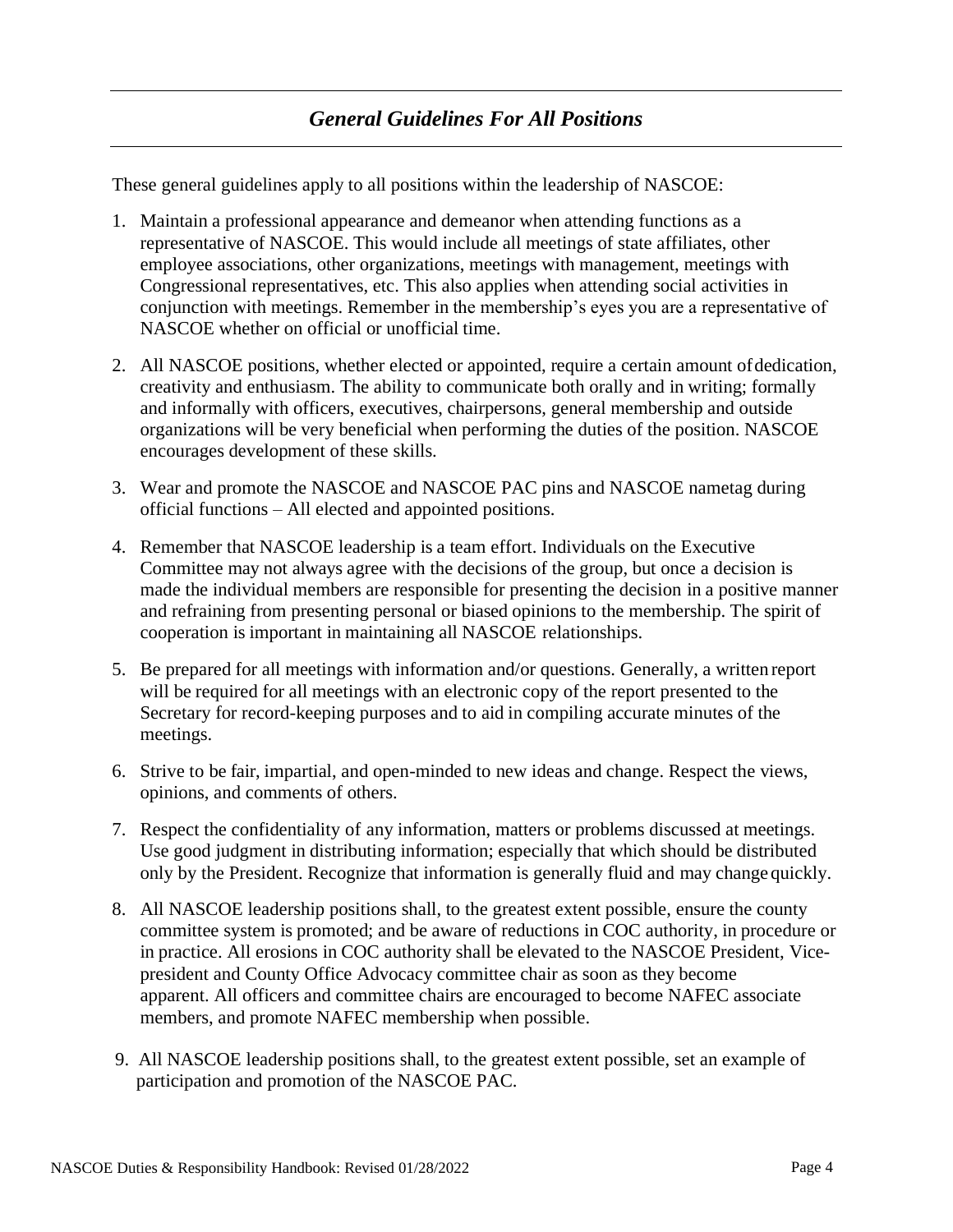# <span id="page-4-1"></span><span id="page-4-0"></span>**NASCOE President Duties**

## **General**

The NASCOE President provides leadership and guidance to the Association's membership, the other officers, Area Executive Committeepersons, Committee Chairpersons, etc. The President conducts the business of NASCOE in a responsible and professional manner in accordance with the Association's Constitution and By-Laws while ensuring that every member receives proper representation. He/she must have the ability to pull the "Leadership Team" together into a cohesive group that will work together for the common good.

Presidential duties include but are not limited to the following:

- 1. Understand and adhere to the presidential responsibilities as outlined in the NASCOE Constitution & Bylaws, NASCOE Executive Committee Policy, NASCOE Travel Policy, FSA policy and other NASCOE policy.
- 2. Understand and adhere to Robert's Rules of Order.
- 3. Serve as a Past President after the term of President is complete.
- 4. Preside over meetings of the Executive Committee and the NASCOE Board of Directors. This also includes other meetings such as but not limited to Pre-Negotiations meeting, Negotiations Meeting, Legislative Conferences, most meetings at the National Convention etc.
- 5. The President oversees all business of the Association; keeps abreast of all changes, concerns and points of interest regarding the Association, its membership and/or the Agency.
- 6. Provide a report of activities of the Executive Committee and the functional committees at each NASCOE Board of Director's meeting.
- 7. Provide an Annual Report to the Association.
- 8. Call special meetings of the Board of Directors and the Executive Committee.
- 9. Delegate the responsibility to research various ideas/suggestions that will assist the Association in meeting its goals.
- 10. Maintain a file on all areas of presidential responsibilities and activities. Furnish the Presidential file to the new President.
- 11. The President is the primary official liaison between NASCOE and USDA/FSA Management. The President will establish and maintain an active working relationship with the Administrator and other management officials; work with management on areas of mutual interest between membership and Administration. Liaison duties may be delegated by subject matter to another officer as appropriate. The President will participate in all conference calls and meetings with management as requested. This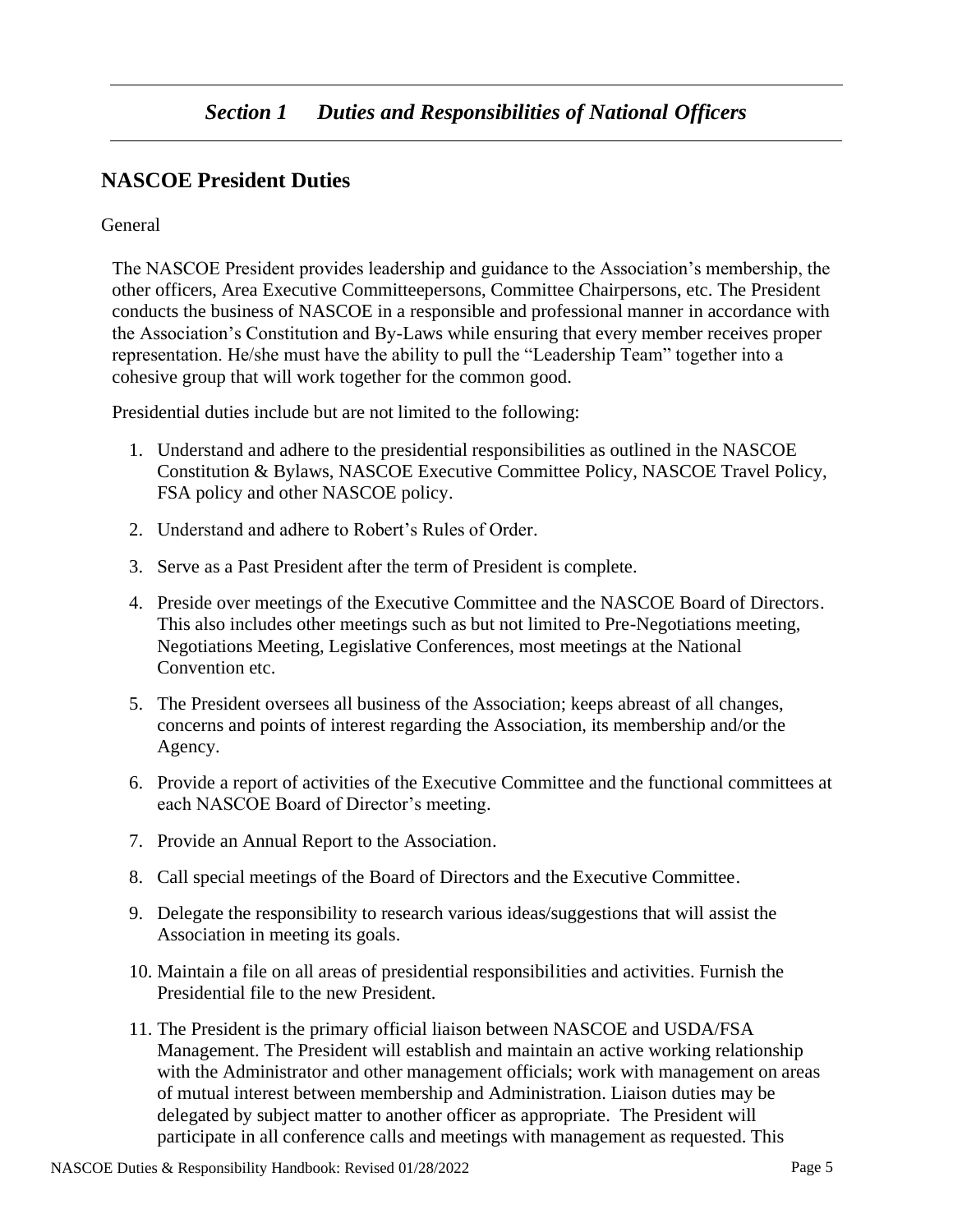participation may be delegated as appropriate.

- 12. Sign the NASCOE/FSA Labor Management Agreement annually.
- 13. Distribute NASCOE authorized administrative leave.
- 14. The President shall, to the greatest extent possible, ensure the county committee system is promoted and supported by the Executive Committee and National Committee Chairpersons. The President shall be aware of reductions in COC authority, in procedure or in practice. The President shall be aware of all erosions in COC authority shall be elevated to the appropriate management officials in Washington D.C.
- 15. The President shall consider becoming a NAFEC associate member and promote NAFEC membership when possible.
- 16. React to circumstances as they develop. At times, there may be a need to act immediately without full consensus of the Executive Committee. All decisions and actions shall be made in the best interest of the Association.
- 17. Maintain good public relations, promoting objectives and goals of the Association always. The President must at times make decisions for the common good that are not readily accepted in some areas or states. He/she should always attempt to explain to the membership why decisions were made. Other members of the Exec Committee can further the goals of the association by supporting the President in difficult decisions.
- 18. Appoint national committee chairs with the concurrence of the Executive Committee. This includes a parliamentarian and Webmaster.
- 19. Appoint Area Executive committee chairperson nominations.
- 20. Delegate authority to committee chairs.
- 21. Engage and provide support for committee chairpersons on a regular but frequent basis.
- 22. Ensure committee chairpersons and communicating with area chairpersons. Recommend committee chairpersons hold monthly meetings
- 23. Attend monthly committee chairperson meetings.
- 24. Attend weekly legislative meetings with the NASCOE legislative consultant and legislative committee chairperson.
- 25. Appoint Special Committees.
- 26. Serve as an ex-officio member of all committees.
- 27. Determine when the Programs Chairperson needs to attend meetings with FSA management. This includes virtual meetings or meetings which require travel.
- 28. Determine if extra members need to be assigned to the Membership Workgroup as assembled by the EC.
- 29. Maintain a current list of potential task force members and current task force membership to insure adequate NASCOE participation as requested.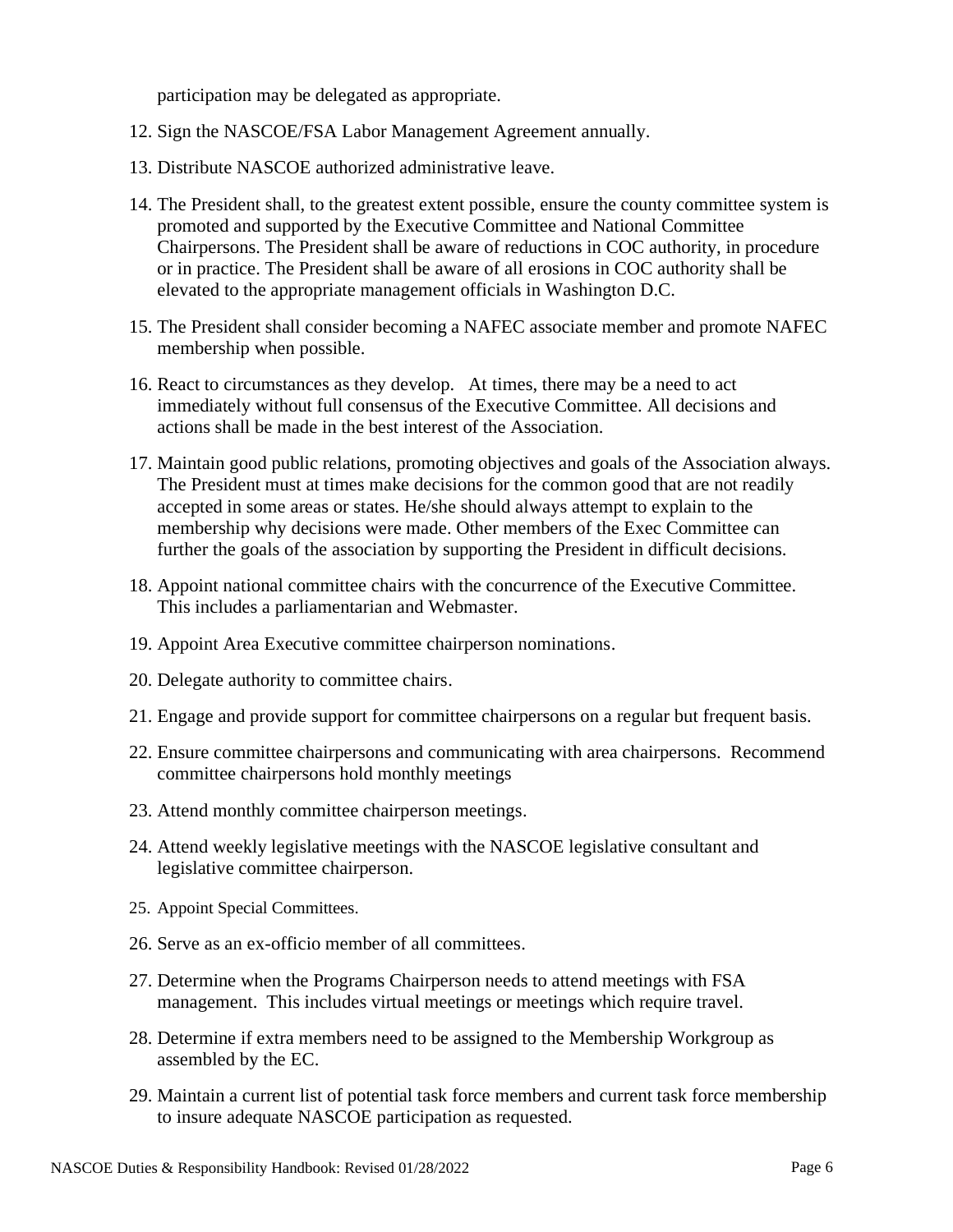- 30. Work with the Publicity Chair to release periodic bulletins (newsflashes) to the membership.
- 31. Work with the Publicity Chair to release Newsletters.
- 32. Prepare and provide an official response to inquiries of NASCOE. Assure all issues are properly addressed and individuals are fully informed.
- 33. Prepare news articles and website articles to disseminate appropriate information.
- 34. Work closely with the Board of Directors on all Association issues assuring they are kept informed on all issues. Promotes open communication with all members via regular information sharing with officers, Area Executive Committeepersons, Committee Chairpersons and State Contacts.
- 35. Custodian and authorized user of the NASCOE Certificate of Deposits and NASCOE General Bank Accounts.
- 36. Coordinate with the Treasurer to reinstate state affiliates who have failed to retain their non-profit status with IRS.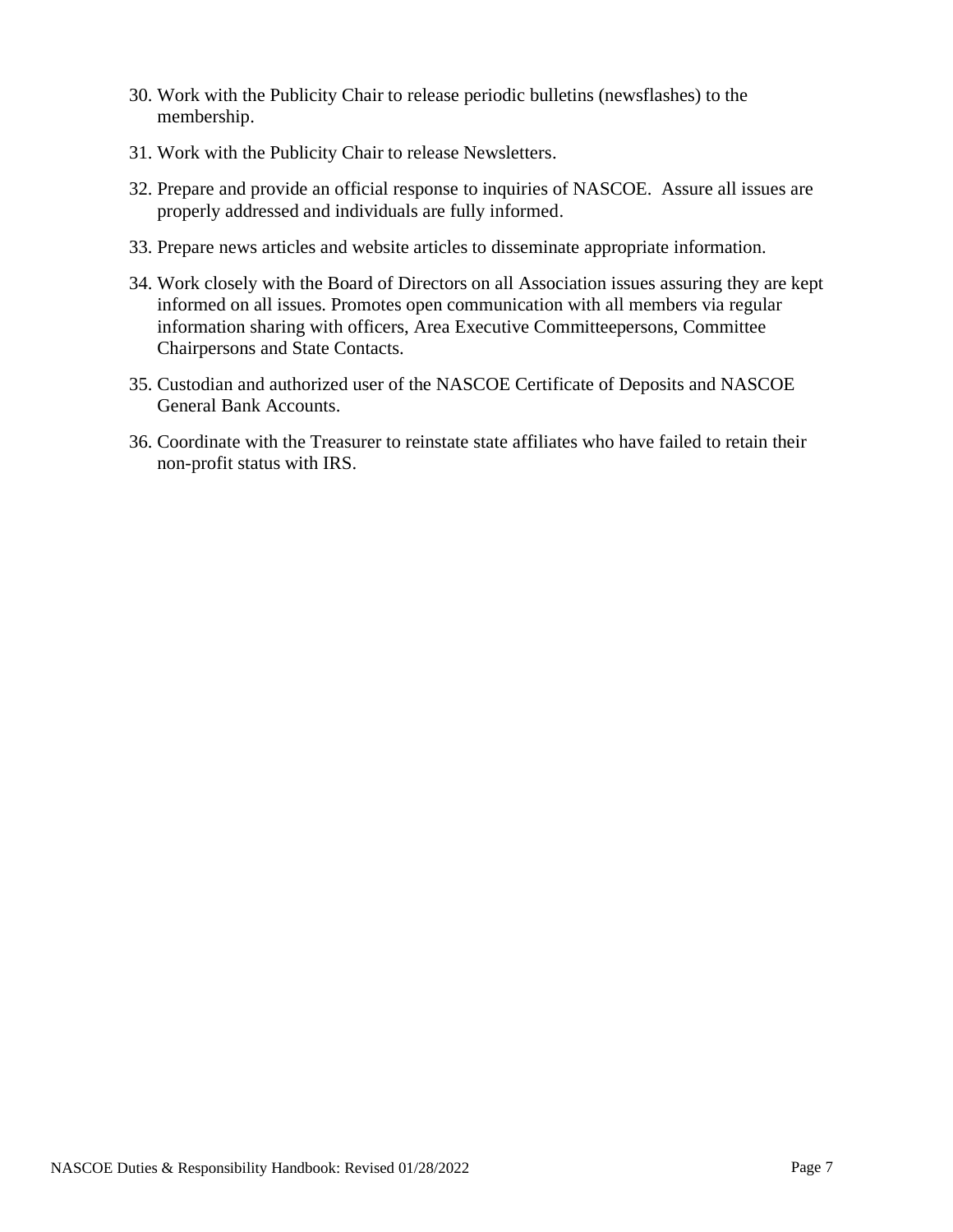## **NASCOE Vice President Duties**

The NASCOE Vice President will act in the absence of the President and assist the President as requested. Other duties include:

- 1. Promote the goals and objectives of the Association and educate him/her to keep abreast of the current issues.
- 2. Maintain ongoing communication with the President to assist the President in achieving the objectives set for the Association.
- 3. The Vice President may be asked to act as the liaison between the NASCOE attorney and membership needing assistance. The Vice President will assess the situation and communicate with the Area Executive Committeeperson to determine the best course of action. The Vice President will maintain a file, keep the President abreast of the situation, and notify the Treasurer when attorney time has been approved.
- 4. He/she works with the Secretary and Programs Committee Chairperson in preparing negotiation/consultation positions for submission to management and various other aspects of the Negotiation/Consultation process as requested.
- 5. National Convention Duties include:
	- Prepares and sends invitations to management, speakers, coalition groups, etc.
	- Confirm speakers and guests for convention.
	- Officially greets guests, makes accommodations, obtains gifts, etc. as needed.
	- Conducts the meeting and moderates the Question and Answer Session of the National Convention.
- 6. The Vice President may be asked to assume the lead on various projects and duties.
- 7. The Vice-President will maintain and distribute this Responsibility Handbook to Officers, Execs,and National Committee Chairpersons for further distribution to the areas and committees.
- 8. Responsible for maintaining list of date/location of state conventions and area rallies. (NASCOE President is responsible for coordination of who is representing NASCOE.)
- 9. The Vice-President shall, to the greatest extent possible, ensure the county committee system is promoted; and be aware of reductions in COC authority, in procedure or in practice. All erosions in COC authority shall be elevated to the NASCOE President and County Office Advocacy committee chair as soon as they become apparent. All Officers and National Committee chairs are encouraged to become NAFEC associate members, and promote NAFEC membership when possible.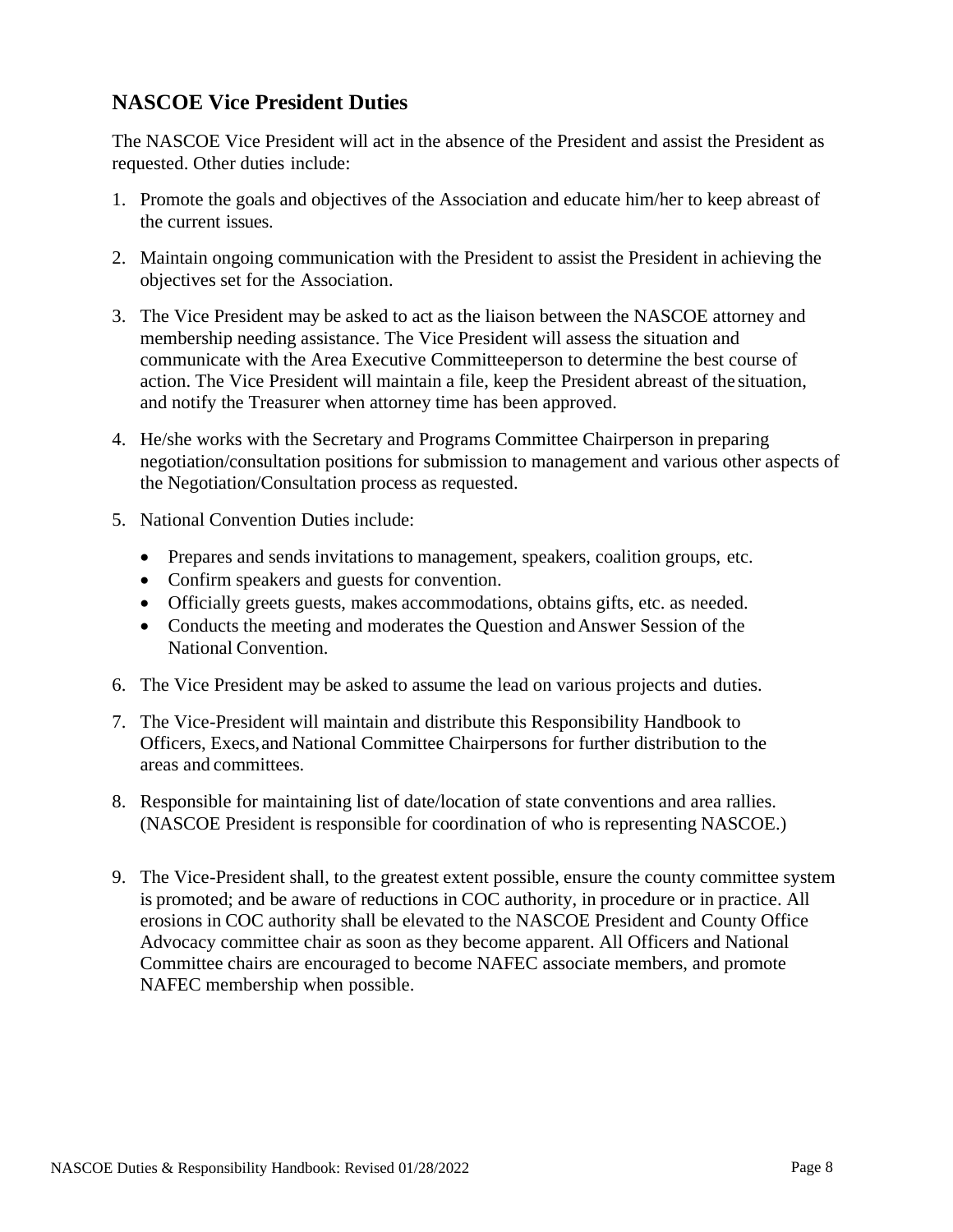# <span id="page-8-0"></span>**NASCOE Secretary Duties**

The NASCOE Secretary shall act for NASCOE in the absence of the President and Vice President. Other Responsibilities of the NASCOE Secretary include:

- 1. The Secretary is responsible for the custody and maintenance of official copies of:
	- Constitution and Bylaws
	- Official Copies of every annual report beginning in 1959-1960 containing the official records of NASCOE.
	- Articles of Incorporation
	- Signed contracts
	- Labor Management Agreements
- 2. He/she is responsible for the Official Correspondence, Minutes, and Recordkeeping of NASCOE including:
	- Prepares and distributes accurate minutes of all meetings of the Exec Committee including all convention meetings and Exec Committee meetings in conjunction with fall meeting with management, pre-negotiations meeting, legislative conference, and Negotiation meeting.
	- Maintains records of monthly conference calls and all other actions between meetings.
	- Preparation of Agendas for all meetings.
	- Prepares, prints, and distributes annual report which includes all official records of the association for the year.
	- Maintains the NASCOE directory.
	- Maintain an up-to-date list of the NASCOE Board of Directors.
	- Notify states that NASCOE will post to the NASCOE website announcements of persons desiring to run for any NASCOE office provided the announcement is receive by the Secretary no later than May 15 of the applicable year.
	- Maintain up-to-date list of WDC Leadership. Prepare and send Christmas Cards on behalf of NASCOE to the list each December.
	- Works with WDC annually to prepare the Labor Management Agreement.
- 3. The Secretary is also the National Convention Co-Chairperson and as such has the following responsibilities:
	- Coordinates with the host state's to negotiate with hotel for meeting space and arrangements for the organizational meeting that is held the year prior to National convention.
	- Signs Contract and Banquet Event Orders with hotel
	- Travels to the hotel to meet with host state and hotel personnel two or three times as necessary in the planning of the convention, with authorization from the NASCOE President and adequate funds permitting.
	- Assigns NASCOE leadership sleeping rooms and provides listing for NASCOE Master Account to hotel.
	- Assists the host state in assigning meetings rooms and verifies that all necessary amenities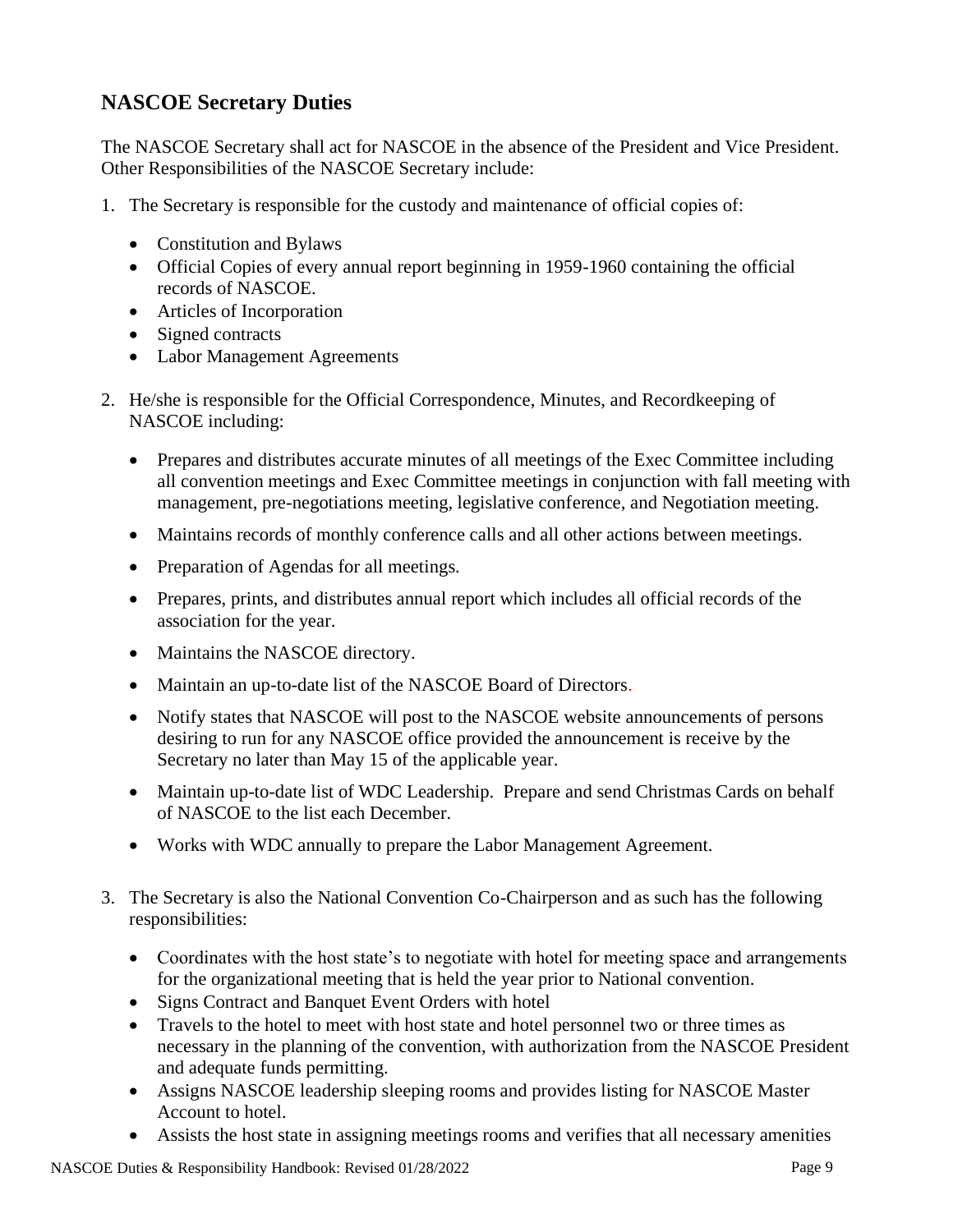are on-site.

- In consultation with the host state, arranges for rental of a copier for the NASCOE office at the National Convention as needed.
- Ensures the host state arranges for exhibit space for Committee Chairs, Bidding states, etc.
- Prepares agenda for General Session meetings and for all Exec Meetings
- Works with the host state to design program covers, name badges, etc.
- Works with and advises host state convention chairs on duties and responsibilities.
- Approves host state decisions in matters related to the NASCOE business meeting
- Reconciles all invoices for convention expenses including rooms, meals, copier rental, etc.
- Works with Publicity Chairperson to contract for Convention Photographer.
- Prepares and submits follow up questions to management.
- Follow-up to obtain and distribute Q&A information.
- Sends thank you notes to speakers. Purchase and provide speaker gifts.
- Prepares key information about convention schedule, agenda, etc. for the Executive Committee and National Chairs and distribute as appropriate (binder, sharepoint, etc.)
- Distributes gratuities as made available by the Executive Committee
- Maintain custody of the NASCOE banner and state flags and be responsible to have them at each NASCOE Convention for display.
- 4. Work with the NASCOE Treasurer to ensure all required Department of State annual filings are current with the NASCOE formation state and with required foreign corporation filings in the state of residence of the NASCOE Secretary, as well as the President and Treasurer as appropriate.
- 5. The Secretary in conjunction with the Negotiations and Programs Committee Chairperson has responsibility for the annual Negotiation /Consultation Session with management to include the following:
	- Categorizes items and prepares book of negotiation items for Pre-Negotiation Session.
	- Works with the Negotiation Consultants to provide information on the process
	- Collects and compiles negotiation/consultation positions that were prepared by the Consultants and Area Executives and forwards these positions to Management for their responses. Also follows up to obtain timely response from management
	- Acts as Recording Secretary for the Negotiation Session and follows up with management to finalize the positions and obtain necessary signatures
	- Works with management to schedule the Negotiation/Consultation Session.
- 6. The Secretary is responsible for NASCOE Equipment and Supplies to include:
	- Maintains listing of equipment owned by NASCOE and location of equipment
	- Maintains executive letterhead
	- Shall be responsible for ordering name badges for National Officers, Area Executive Committeepersons, and National Committee Chairpersons to be distributed at the Organizational Meeting following the national convention.
- 7. The Secretary is authorized to disperse monies in lieu of the Treasurer and is an authorized signatory on all checking accounts of the association. Any claim for reimbursement greater than \$1,500.00 will be subject to second-party review by the NASCOE Secretary prior to payment.
- 8. The Secretary shall, in safe keeping, maintain all passwords maintained to operate NASCOE's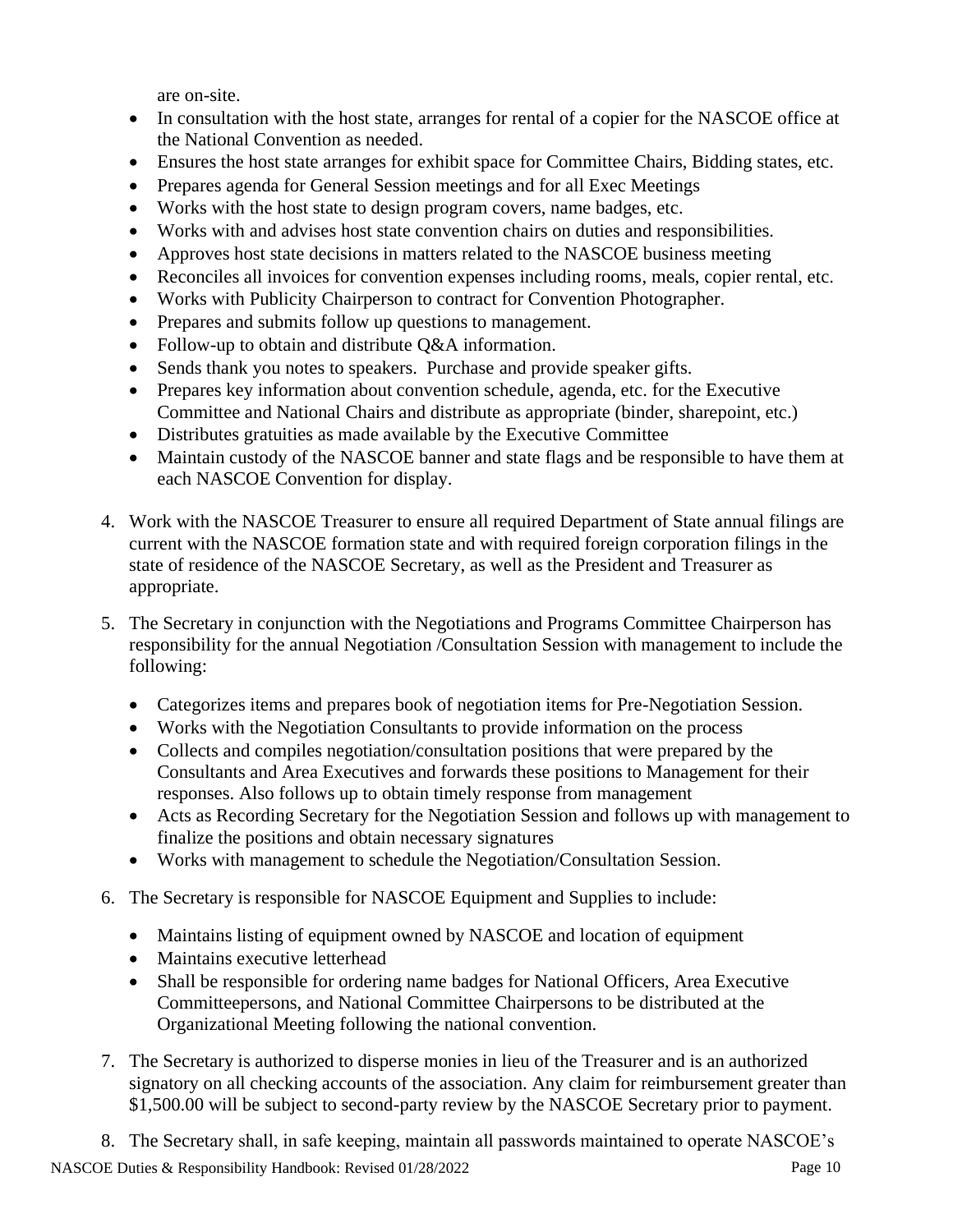website, secured documents, and any other permission required document not specifically specified.

9. The Secretary shall, to the greatest extent possible, ensure the county committee system is promoted; and be aware of reductions in COC authority, in procedure or in practice. All erosions in COC authority shall be elevated to the NASCOE President, Vice-president and County Office Advocacy committee chair as soon as they become apparent. All Officers and Committee chairs are encouraged to become NAFEC associate members and promote NAFEC membership when possible.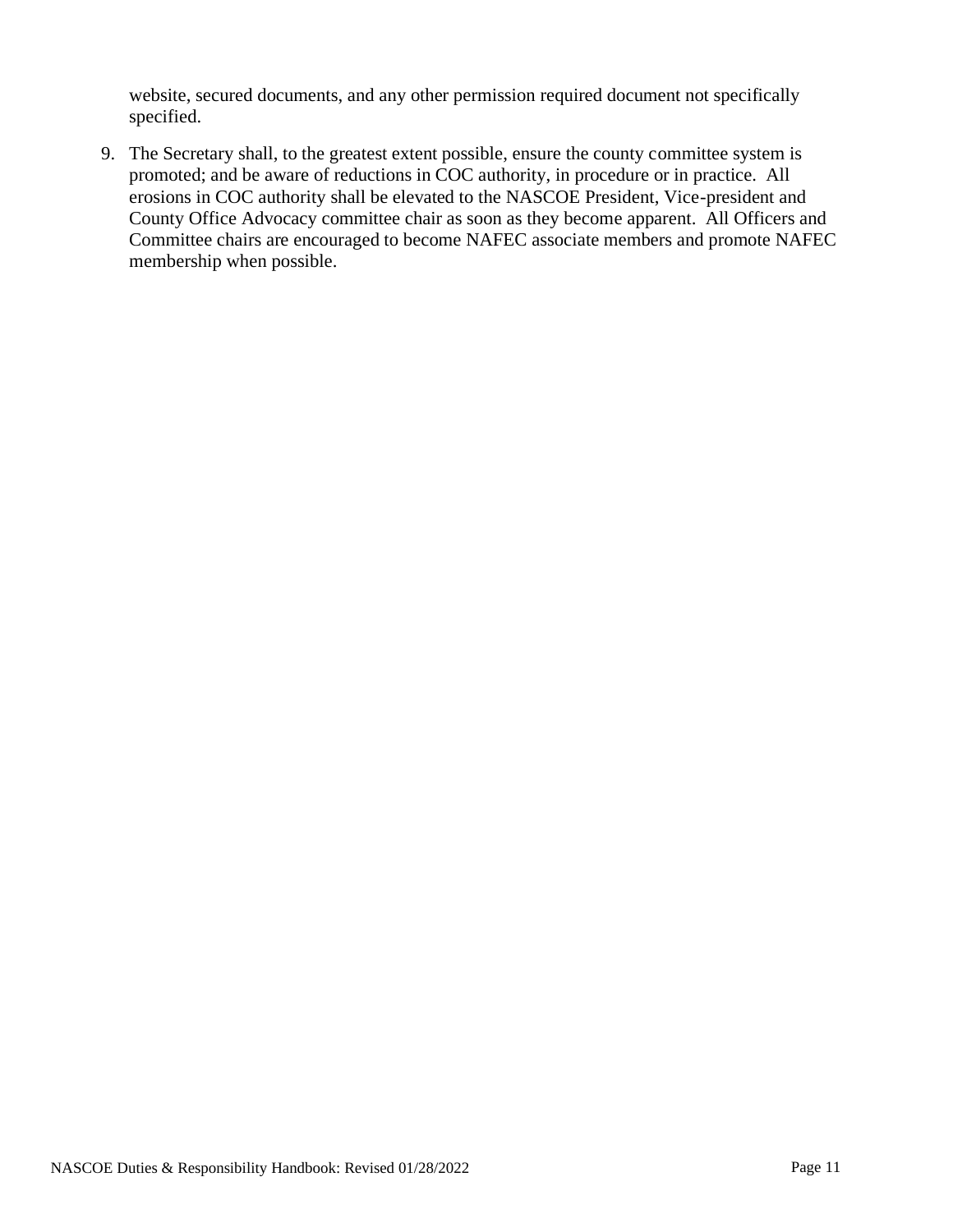## <span id="page-11-0"></span>**NASCOE Treasurer Duties**

The office of NASCOE Treasurer carries the following responsibilities:

- 1. The Treasurer is responsible for maintaining all financial records of the Association:
	- Prepares financial reports for all meetings. Examples include but are not limited to monthly reconciliation reports and transaction reports.
	- Reviews and provides budget and budget estimates. Standing member of budget committee, works on creation of budget.
	- Provides all financial transactions for review by Executive Committee.
	- Provides yearly financial summary report to the Secretary for the annual report.
	- Serves as official record keeper for all current financial records.
- 2. The Treasurer is responsible for regular disposition of income/expenses:
	- Deposits all income.
	- Reviews all expense claims for adherence to policy.
	- Pays all expenses and claims for reimbursement as authorized by Executive Committee
	- Maintains and distributes travel claim vouchers.
	- Sends advances as requested for NASCOE meetings.
	- Pays and verifies all expenses for the association, which includes: taxes, attorneys, insurance, travel, awards, data plans, and convention expenses, Executive Committee expense, legislative, legislative consultant, e-mail service subscription, newsletter, office equipment, postage, printing and reproduction, scholarships, supplies, administrative expenses and all other expenses incurred by the association.
	- Issues checks to scholarship winners as directed by the National Awards & Scholarships Chair.
- 3. The Treasurer prepares Financial Reports Outside the Association:
	- Files all financial reports including taxes and workers compensation forms.
	- Provides the Auditor all information needed to prepare annual Audit.
	- Files NASCOE's Annual 990 to IRS.
	- Prepares and submits W-2's to individuals, IRS, and State tax dept.
	- Prepares and submits quarterly tax filings for state and federal taxes.
- 4. The Treasurer working in conjunction with the Membership Chairperson:
	- Prepares and makes available dues transmittal forms to states.
	- Receives dues from state associations.
	- Works to develop methodology which verifies all dues to assure that correct amount is sent to NASCOE.
	- Processes and provides necessary reports upon request.
	- Issues States/individuals assistance payments for NASCOE meetings according to NASCOE travel policy.
	- Keeps accurate records of all monies owed to NASCOE by state associations.
	- Obtains airfares for each state to calculate travel stipends and reimbursements for conventions and legislative conferences.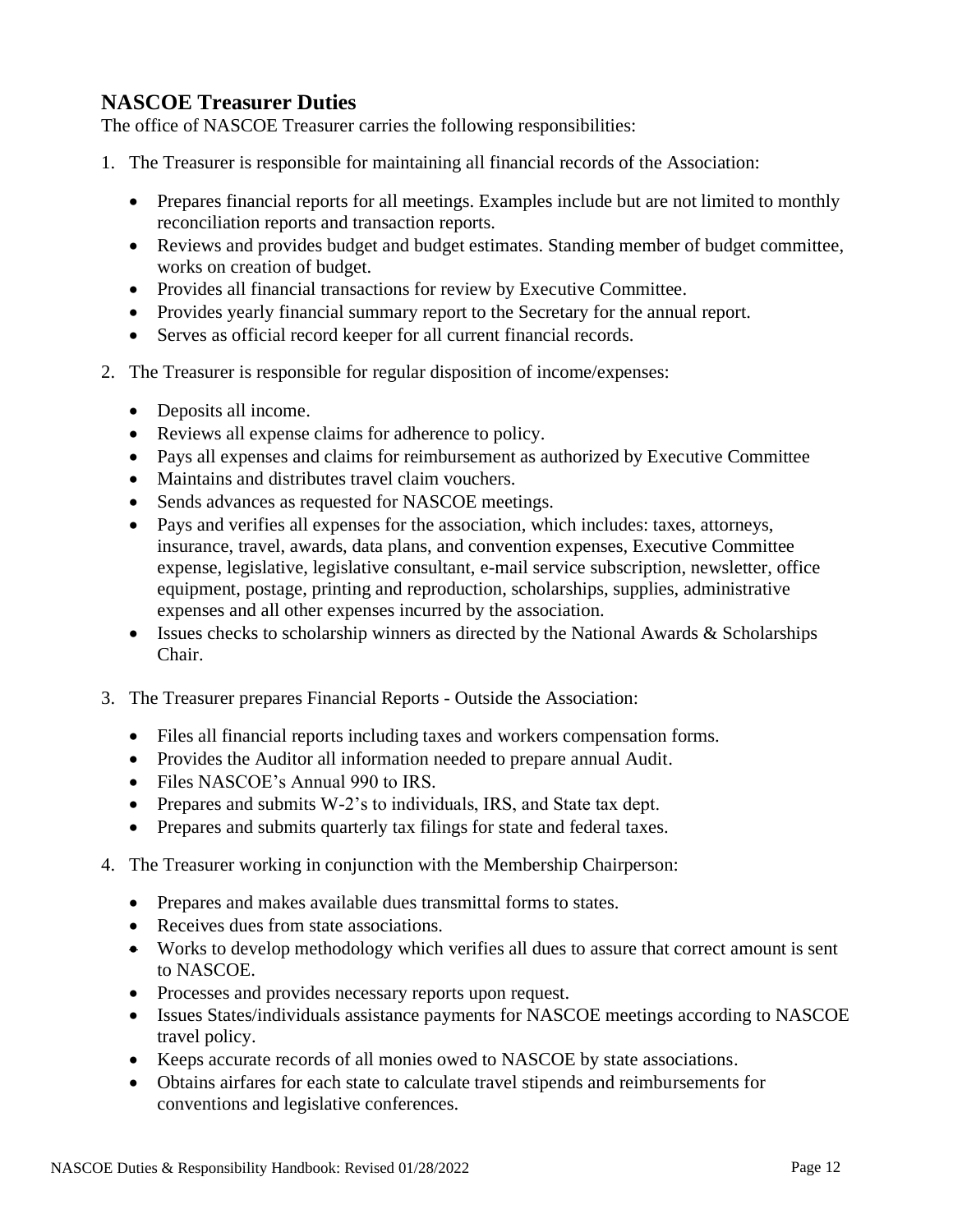- 5. The Treasurer is responsible for establishing and maintaining Bank Accounts:
	- Ensures funds are deposited in safe/secure financial institutions.
	- Works with banking institution to resolve any problems.
	- Reconciles all bank accounts monthly.
- 6. Credit Cards
	- Responsible for obtaining credit cards for the President and Vice President. This includes maintaining records of cards.
	- Reconciles monthly credit card statement with officers' claims of expenses.
- 7. Meetings and Hospitality (Excluding the National Convention); coordinate meeting space and other arrangements. Works with the NASCOE Travel Agent if applicable.
	- Organizational Meeting (in consultation with the Secretary).
	- Pre-Negotiation Session.
	- Ad-Hoc and Special Meetings.
	- Consultation meetings with management.
	- Responsible for arranging meals during group meetings (in consultation with the Secretary).
- 8. National Convention Duties
	- Serve as Convention Co-Chairperson with the NASCOE Secretary.
	- Assists the Secretary to set up the NASCOE office, with supplies, equipment, etc.
	- Assists the Secretary during the Convention with the Audio/Visual needs, rehearsals, etc.
- 9. The Treasurer shall, to the greatest extent possible, ensure the county committee system is promoted; and be aware of reductions in COC authority, in procedure or in practice. All erosions in COC authority shall be elevated to the NASCOE President, Vice-president and County Office Advocacy committee chair as soon as they become apparent. All Officers and Committee Chairs are encouraged to become NAFEC associate members and promote NAFEC membership when possible.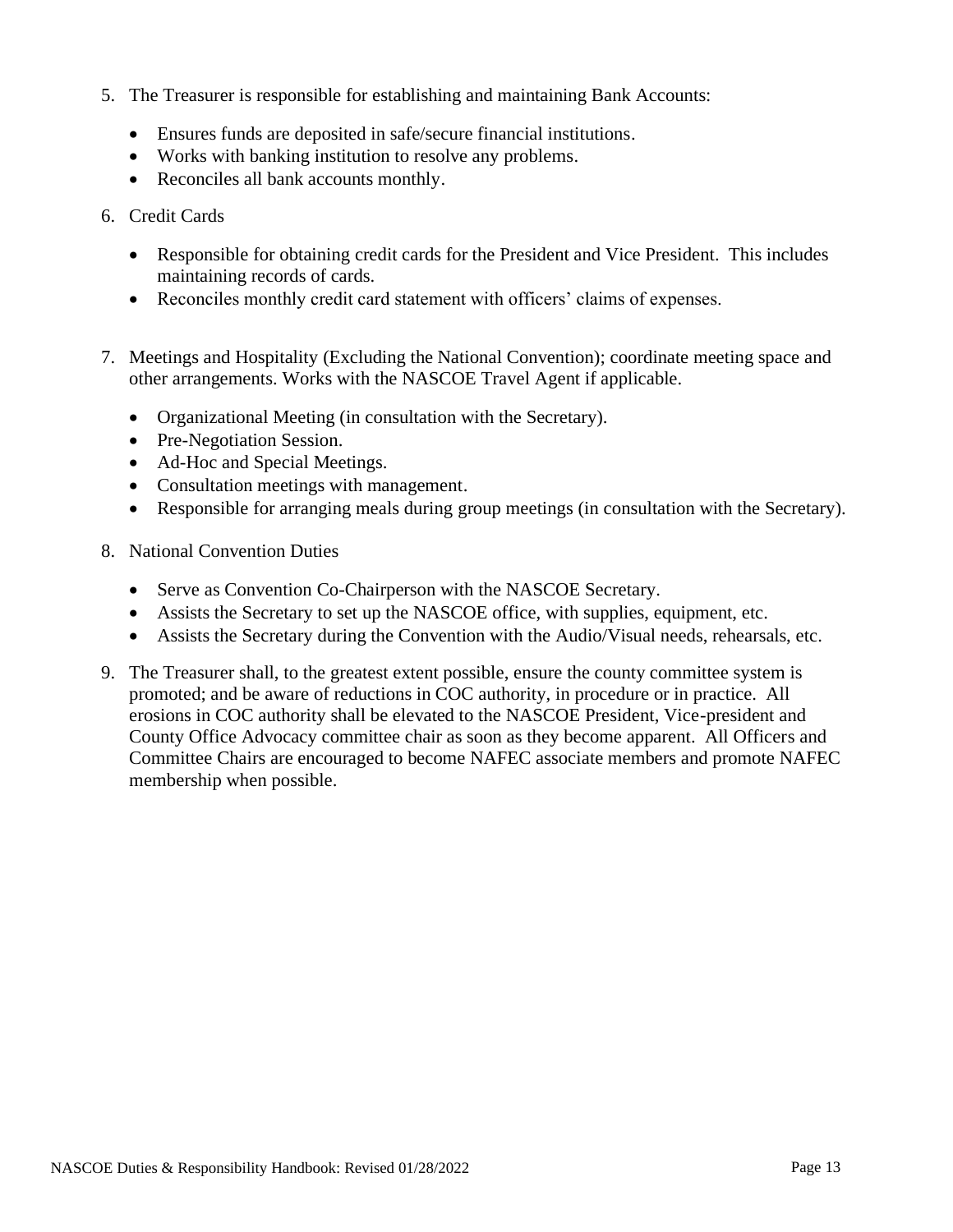# <span id="page-13-0"></span>**NASCOE Honorary President (Past President) Duties**

The outgoing NASCOE President serves as an honorary officer on the Executive Committee, with no voting rights, for a period not to exceed one year from when they vacate the office. This position is primarily advisory. The NASCOE Past President will provide support and guidance to the leadership of NASCOE while continuing to promote the Association's goals and objectives. The Past President serves as a "sounding board" for newly elected officers and offers advice and council where appropriate. Individuals in the position of Past President possess institutional and historical knowledge of the association which will be a valuable tool to assist the current leadership.

The Past President continues to support the Association by accepting duties or responsibilities as assigned. Assigned duties may include:

- 1. Introduce the newly elected President to key partners, stakeholders, and FSA/FPAC officials. The Past President will work closely with the newly elected President to foster transitional relationships.
- 2. The Past President may be asked to take the lead on other various projects. The Past President will be responsible for reporting to the Executive Committee or Board of Directors on activities and contacts made in these efforts.
- 3. The Past President should maintain a file of all Past President Activities and the progress of such to be forwarded to the next Past President.
- 4. The Past President often serves as the Parliamentarian and Resolutions Chairperson and may act as a technical advisor to the Executive Committee, Board of Directors and/or NASCOE members. As such, the Past President would review and present any proposed resolutions to the membership during the national convention. As Parliamentarian the Past President may also review prior to being proposed any suggested resolutions to change the Constitution and Bylaws of NASCOE. He/she may provide guidance to committee members on the proper format of preparing reports and minutes of meetings at national convention. He/she may also be asked to review Parliamentary Procedure with the general assembly at national convention.
- 5. The Past President may be asked to review the Responsibility Handbook with the newly-elected and appointed members of the Executive Committee.
- 6. The Past President shall, to the greatest extent possible, ensure the county committee system is promoted; and be aware of reductions in COC authority, in procedure or in practice. All erosions in COC authority shall be elevated to the NASCOE President, Vice-president and County Office Advocacy committee chair as soon as they become apparent. All Officers and Committee chairs Are encouraged to become NAFEC associate members and promote NAFEC membership when possible.
- 7. The Past President may be asked to take an active role in the Negotiation Process including assisting in the assignment of issues, writing NASCOE position on issues, and educating and preparing the Negotiation Team.
- 8. Attend monthly committee chairperson meetings.
- 9. Attend weekly Legislative Committee meetings.
- 10. Review and provide feedback on compositions created by NASCOE Officers.
- 11. Consult/check-in with the NASCOE President periodically.
- 12. Attend EC meetings.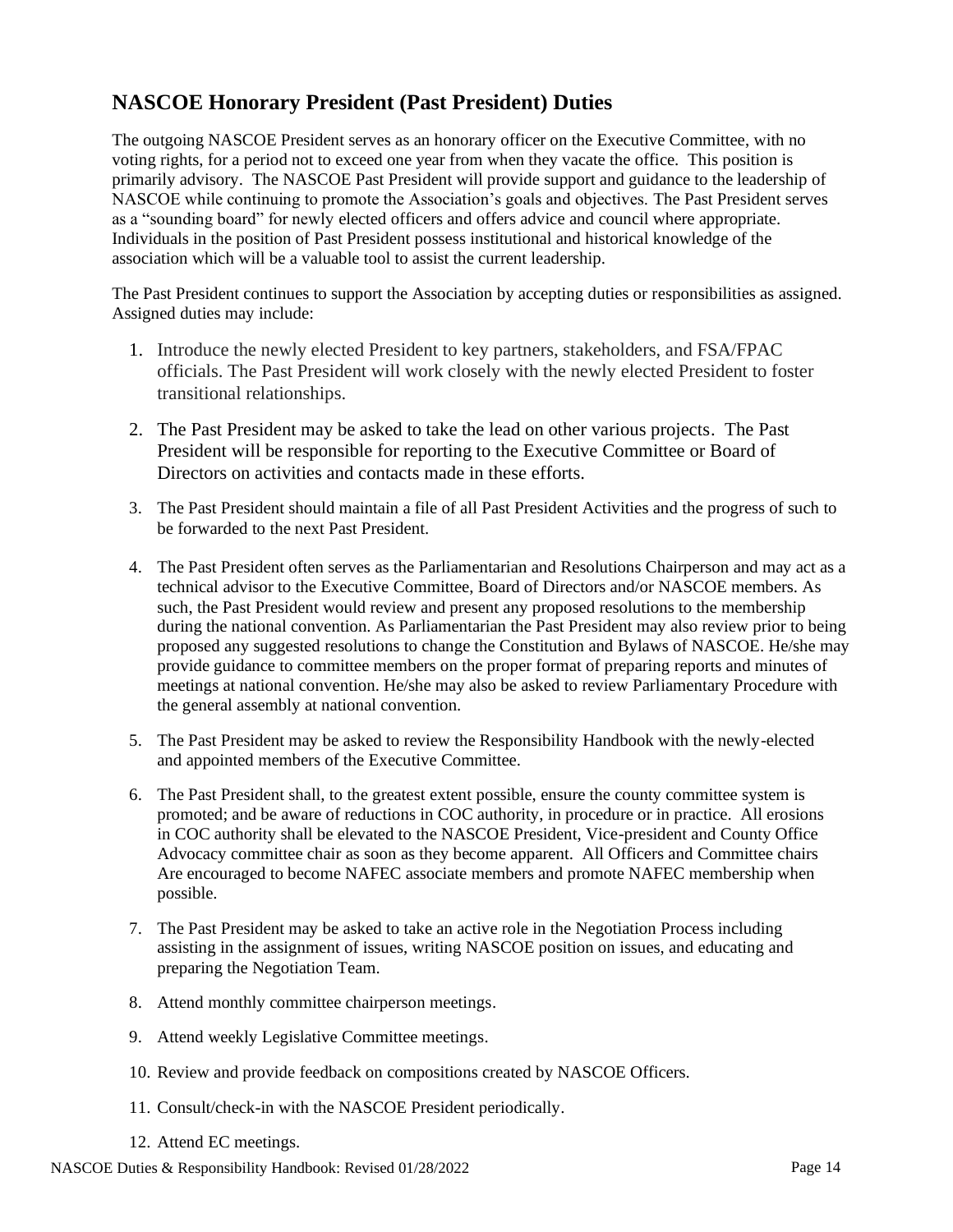# **NASCOE Honorary Secretary (Past Secretary) Duties**

The outgoing NASCOE Secretary serves as an honorary officer on the Executive Committee, with no voting rights, for a period not to exceed one year from when they vacate the office. This position is primarily advisory and includes the following roles:

- 1. The Past Secretary shall transition custody and maintenance of all official NASCOE records to the newly elected NASCOE Secretary. The custody of the NASCOE banner and state flags shall also be transferred.
- 2. The Past Secretary ensures a smooth transition of knowledge to the newly elected NASCOE Secretary. This includes:
	- All existing contracts between NASCOE and another party
	- All outstanding correspondence with WDC
	- Pending or tabled Executive Committee items still requiring action
	- Listing of equipment owned by NASCOE
	- Repository of NASCOE passwords
- 3. The Past Secretary advises and reminds the newly elected NASCOE Secretary of important deadlines and activities throughout the year.
- 4. As needed, the Past Secretary assist the newly elected NASCOE Secretary to prepare for negotiations with management and coordinate for the next National Convention.
- 5. The Past Secretary attends Executive Committee meetings and provides relevant background as needed.
- 6. The Past Secretary shall, to the greatest extent possible, ensure the county committee system is promoted; and be aware of reductions in COC authority, in procedure or in practice. All erosions in COC authority shall be elevated to the NASCOE President, Vice-president and County Office Advocacy committee chair as soon as they become apparent. All Officers and Committee chairs are encouraged to become NAFEC associate members and promote NAFEC membership when possible.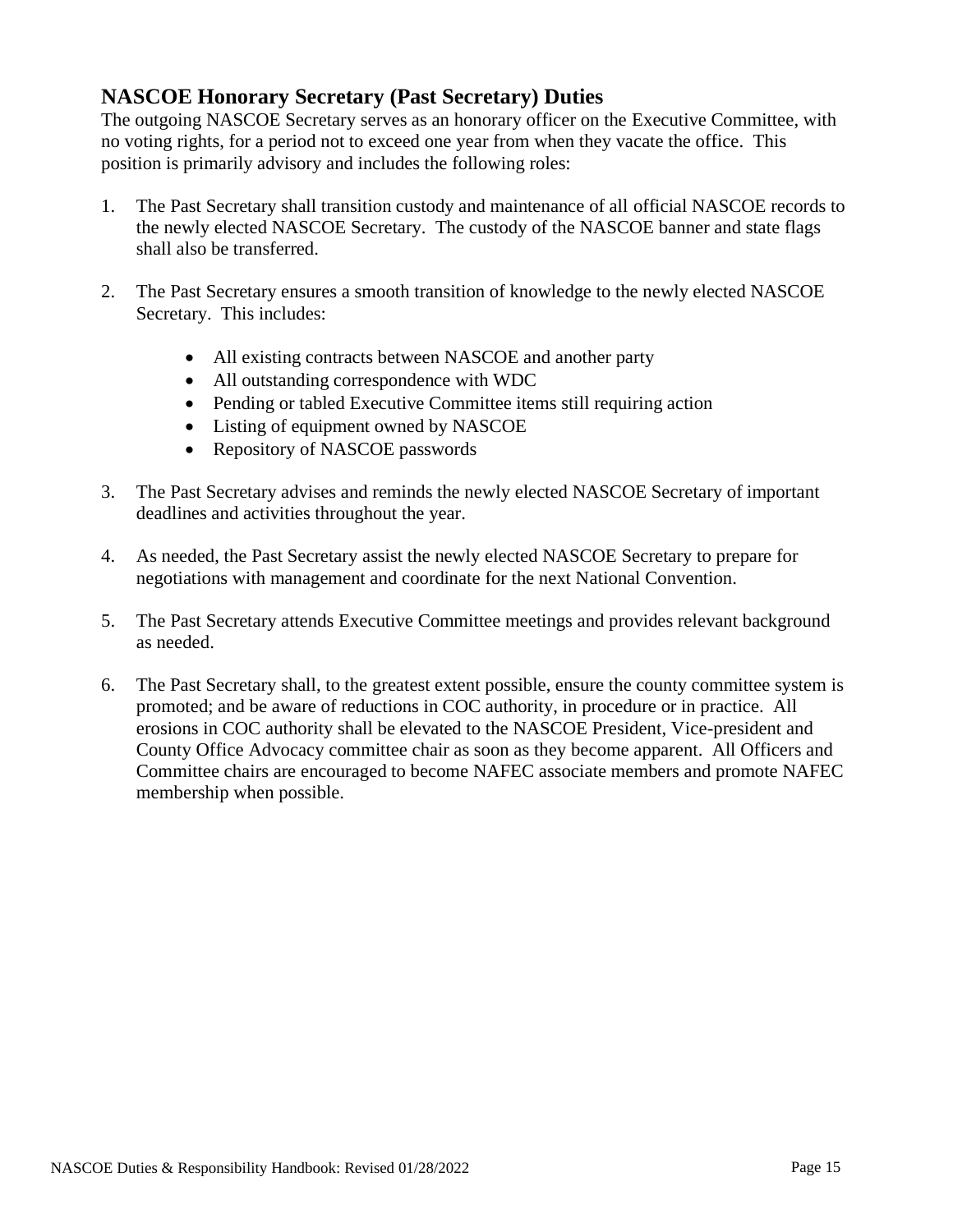# **NASCOE Honorary Treasurer (Past Treasurer) Duties**

The outgoing NASCOE Treasurer serves as an honorary officer on the Executive Committee, with no voting rights, for a period not to exceed one year from when they vacate the office. This position is primarily advisory and includes the following roles:

- 1. Attend EC meetings and other meetings as requested.
- 2. Maintain an open line of communication with the new treasurer.
- 3. Introduce the newly elected treasurer to NASCOE business contractors including but not limited to: travel agent, emblems provider, liability insurance provider, NASCOE attorney, legislative consultant, awards provider and National Finance Center contact.
- 4. Transfer authority of credit cards.
- 5. Assist the new treasurer in opening bank accounts and aid with the transfer of money between accounts and the eventual closure of any old accounts.
- 6. Download all Quicken files onto a thumb drive and assist with the transfer of records to the new treasurer's laptop.
- 7. Share log-in and password information for the following applications: Quicken, Veem, NASCOE Treasurers gmail account and credit card.
- 8. Coordinate final payments for vendors, scholarships, EC, etc. with the new treasurer.
- 9. Communicate status of any CD's or invested funds.
- 10. Provide training and/or discussion on the following: Updating the quarterly dues spreadsheet, Quicken, Veem, EC policies, record keeping guidelines and building a budget.
- 11. Provide guidance on registering as a foreign non-profit with the new treasurer's secretary of state
- 12. The past treasurer is responsible for the filing of the final taxes in October after their term has ended
- 13. Responsible for having access to applicable financial accounts during the transition period to facilitate continuity of business while the new treasurer becomes established.
- 14. Provide a current status report to newly elected Treasurer to identify all outstanding payables and receivables.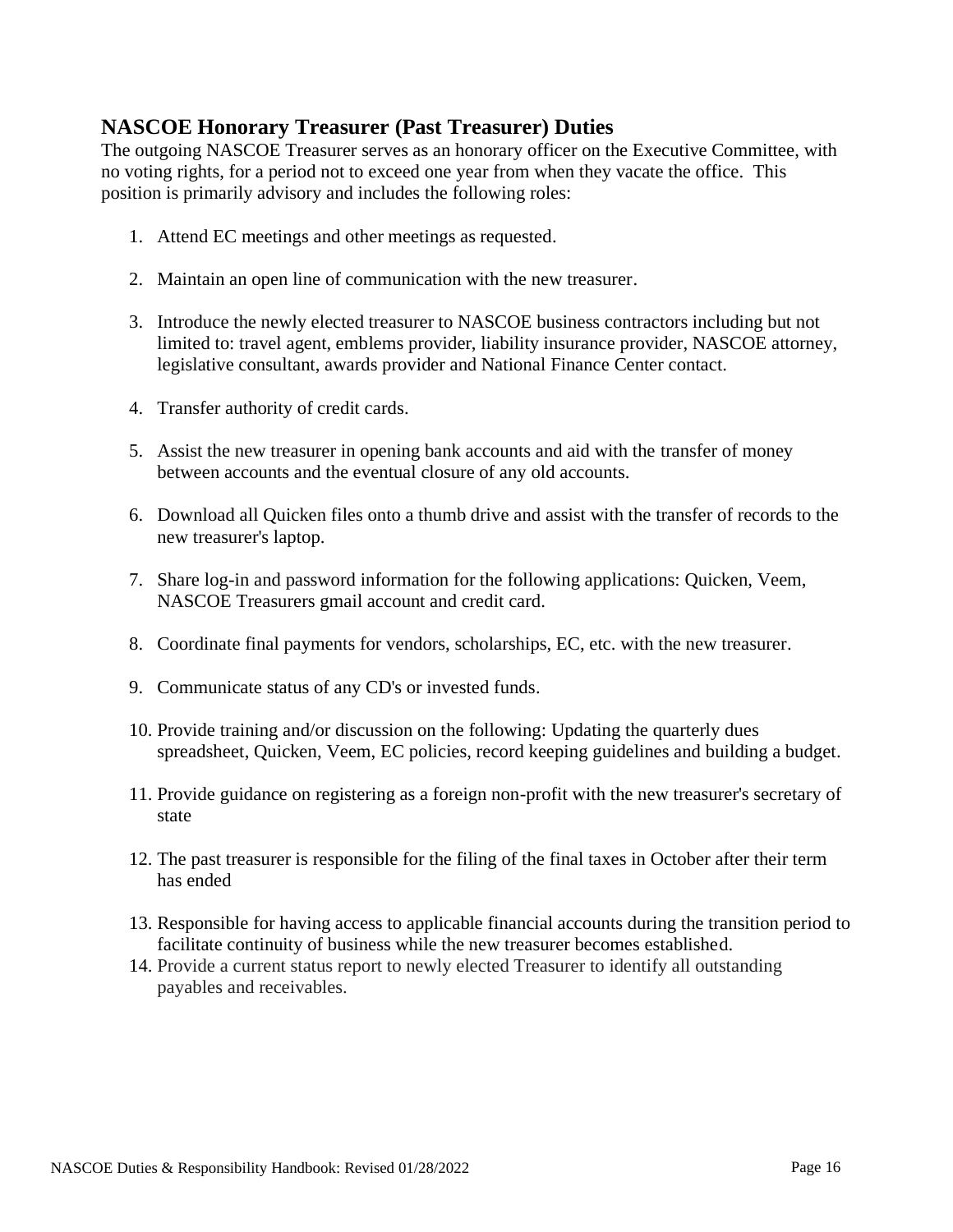## <span id="page-16-1"></span><span id="page-16-0"></span>**General Duties of All Committee Chairpersons**

The Standing Committees of NASCOE are set by the Executive Committee. The Committee Chairpersons are appointed by the NASCOE President and approved by the concurrence of the NASCOE Executive Committee.

Duties of the Chairperson of each Committee are listed on the following pages. General duties and responsibilities of all Committee Chairpersons include the following:

- 1. National Committee Chairpersons shall develop goals to further the effectiveness of the committee. A verbal and written report of goals and objectives for the year shall be presented to the Executive Committee at the Organizational Meeting. The Chairperson should provide 25 copies for those in attendance and an electronic copy to the Secretary for the minutes.
- 2. All Committee Chairpersons will be working with the other Committee Members to coordinate your efforts. Communication is the key to success of the committee. Regular communication is expected between the national chairperson, area chairpersons, and state chairpersons. Any breakdowns in communication should be discussed with the President and/or the Area Executive if the problem is one particular area.
- 3. Committee Chairpersons attend the Pre-Negotiation Meeting of NASCOE and provide a report of the activities of the Committee, attainment of goals, problems, concerns, etc.This includes providing written and verbal reports. An electronic copy of all reports shall be submitted to the Secretary for inclusion in the minutes of the meeting.
- 4. National chairpersons shall prepare the agenda and conduct committee meetings at national convention. The Chairperson shall prepare and present the Convention report detailing the activities of the Committee and any recommendations/resolutions. The Chairperson will appoint a Secretary for Committee meetings who will record minutes. Minutes will be forwarded to the National Secretary for recordkeeping.
- 5. Review and provide subsequent year budget request to the NASCOE Treasurer by May 1st.
- 6. The Committee Chairperson should notify the NASCOE President of any concerns or issues that need the NASCOE Executive Committee's immediate attention.
- 7. Committee Chairperson is responsible for maintaining the official committee files and at the end of the year delivering the files to the new Committee Chairperson.
- 8. Communication is the key to success of any organization. NASCOE is no exception. Committee Chairpersons shall provide responses promptly to inquiries of the membership, Area Chairpersons, State Chairpersons, outside vendors, and the NASCOE Executive Committee when requested.
- 9. Review and provide subsequent year budget request to the NASCOE Treasurer by May  $1<sup>st</sup>$ .

10. Develop and update an e-mail distribution list of all State Benefits/Emblems chairpersons.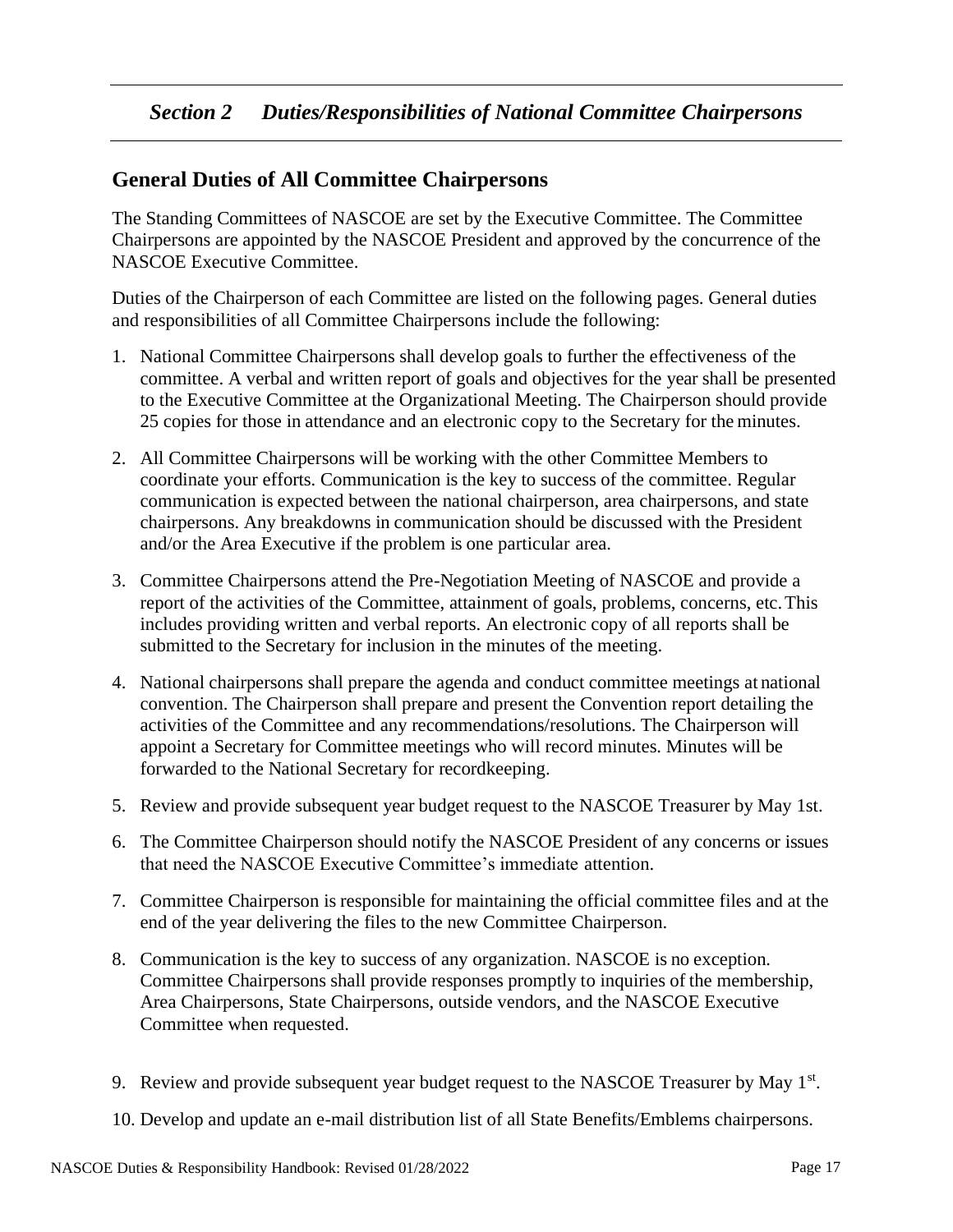- 11. Write articles for the national newsletter, as well as, writing articles and regular updates for the NASCOE Website.
- 12. Communicating with and coordinating with the efforts of the Area Benefits/Emblems Chairpersons and State Benefits/Emblems Chairpersons.
- 13. Shall provide prompt responses, normally within 48 hours, to inquiries of the Membership, Area Chairpersons, State Chairpersons, outside vendors, and the NASCOE Executive Committee when requested.
- 14. Keep a record of activities to pass on to successor national chairperson to assist in a smooth transition and in succession planning.
- 15. Promotes the use of NASCOE's virtual meeting platforms available to state associations and area committees.
- 16. All Committee Chairperson(s) shall, to the greatest extent possible, ensure the county committee system is promoted; and be aware of reductions in COC authority, in procedure or in practice. All erosions in COC authority shall be elevated to the NASCOE President, Vicepresident and County Office Advocacy committee chair as soon as they become apparent. All committee chairs are encouraged to become NAFEC associate members and promote NAFEC membership when possible.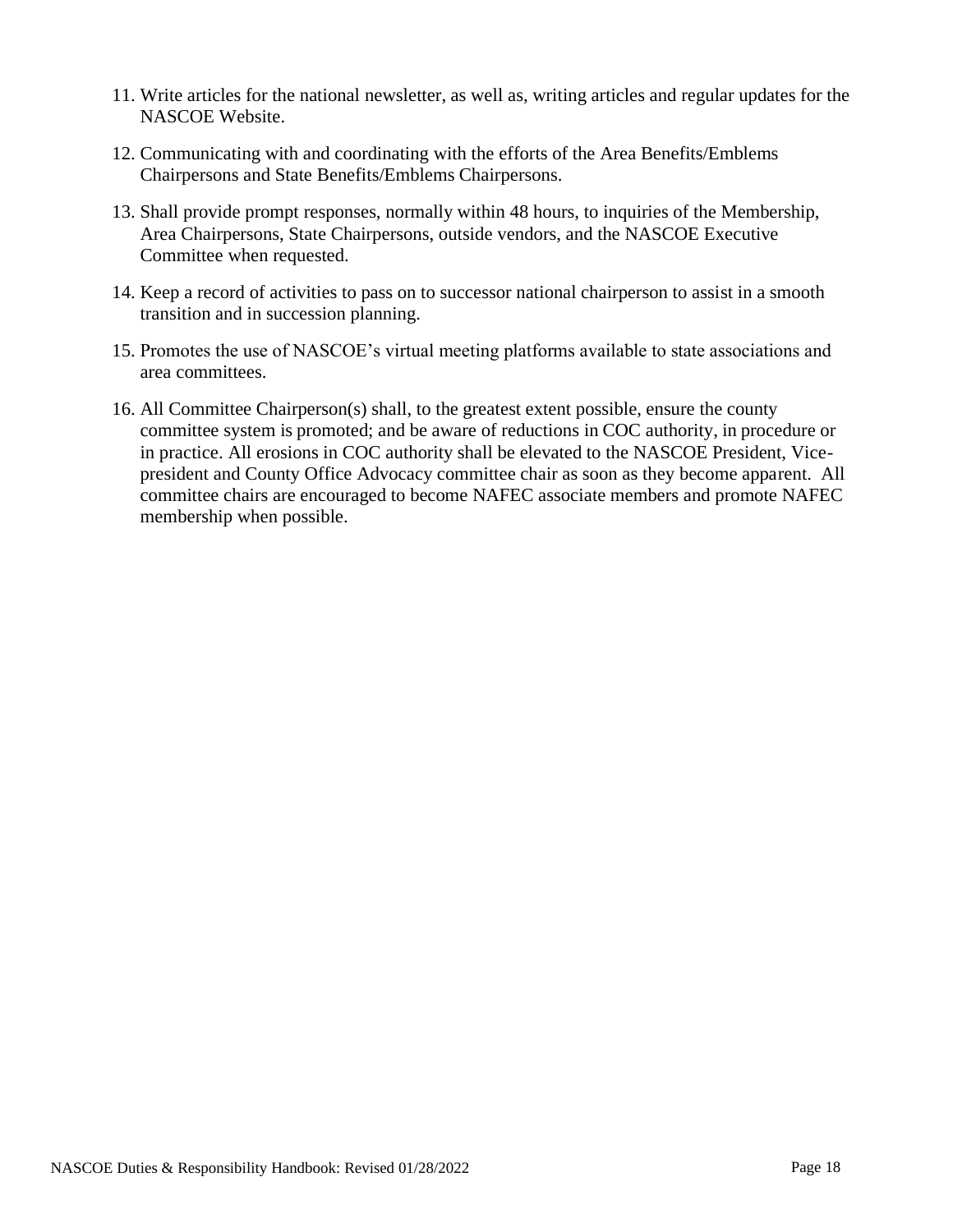## <span id="page-18-0"></span>**Awards and Scholarship Committee Chairperson Duties**

The Awards, Scholarship, and Emblems Chairperson is responsible for three important NASCOE programs - Awards, Scholarship, and Emblems. He/she may delegate responsibilities as deemed necessary to fulfill the duties of the assigned committees. For the purposes of this handbook the duties of each program will be listed separately as they pertain to each program.

#### **Awards Program Responsibilities**

- <span id="page-18-1"></span>1. The Awards Committee Chairperson shall be familiar with the rules of the Awards Program. The Awards Chairperson is responsible for updating and maintaining the Awards booklet and the information to be placed on the NASCOE web site [www.nascoe.org H](http://www.nascoe.org/)e/she shall be keenly aware of the timetable for submitting and judging of Awards nominations, and shall be responsible for assuring that the other members of the Awards Committee are aware of the importance of adhering closely to the timetable and assuring that the other members of the Awards Committee have a full understanding of the Awards requirements.
- 2. The Awards Committee Chairperson shall send timely notices to the Area Awards Chairpersons encouraging the promotion of the Awards Program. These shall be sent early enough for Area Chairpersons to relay the information to the area states to adhere to the timetable for Awards selection and judging. The Awards Committee Chairperson shall notify the National winners, send a congratulatory letter to person(s) who submitted the nomination, and notify the NASCOE Executive Committee of the area and national winners.
- 3. The National Awards Chairperson is responsible for negotiating with a supplier to get the best price and fastest service on preparation of Award plaques and other items. The National Awards Chairperson is responsible for ordering plaques for National and Area Award winners to be presented at the national convention, area rally, or other meetings provided that sufficient advance notice has be given for plaques to be prepared timely. The Awards Chairperson is responsible for ordering other items such as Awards for outgoing Executive Committee members as directed by the President of NASCOE or the Executive Board.
- 4. The Awards Committee Chairperson shall keep the Judges informed of their duties and impress upon them the need for promptness in judging the nominations. (The State Awards Chairperson shall be responsible for verifying that nominations submitted from the State meet the eligibility requirements.)
- 5. All Awards Committee Chairperson(s) shall, to the greatest extent possible, ensure the county committee system is promoted; and be aware of reductions in COC authority, in procedure or in practice. All erosions in COC authority shall be elevated to the NASCOE President, Vice-president and County Office Advocacy committee chair as soon as they become apparent. All committee chairs are encouraged to become NAFEC associate members, and promote NAFEC membership when possible.

#### **Scholarship Program Responsibilities**

<span id="page-18-2"></span>1. The Scholarship Committee Chairperson shall review the Awards Handbook and be familiar with the rules of the Awards Program as it pertains to Scholarships. He/she should be aware of the timetables for submitting and judging the Scholarship applications, and the importance of adhering closely to the timetables. He/she shall insure that the Judges and Area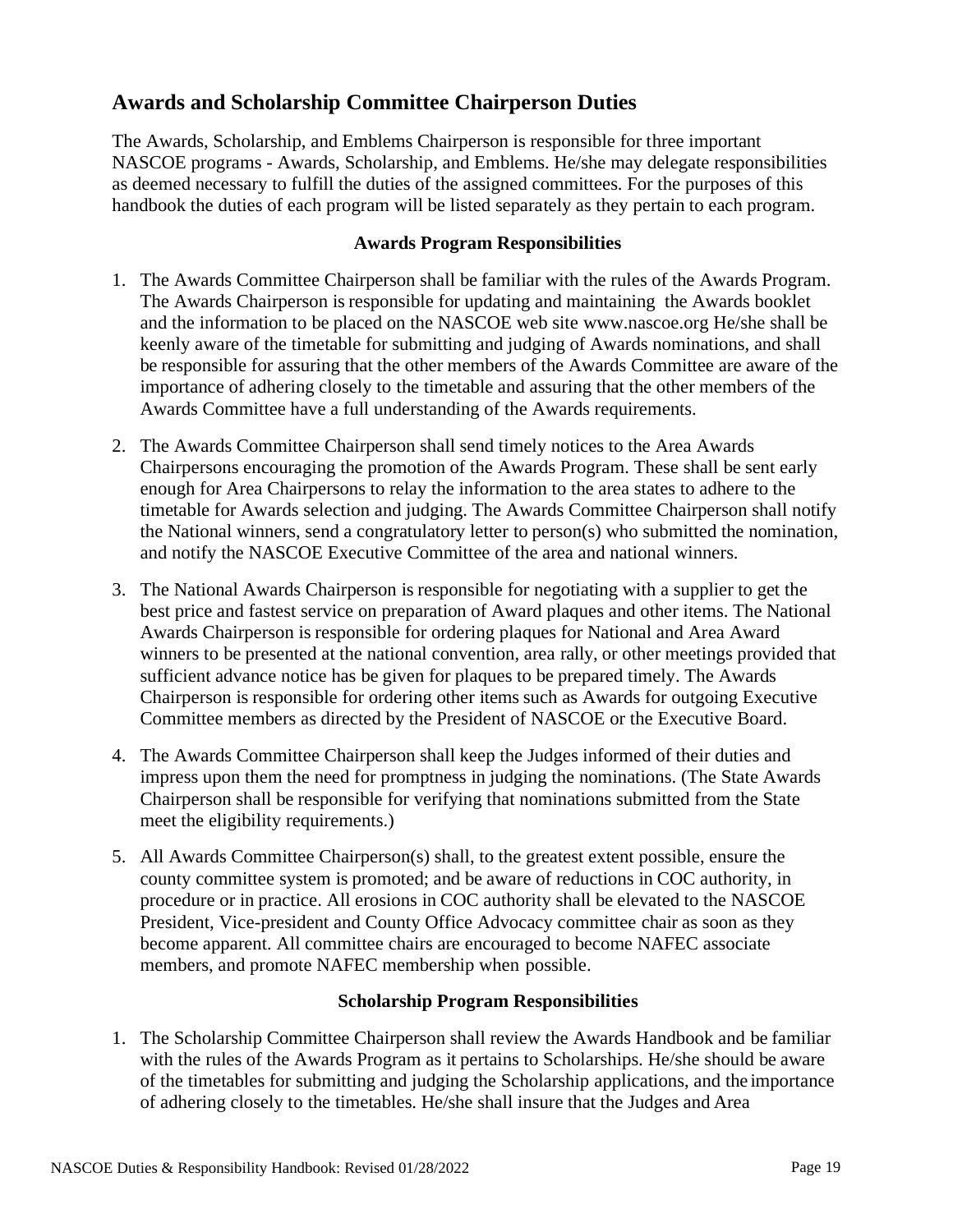Scholarship Chairpersons have a full understanding of the requirements.

- 2. The Scholarship Committee Chairperson shall send timely notices to the Area Chairpersons encouraging the promotion of the Scholarship Program. These shall be sent early enough for Area Chairs to adhere to the established timetables.
- 3. The State Scholarship Committee Chairperson shall be responsible for verifying that applications submitted from the state meet the eligibility requirements and are certified by an Officer of that State. Any application that does not meet the requirements shall be returned to the applicant for revision, if time permits. He/she shall notify the National Winner after selection and notify the NASCOE Executive Committee of the winner.
- 4. The national Scholarship Committee Chairperson is responsible for soliciting items for the annual Scholarship Auction held during the national convention. He/she shall work with the Host State to locate an auctioneer to conduct the auction. The Scholarship Chairperson is responsible for accepting, labeling, and displaying the auction items. He/she should work with the NASCOE Secretary/National Convention Chairperson toassure proper locked space is available to store items prior to the auction. Scholarship Chairperson is responsible for other fundraising activities to maintain the Scholarship Fund.
- 5. All Scholarship Committee Chairperson(s) shall, to the greatest extent possible, ensurethe county committee system is promoted; and be aware of reductions in COC authority, in procedure or in practice. All erosions in COC authority shall be elevated to the NASCOE President, Vice-president and County Office Advocacy committee chair as soon as they become apparent. All committee chairs are encouraged to become NAFEC associate members, and promote NAFEC membership when possible.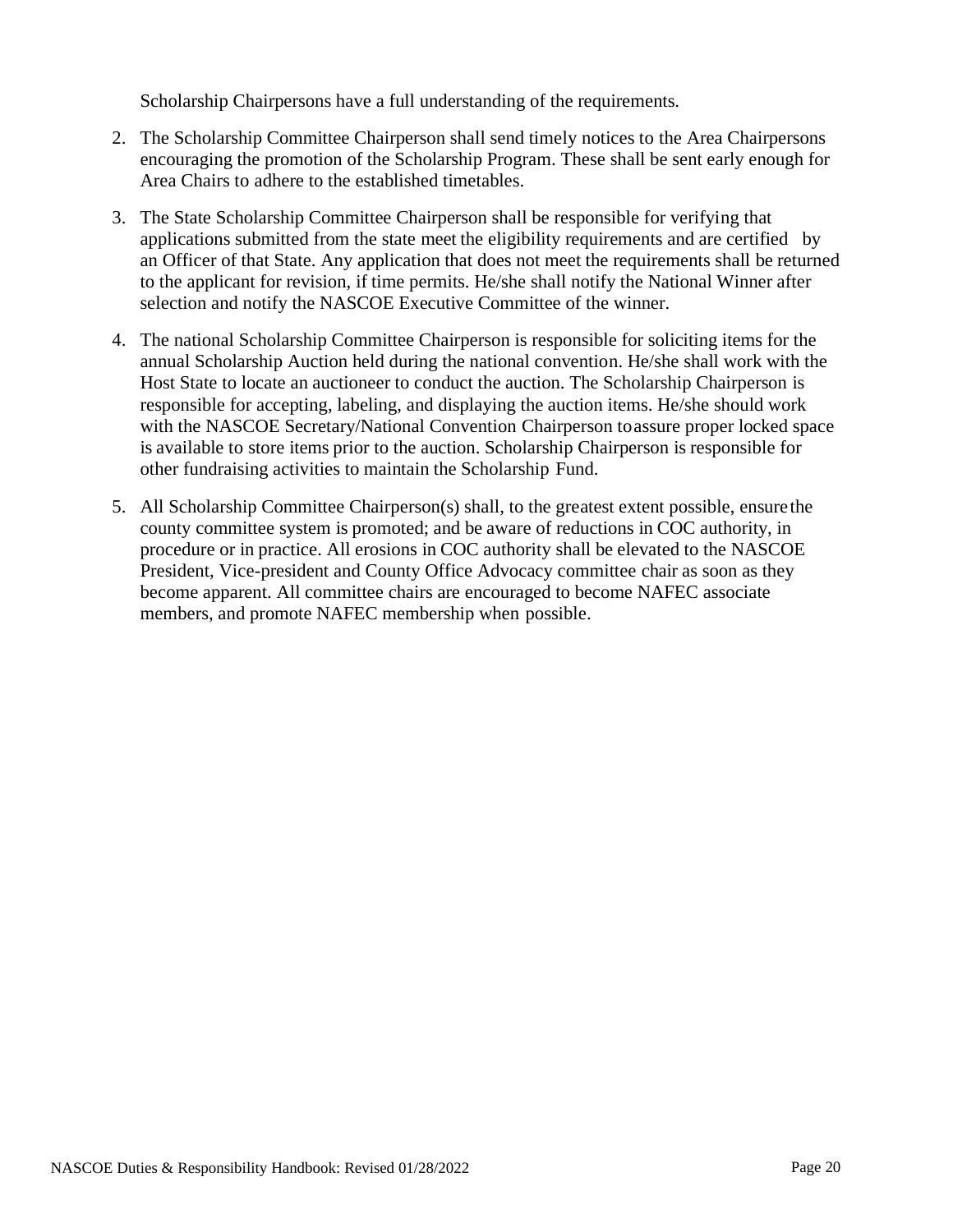## <span id="page-20-0"></span>**Benefits and Emblems Chairperson Duties**

Mission: To promote, preserve and make existing benefits accessible that were obtained by hard work and perseverance, while constantly seeking out new NASCOE benefits that are affordable, appropriate and appealing to NASCOE membership.

The National Benefits Chair rarely works independently. The Benefits Chairperson should seek advice from the previous Chairperson, past and current NASCOE Executive Committee members, other past and present standing Committee Chairs as well as NASCOE membership. Setting goals and doing your best are critical to this position. Though you are not called upon daily to perform functions for this position, you must be ready every day to answer questions from membership and handle whatever may come your way. The combination of your leadership abilities, your respect and understanding of what NASCOE is and your commitment to serve will be a large component to your success.

## **Benefits Program Responsibilities**

- <span id="page-20-1"></span>1. Constantly be on the lookout for benefit programs, products and services that would be available to NASCOE members. Promptly assist members with questions or concerns. Work closely with other National Committee Chairpersons. NASCOE's mission depends on committees working together and sharing ideas.
- 2. Communicate frequently with all Area Benefits Chairpersons and ensure that information is properly distributed to the respective State Officers and State Benefits Chairs. Involve Area Chairpersons by delegating and assigning various tasks such as research, tracking or writing an article.
- 3. Work closely with Teresa Dillard of Dillard Financial Solutions to understand various products the company promotes or services for NASCOE members. Also work closely with Trevor Gartner of JM Marketing as they continue to serve NASCOE with their group policies. As chairperson, you are to do everything possible to protect the discounts exclusively available to NASCOE members. Fact finding and protecting privacy are also important aspects to this position.
- 4. Conduct all NASCOE Benefits Committee meetings during the NASCOE Convention. There are two committee meetings that are held at the NASCOE Convention. The first one will take place prior to Area meetings; at which time you will review what is taking place with benefits and discuss any ideas or recommendations for Area chairs to take back to their Area meetings for review. The second meeting will be held following Area meetings, at which time you will receive feedback from the Area Chairs as to what was discussed intheir Area meetings. At this meeting, you are responsible for providing an agenda or any needed handouts as well as appointing a secretary to take notes for you.
- 5. After this meeting, you will be expected to give a verbal report of the committee's discussion and recommendations to the NASCOE Executive Committee as well as a written exit report that will be distributed accordingly. These reports will be made readily available to the NASCOE Secretary.
- 6. Attend the National Convention, the Organizational Meeting (generally held in September), the Pre-Negotiation Meeting, and the Legislative Conference if requested by the President.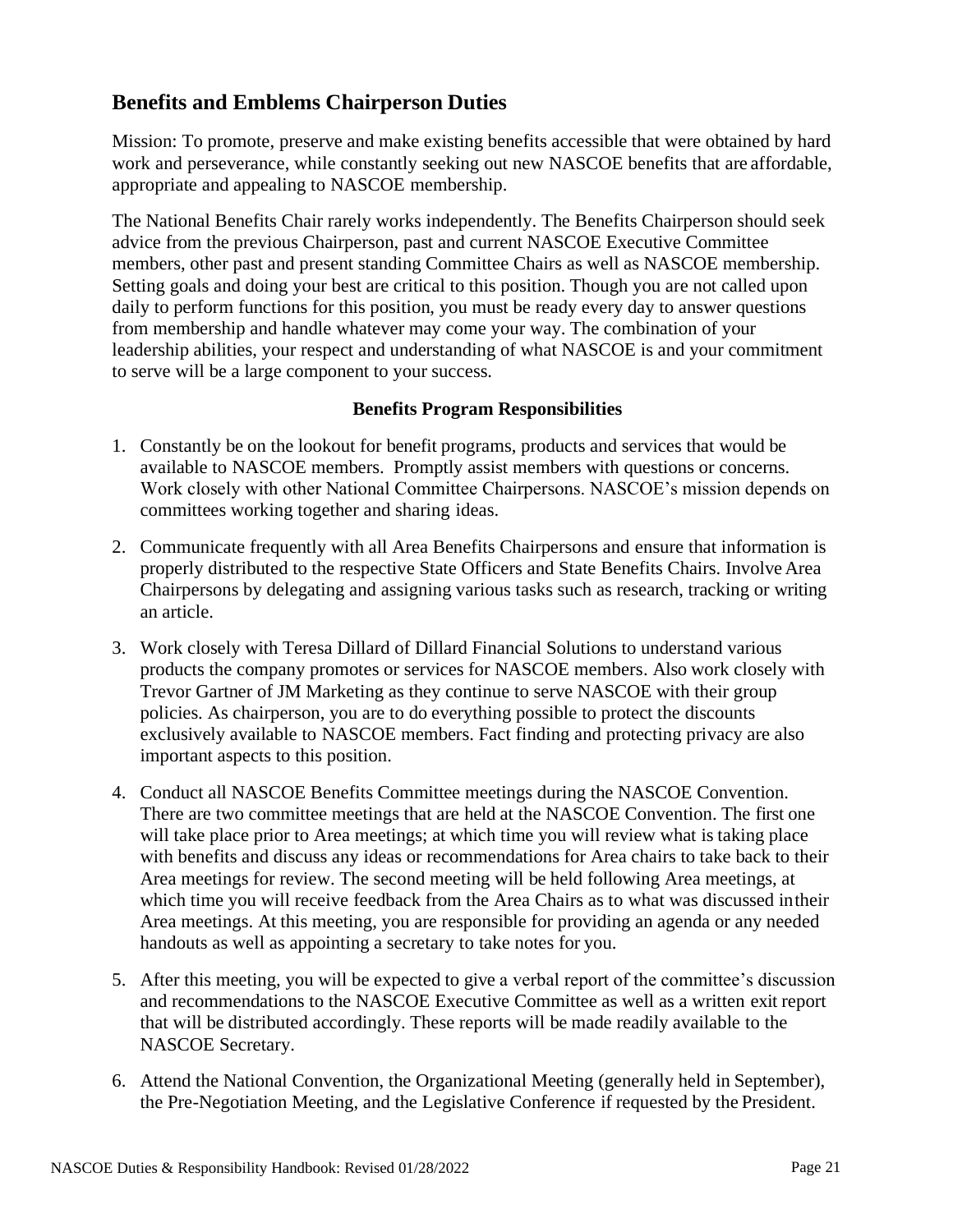On certain occasions, the Executive Committee may request your presence at other meetings. Most meetings will require a Benefits Committee report, written and verbal.

- 7. Develop contacts with OPM and HRD. Meetings in Washington DC should include scheduling meetings with personnel in these departments that can assist with questions and concerns brought forth by membership.
- 8. Communicate & promote both NASCOE and government-wide benefit informationto membership through NASCOE newsletters, the NASCOE website or other means of communication.
- 9. All Benefits Committee Chairperson(s) shall, to the greatest extent possible, ensure the county committee system is promoted; and be aware of reductions in COC authority, in procedure or in practice. All erosions in COC authority shall be elevated to the NASCOE President, Vice-president and County Office Advocacy committee chair as soon as they become apparent. All committee chairs are encouraged to become NAFEC associate members, and promote NAFEC membership when possible.

## **Emblems Programs Responsibilities**

- <span id="page-21-0"></span>1. The Emblems Committee Chairperson shall be responsible for promotion of thenascoestore.com via the NASCOE website, the NASCOE newsletter, and through the Area Chairpersons. He/She will submit news articles to the National Newsletter.
- 2. The Emblems Committee Chairperson works closely with the state and area chairpersons on any questions, concerns, or suggestions they may have with the store front. TheChairperson shall inform states that emblems will be made available if requested. The Chairperson will also work with Emblems by Superior or other vendors to keep storefront up to date on NASCOE.
- 3. The Emblems Chairperson will continue to sell NASCOE Emblem lapel pins and to keep an accurate inventory of such.
- 4. All Emblems Committee Chairperson(s) shall, to the greatest extent possible, ensure the county committee system is promoted; and be aware of reductions in COC authority, in procedure or in practice. All erosions in COC authority shall be elevated to the NASCOE President, Vice-president and County Office Advocacy committee chair as soon as they become apparent. All committee chairs are encouraged to become NAFEC associate members, and promote NAFEC membership when possible.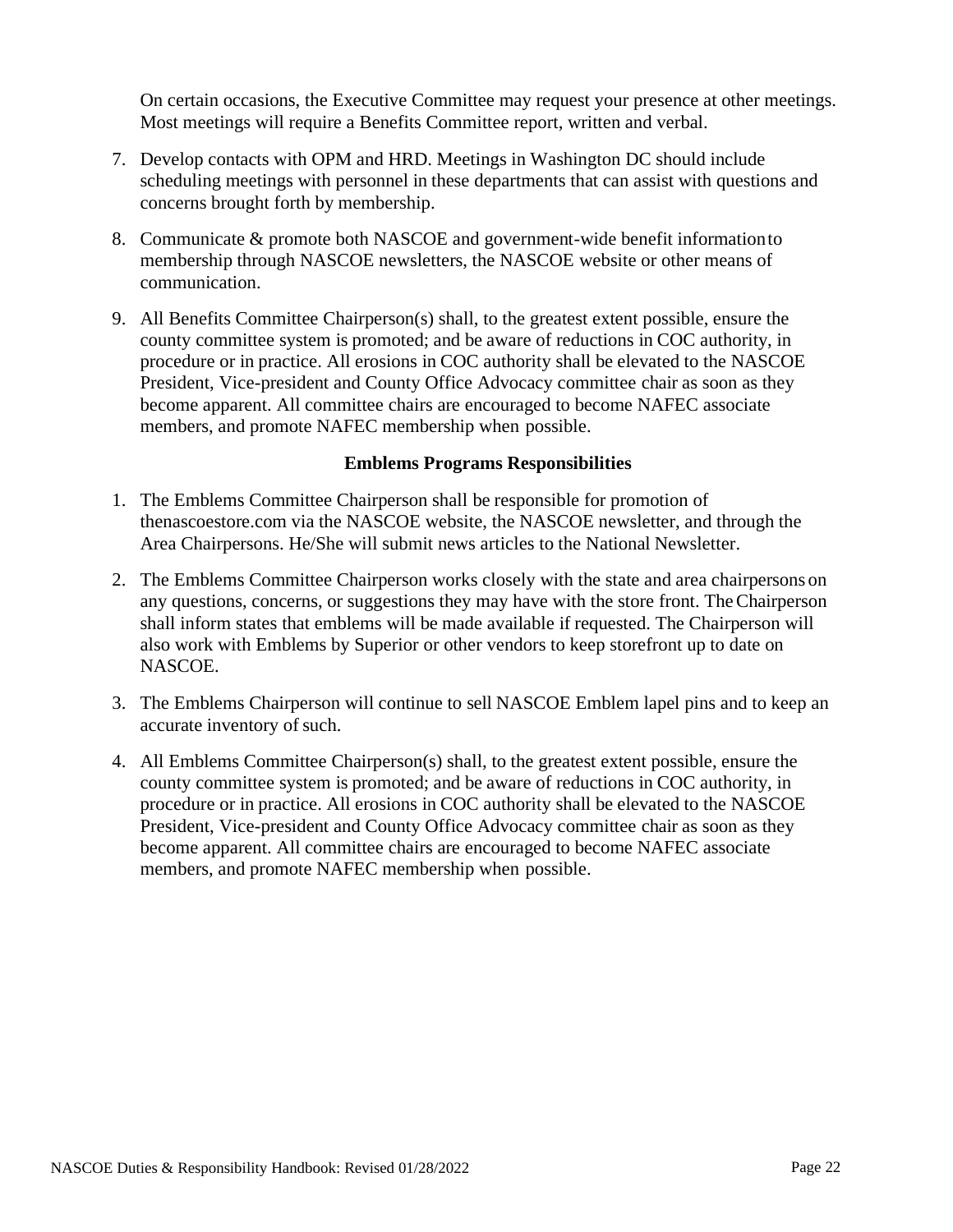## <span id="page-22-0"></span>**Legislative Committee Chairperson Duties**

The job of Legislative Committee Co-Chairpersons is a position which generates a great deal of feedback and response from membership. While extremely rewarding, it will be challenging and frustrating as well. The Chairperson must recognize the different interests and opinions of each region and mold those concerns into a comprehensive policy for consideration by NASCOE leadership. It is important to fully utilize the committee to develop policy and delegate the work that must be accomplished. Further, success will come in small increments and the race must be recognized as a marathon and not a sprint!

Duties of the Legislative Committee Co-Chairpersons include the following:

- 1. Organize and conduct meetings of the national legislative committee. This would include the organizational meeting and committee meetings at the national convention. Conduct Microsoft Teams meetings with the committee monthly.
- 2. Conduct weekly calls with the Legislative Consult, NASCOE President and Vice-President. Send call reminders to the group just prior to the designated call time.
- 3. Communicate and work with the Legislative Consultant and Legislative Committee in developing policy and recommendations for action. Act as a liaison between the Consultant and NASCOE leadership, the legislative committee and members.
- 4. Write articles for the national newsletter and issue periodic News Flashes to membership on time sensitive issues of significant interest and needed.
- 5. Manage and develop annual legislative conferences as directed by NASCOE leadership. Fully utilize the legislative committee and the consultant in this process. Responsibilities include rooming assignments for the conference and arranging for registrations tables to be supplied and managed.
- 6. Annually prepare a Legislative budget proposal to be presented to the Executive Committee that addresses all funding needs including but not limited to; PAC Promotion, travel needs, awards, etc.
- 7. Travel to Washington, DC and other states to make contacts with congressional delegations for the purpose of furthering the legislative agenda. Travel could occur with little notice!
- 8. Oversee development of position papers, written testimony and related information for use by membership in furthering the goals of NASCOE.
- 9. Prepare written reports for NASCOE officers and area executives concerning committee actions/recommendations.
- 10. Work through the area legislative committee chairs to develop a network of contacts for key legislators. Encourage members to contact congressional representatives and have a working relationship with them. Be knowledgeable of the proper procedure to make contacts with Congress and work with consultant to train membership in this area.
- 11. All Legislative Committee Chairperson(s) shall, to the greatest extent possible, ensure the county committee system is promoted; and be aware of reductions in COC authority, in procedure or in practice. All erosions in COC authority shall be elevated to the NASCOE President, Vice-president and County Office Advocacy committee chair as soon as they become apparent. All committee chairs are encouraged to become NAFEC associate members and promote NAFEC membership when possible.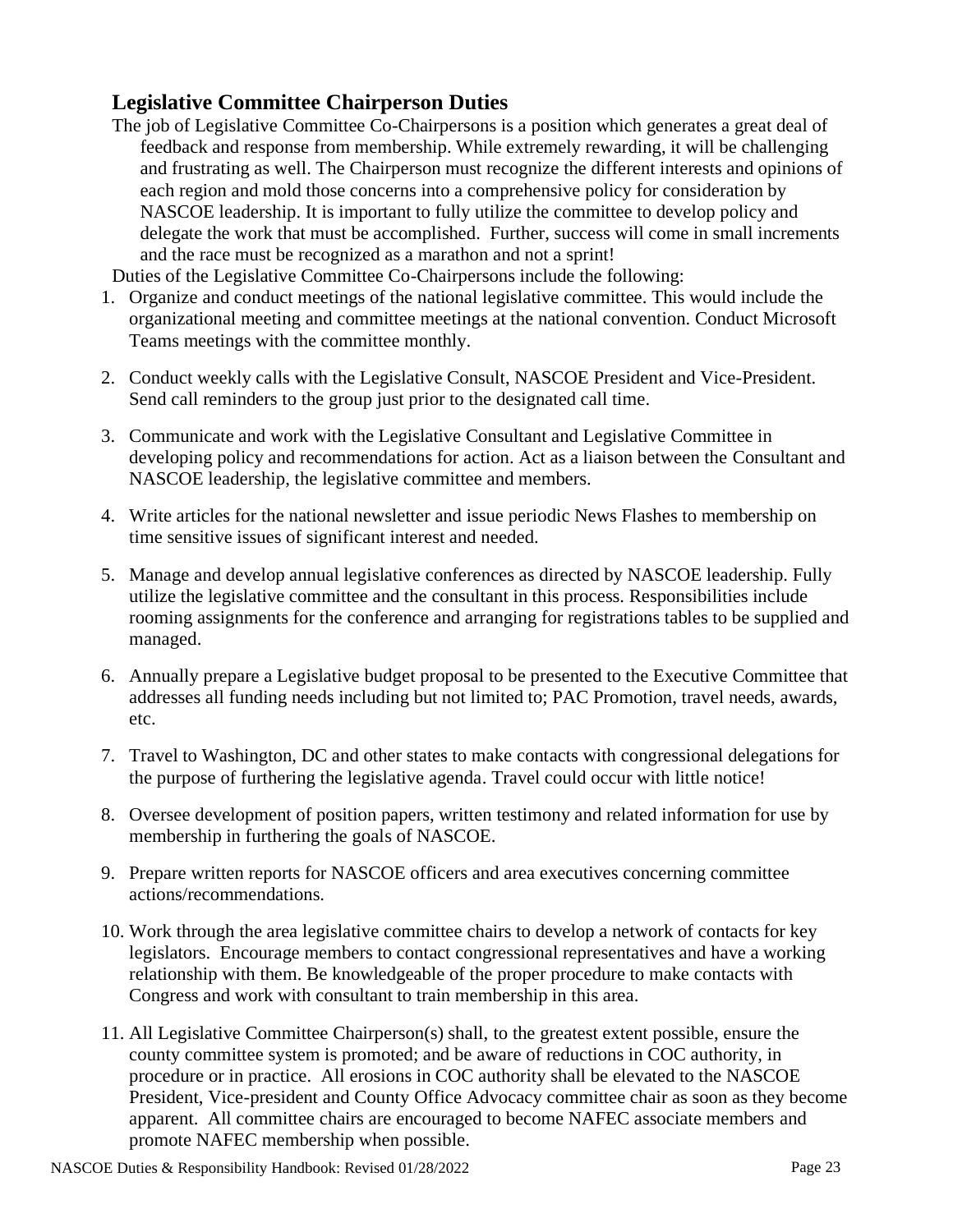- 12. Promote the Outreach and Advocacy Initiative to all states, encouraging them to build relationships with congressional members and their staff and with stakeholder groups.
- 13. Work with the PAC Coordinator and the entire Legislative Committee to annually plan, organize and propose a PAC Promotion.
- 14. Make sure the Legislative team vigorously promotes the PAC at the national convention, area rallies and any NASCOE sponsored general membership meetings.
- 15. Annually promote the Legislator of the year and Coalition Partner of the year awards.
- 16. Periodically review the NASCOE Legislative webpages to update forms, informational materials, and contact information.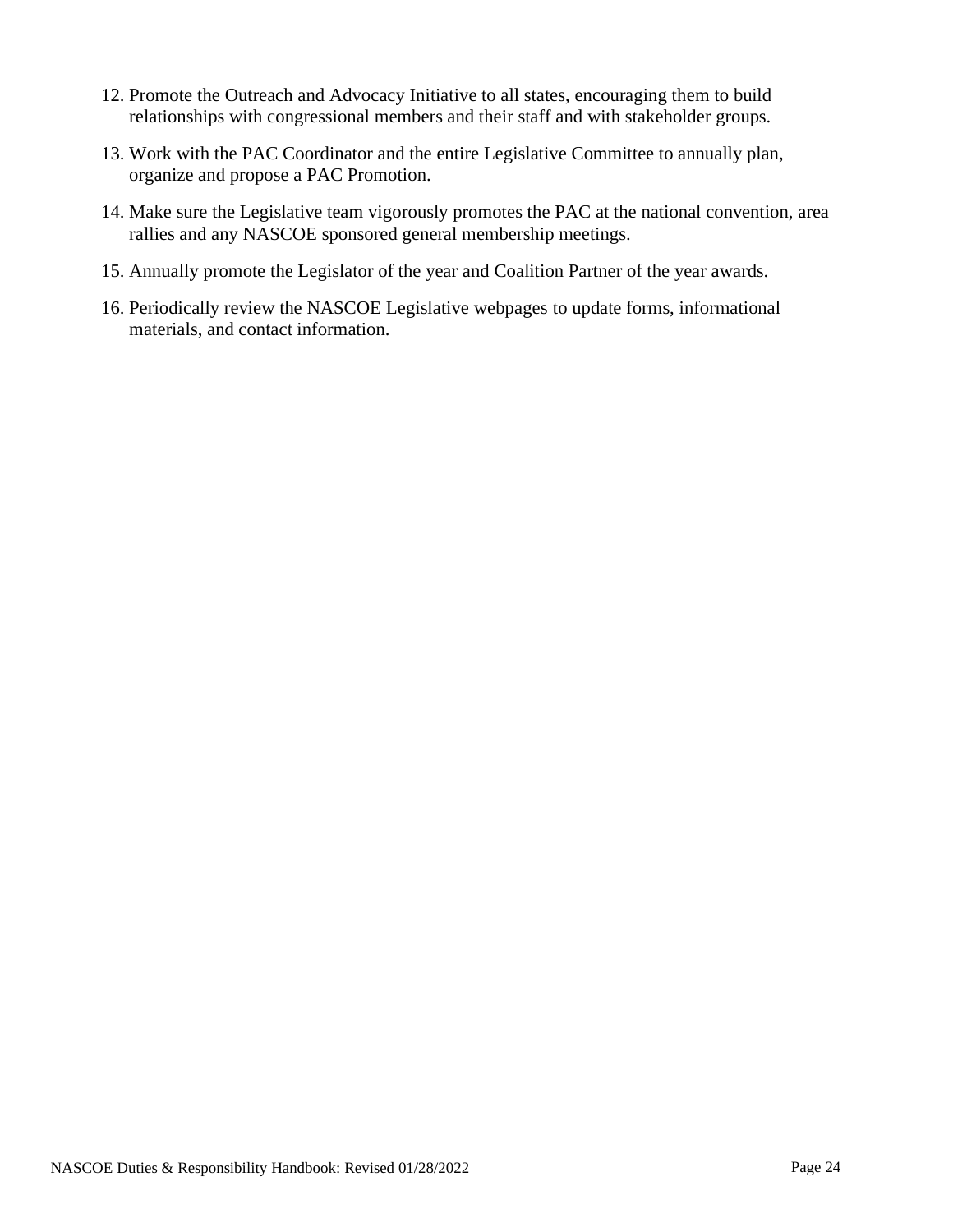#### **NASCOE PAC Duties/Responsibilities**

Area Legislative Chairperson Assigned as Political Action Committee (PAC) Coordinator:

- 1. Is selected by and reports directly to the NASCOE Legislative Committee Co-Chairs.
- 2. Maintain a current list of each state's active PAC participants.
- 3. The PAC Coordinator is responsible for maintaining the official PAC files. Upon assignment of a new PAC Coordinator, delivering the files (including electronic files) and associated supplies and materials to the new coordinator and ensuring a smooth and efficient transition.
- 4. Works closely with the NASCOE Legislative Consultant (PAC Treasurer) to ensure the PAC account is adequately managed.
- 5. Refers any matters or questions of PAC policy or procedures to the Legislative Consultant and/or Legislative Co-Chairs as appropriate.
- 6. In addition to the required area legislative reports for area rallies and national conventions, the PAC Coordinator will provide a separate PAC progress report at the national convention, as well as periodically throughout the year when requested by the National Legislative Co-Chairpersons or NASCOE's Executive Committee.
- 7. The PAC Coordinator will work closely with the National Legislative Co-Chairpersons and the entire Legislative Committee to annually plan, organize, and propose a PAC Promotion. This proposal, once adopted by the Legislative Committee, will be presented to NASCOE Executive Committee for consideration.
- 8. Works with other Area Legislative Chairs to make sure new enrollees or current participants who wish to adjust their allotment contributions are promptly contacted to assist with completion of financial allotment processing through the National Finance Center (NFC) or Employee Personal Page (EPP) programs.
- 9. Communicates and works with the Legislative Consultant and Legislative Committee.
- 10. At the end of each pay period, reconciles PAC account bank statements and compares previous pay period contributor roster to current pay period contributor roster to identify contributors who have become inactive.
- 11. Works through the area legislative committee chairs to maximize opportunities to recruit and retain PAC contributors.
- 12. Promptly responds to requests for specific PAC information from the Legislative Consultant, Executive Committee, Area Legislative Chairs or State Associations. Each response should include a carbon copy (cc) to the National Legislative Co-Chairpersons. Additionally, if there are requests made that are of questionable nature, the PAC Coordinator must refer these requests to the National Legislative Co-Chairpersons for review before any information is released.
- 13. Maintains an inventory of associated supplies and materials used for PAC promotion and enrollment. Requests budget consideration from the National Legislative Co-Chairpersons for purchases of additional supplies/materials.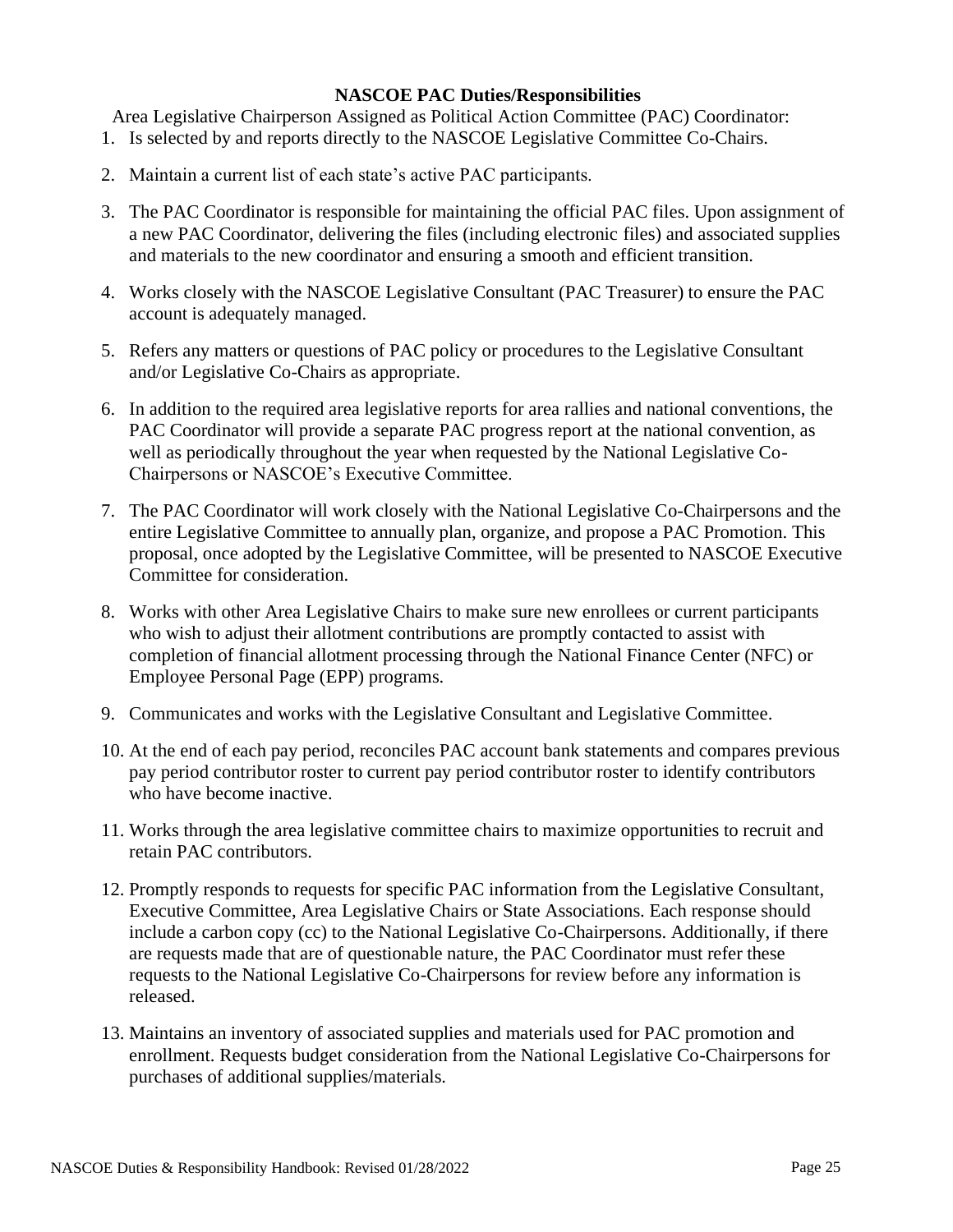- 14. Works closely with National Legislative Co-Chairpersons to coordinate the availability and shipment of PAC promotional materials to states and areas that are hosting rallies and conventions.
- 15. At least quarterly, and more frequently during PAC promotional periods, updates participation reports by state, area, and national levels.
- 16. Keeps all PAC educational/recruitment materials (PowerPoint presentations, brochures, fact sheets, etc.) updated and made available to all area legislative chairs.
- 17. Submits requests for reimbursement for expenses such as postage, supplies/materials, telephone calls, etc., by filing an expense claim with the NASCOE Treasurer.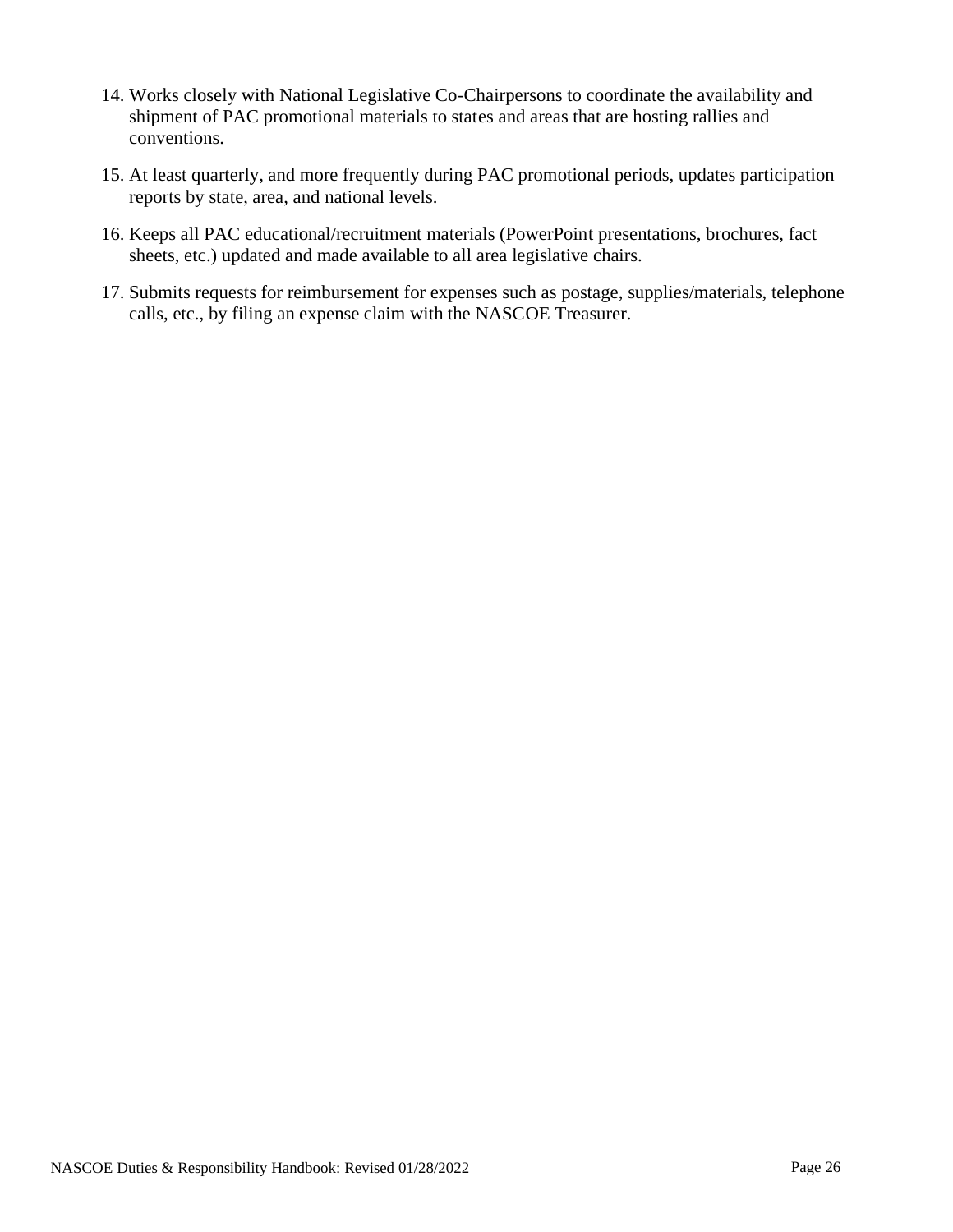# <span id="page-26-0"></span>**Membership Committee Chairperson Duties**

The Membership Chairperson is responsible for providing leadership in the effort to promote and maintain high levels of membership in NASCOE. The Membership Chairperson will be responsible for identifying and resolving percentage of membership problems as they occur.

The duties and responsibilities of the Membership Committee Chairperson include the following:

- 1. Coordinating the effort to contact every non-member County Office Employee in the country about joining NASCOE.
- 2. Working with the NASCOE Treasurer to ensure that State Treasurers have the appropriate Dues Transmittal Forms and are aware of the schedule for submitting dues timely and to ensure that the quarterly membership reports are updated.
- 3. Work with Area and State Membership Chairpersons to identify non-members and assist with tools for outreach to these non-members inviting them to join their respective state association and NASCOE. The Membership Chairperson shall follow-up with the Area Membership Chairpersons during their monthly meetings.
- 4. Send the Membership Analysis Team Reports (MAT), when received, to the applicable Area Membership Chairperson who will then send each state's MAT report to their respective State Membership Chairperson and State President requesting updates to any membership information. He/She shall stay in contact with Area Membership Chairpersons to ensure reports are provided to respective states with established due date. He/She should monitor Area google doc reports for members information being uploaded to the NID (NASCOE Information Database).
- 5. Conduct monthly committee meetings with Area Committee Chairpersons. Invite NASOE officers to attend these monthly meetings. Appoint member of committee to take notes for internal email distribution.
- 6. Each October the chairperson shall conduct a training session with all Area Membership Chairpersons to review the duties and responsibilities of the Area Membership Chairperson position. The Area Chairpersons will in turn have training sessions with their respective State Membership Chairpersons.
- 7. Writing articles for the national newsletter, as well as, writing articles and regular updatesfor the NASCOE Website.
- 8. Organizing and conducting the Membership Committee meetings at the annual NASCOE Convention. The Chairperson shall prepare and present the Membership Committee report detailing the activities of the Committee and any recommendations/resolutions to membership. Timely prepare and submit committee reports and meeting minutes to the NASCOE officers, Executive Committee, and Area Committee Chairpersons.
- 9. Keep all Membership Committee materials (Presidents Letters, PowerPoint presentations, training, brochures, flyers, etc.) updated and made available to all Area and State Membership Chairpersons.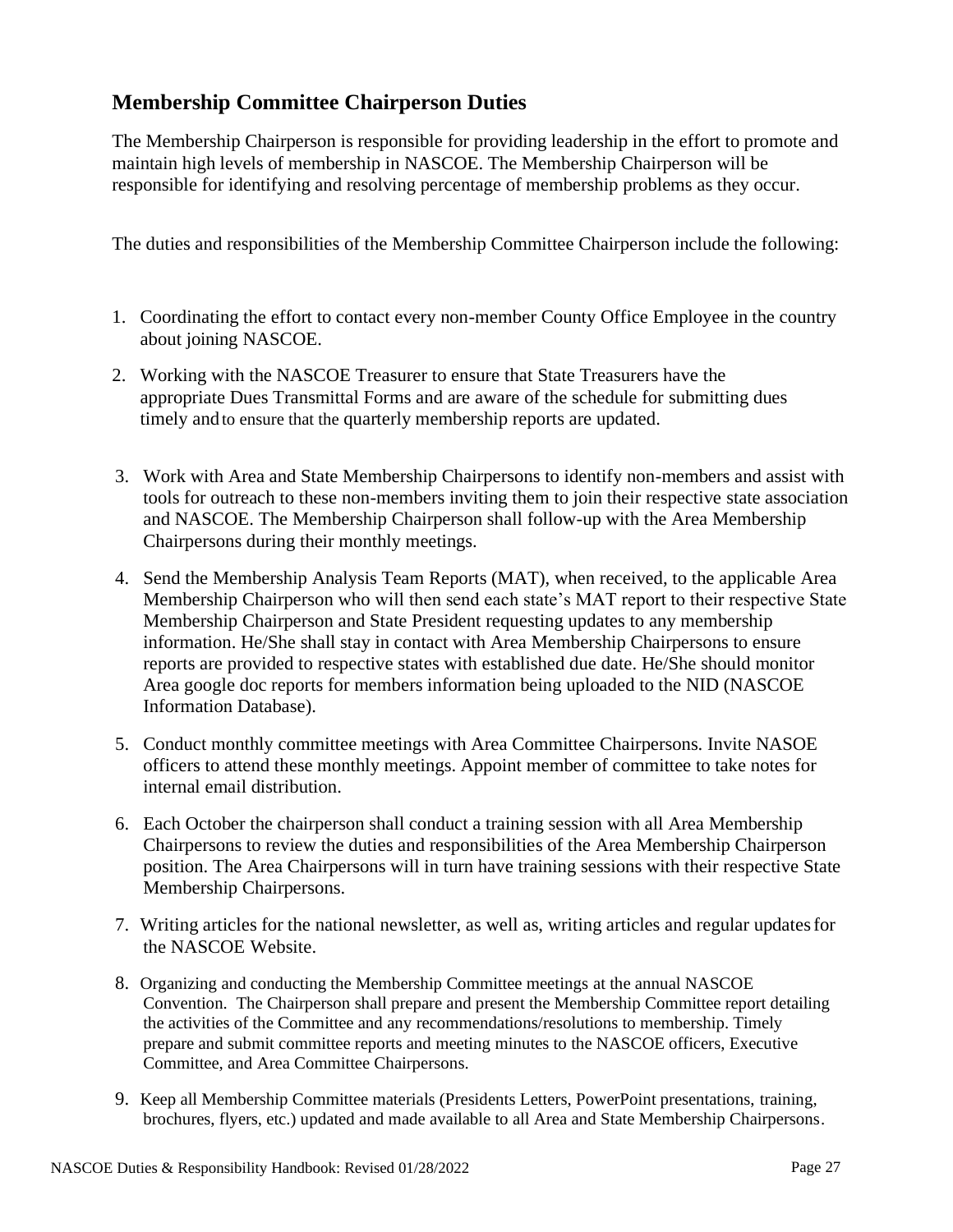- 10. Review and provide subsequent year budget request to the NASCOE Treasurer by May 1st.
- 11.Develop and update an e-mail distribution list of all State Membership chairpersons.
- 12.Maintain an inventory of all membership supplies for distribution to States, as well as, receiving, processing, and shipping all Membership supply orders in a timelymanner.
- 13.Create, inform and remind states of deadlines for submitting both counties and individuals who qualify for the 25-year through 55-year membership awards. Membership Chairperson is also responsible for presenting these awards at the national convention, and providing a list to the NASCOE Secretary for inclusion in the Convention Minutes.
- 14.Maintaining a listing of individuals who have received NASCOE HonoraryLifetime Memberships. He/she shall disperse the Lifetime Membership Certificates to the applicable state for presentation.
- 15.Accepting requests from states for waivers of the requirements for Honorary Lifetime Memberships and presenting those requests to the Executive Committee for decision. Notify applicable states of the Executive Committee's decision.
- 16.Communicating with and coordinating with the efforts of the Area MembershipChairpersons and State Membership Chairpersons.
- 17. Shall provide prompt responses, normally within 48 hours, to inquiries of the Membership, Area Chairpersons, State Chairpersons, outside vendors, and the NASCOE Executive Committee when requested.
- 18. Keep a record of activities to pass on to successor national chairperson to assist in a smooth transition and in succession planning.
- 19. In accordance with the NASCOE Executive Committee Policies, At the annual organizational meeting, the Executive Committee shall determine if the membership workgroup shall be convened according to the following outline.

#### A. Workgroup Members

- 1. President
- 2. Vice President
- 3. National Membership Chair
- 4. All Area Membership Chairs
- 5. One Area Executive
- 6. Five new members (one from each area)
- 7. Others invited at the discretion of the President
- B. Meeting Schedule
	- 1. Every other year
	- 2. Consider meeting in January, preferably in conjunction with the Pre-Negotiation Meeting.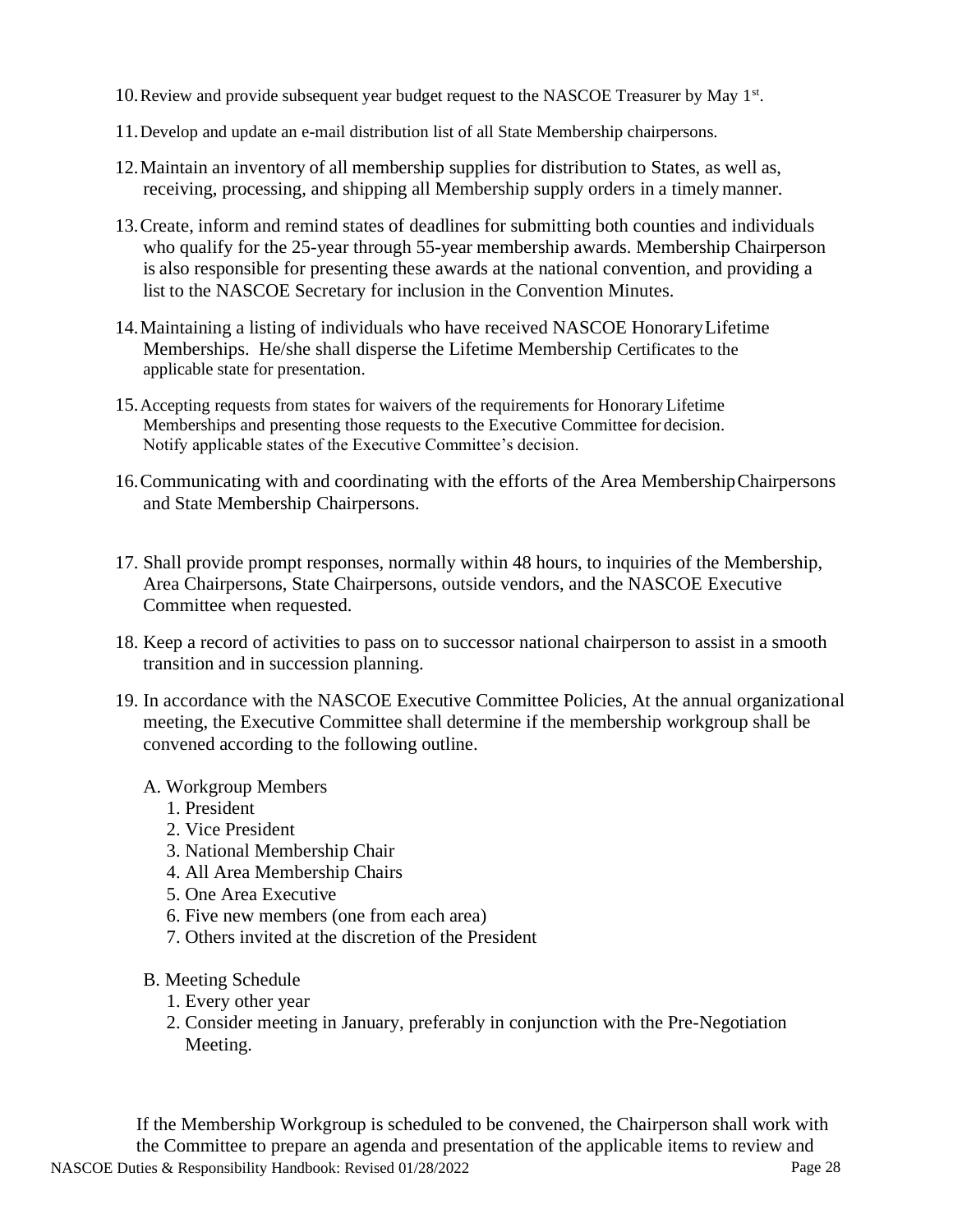discuss during this meeting.

- 20.Work with both Area and State Committeepersons in obtaining information of those members who have passed during the year so they can be recognized during the NASCOE Memorial at the national convention.
- 21.Working with host state of the national convention to find a volunteer to prepare PowerPoint presentation of the memorial.
- 22.All Membership Committee Chairperson(s) shall, to the greatest extent possible, ensure the county committee system is promoted; and be aware of reductions in COC authority, in procedure or in practice. All erosions in COC authority shall be elevated to the NASCOE President, Vice-president and County Office Advocacy committee chair as soon as they become apparent. All committee chairs are encouraged to become NAFEC associate members, and promote NAFEC membership when possible.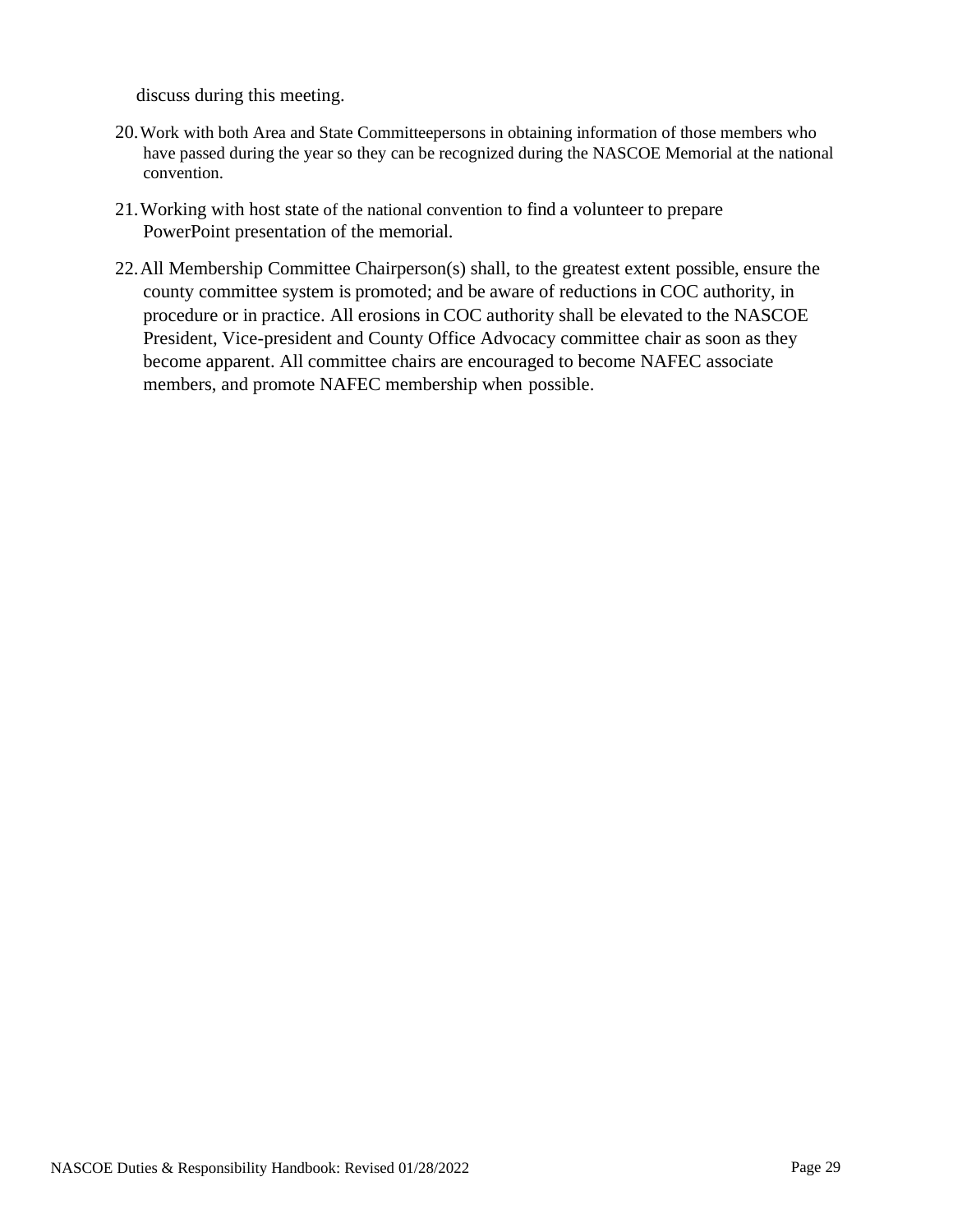## <span id="page-29-0"></span>**County Office Advocacy National Committee Chairperson Duties**

Mission Statement of the NASCOE County Office Advocacy Committee (COAC): To protect, enhance, and provide continual education for the farmer-elected committee and county office system for the betterment of NASCOE's membership, county office FSA employees, and the agricultural communities we serve while working independently, but cooperatively, with the National Association of Farmer-Elected Committees (NAFEC).

Duties of the County Office Advocacy Committee National Chairperson include the following:

- 1. Provide to the Executive Committee an annual operating plan at the Organizational Meeting covering the following topics:
	- Communications
		- Number of communication bulletins to be sent to membership
		- Schedule of communication with area chairpersons
		- Copy of e-mail distribution lists
		- Tracking report on outreach and educational articles/events
		- Summary report of interaction with FSA Management and congressional members
	- Engagement
		- Efforts to promote NASCOE membership
		- **Efforts to promote NAFEC membership recruitment (both COC and associate** members)
		- **Efforts for continued education so that NASCOE leadership is vigilant and** knowledgeable concerning COC/CO authorities
- 2. Provide the Executive Committee a report of performance annually at the National Convention that ensures previous year's successes and failures are analyzed.
- 3. Direct the committee to work cooperatively with NAFEC while maintaining NASCOE autonomy.
- 4. Work with NASCOE and NAFEC leadership and committees to encourage NAFEC membership and associate membership.
- 5. The National Committee Chairperson will lead by example and actively recruit their own COC members for NAFEC membership and leadership roles within NAFEC.
- 6. The national chairperson will encourage all area chairperson to become NAFEC associate members and promote NAFEC membership when possible.
- 7. Support and participate with NAFEC in its annual membership drive by distributing and publicizing NAFEC brochures, media, and other promotional materials to all current and prospective members and associate members.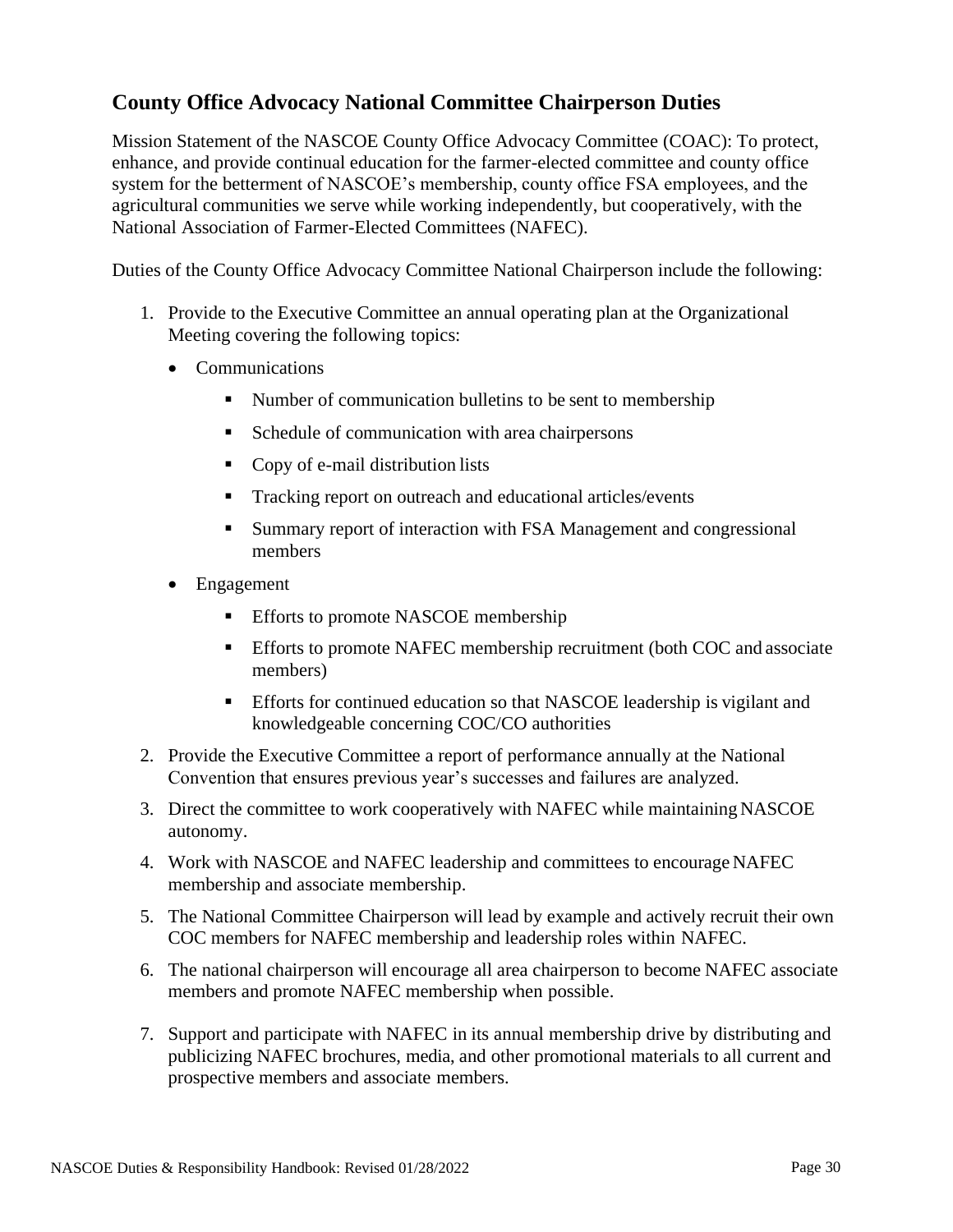- 8. When requested, assist NAFEC in the development of NAFEC position papers, written testimony and related information that will be of benefit to both NAFEC and NASCOE.
- 9. Be aware of all benefits that are available to NAFEC members and share thatinformation with NASCOE/NAFEC Area Chairs.
- 10. Write articles for the NASCOE Newsletter on a regular basis.
- 11. Work closely with the NASCOE Publicity Chairperson to use all available media to provide educational outreach regarding county committee/county office authorities.
- 12. Monitor FSA directives (notices, handbook amendments, and policies) for issues potentially impacting the farmer-elected committee and county office system. Issues and concerns shall be elevated and resolved through appropriate NASCOE and NAFEC channels immediately. When national, regional or state issues arise, engage area/state chairs in a process which will achieve committee chair empowerment, engagement, education and workload sharing.
- 13. Promote meaningful and effective county committee training for all FSA county committee members, FSA district directors, and FSA county executive directors by working with NASCOE officers, Executive Committee, and FSA national and state offices.
- 14. Promote the tenet that county committee/county office authorities and roles are core components of county operations trainee (COT), county office program technician (PT) training and other administrative and management-oriented programs.
- 15. Organize and conduct meetings of the COAC. Also, participate NASCOE committee meetings at the national convention, legislative conferences and other national or area meetings. Along with coordinating events, take into consideration attendees who need to be invited or could be invited (e.g. NAFEC leadership and/or COC members from local area). Appoint member of the committee to take minutes of all meetings.
- 16. Timely prepare and submit committee reports and meeting minutes to the NASCOE officers, Executive Committee, and committee area chairpersons.
- 17. Conduct monthly committee conference calls with committee area chairpersons.Invite NASOE officers to attend monthly conference calls. Appoint member of committee to take notes for internal (Executive Committee and the COAC only) email distribution.
- 18. Assign each area chairperson with a specific area of responsibility (examples: handbook/policy monitoring, liaison for NAFEC and other partner associations/organizations, publicity and education, training, and recruitment/benefits promotions).
- 19. Collaborate with the NASCOE Legislative Committee. Attend and assist with the annual legislative conferences as directed by NASCOE leadership. Fully utilize the COAC in this process. Cooperate with both the NASCOE and NAFEC legislative consultantsin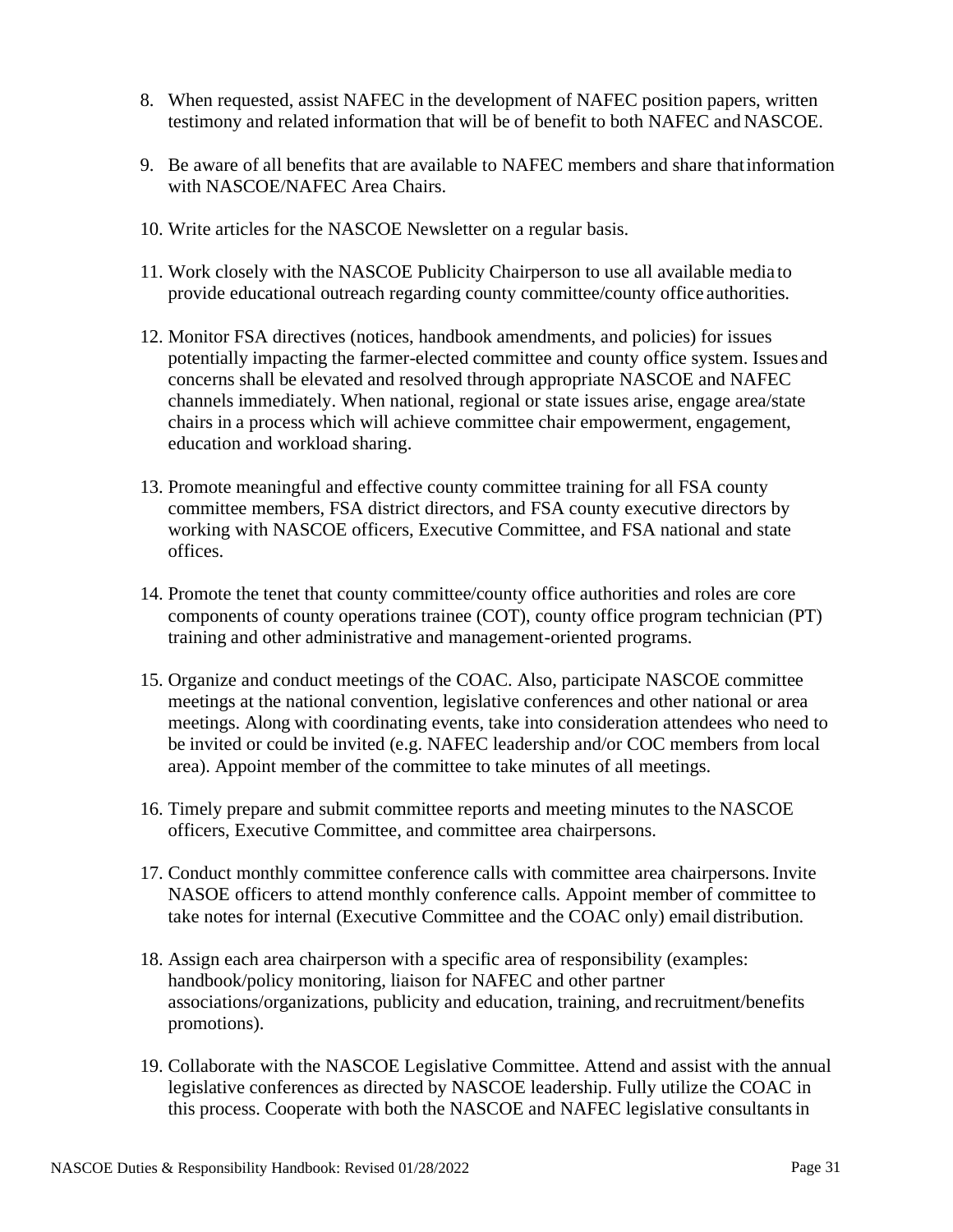identifying key congressional and/or USDA contacts.

- 20. Keep a record of activities to pass on to successor national chairpersons to assist ina smooth transition and in succession planning.
- 21. Establish an electronic library of resource documents for county committee/countyoffice authorities.
- 22. Each October conduct a conference call training with all area chairpersons to review responsibilities handbook with the COAC national and area chairpersons.
- 23. Ensure the county office system is promoted; and be aware of reductions in COC/county office authorities, in procedure or in practice. The national chairperson shall work with the NASCOE Officers and Executive Committee, as well as the area COAC chairpersons to identify, research, and resolve issues promptly.
- 24. Emphasize to all NASCOE leaders and members the critical importance of knowledge and vigilance of county office authorities. These authorities are the foundation of NASCOE's existence and future.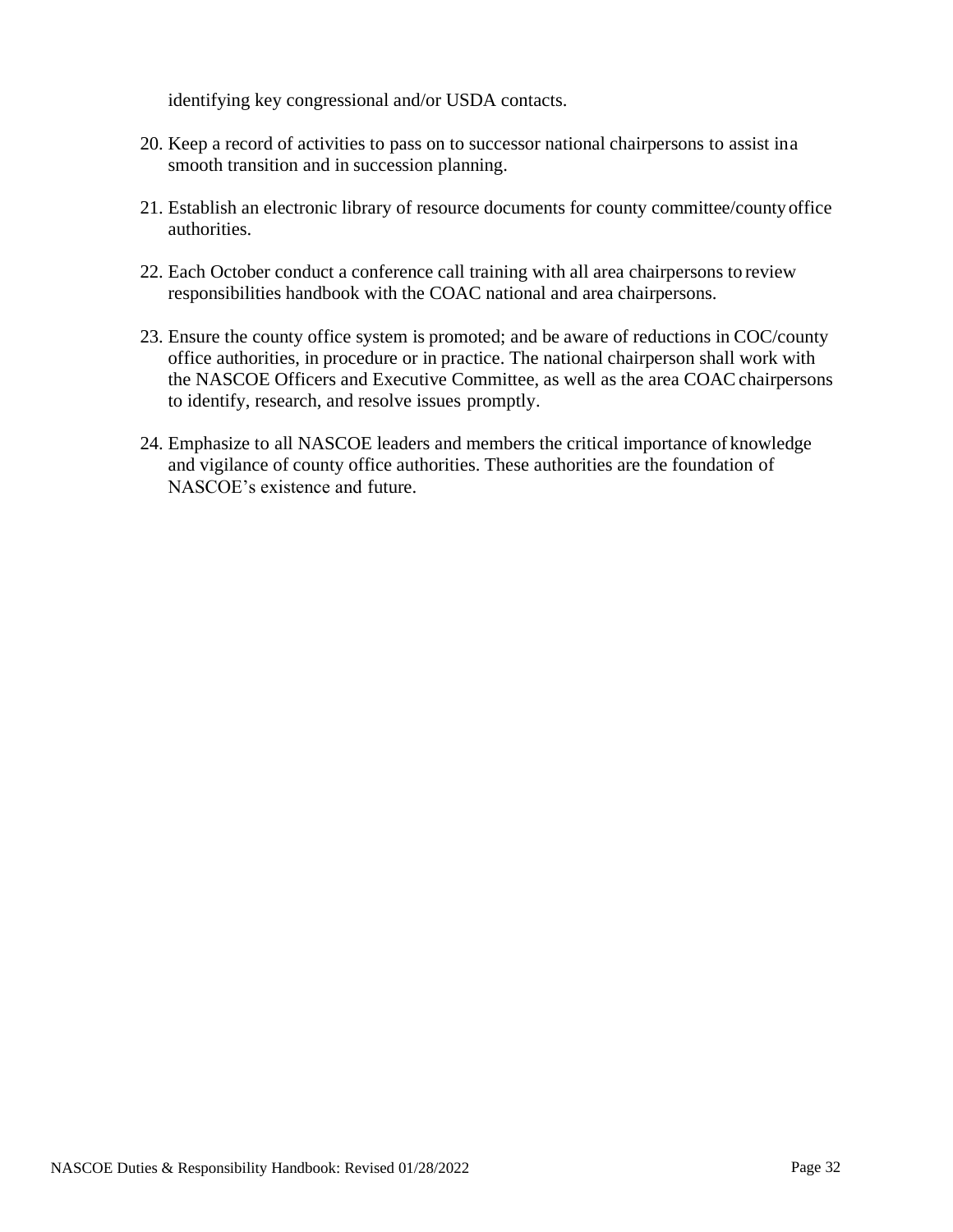# <span id="page-32-0"></span>**Negotiations and Program Committee Chairperson Duties**

Problems arise throughout the year concerning inefficiencies/issues in FSA program areas (policy, software, forms, program requirements, etc.). The Negotiation and Programs Committee Chair is responsible for educating the membership as to the purpose / responsibility / availability of the Negotiations and Program Committee. He or she is also responsible for accepting, presenting to the Board, and acting on any issues brought to his or her attention by the membership. The issues may be submitted to the Negotiations and Program Chair by e-mail, regular mail, or via the NASCOE website. Depending on whether a submission is for program efficiency or negotiation/consultation, the item should be submitted on the "Negotiation and Program Efficiency" submission form. This form is available on the NASCOE web site and may from time to time be included in various NASCOE mailings.

Other duties of the Negotiations and Programs Chairperson include:

- 1. The Committee Chair will review the issue and make the decision whether to act immediately or to wait and approach the issue during the negotiation/consultation period. The Committee Chair may consult with the Board in making the decision. In all cases the Committee Chair will contact the person who submitted the item with an acknowledgement of receipt of the item. The submitter will instantly receive a system generated copy of the submission.
- 2. The Committee Chair will regularly communicate and work with the Area Chairpersons to research issues. The Committee Chair may delegate responsibility for conferring with the person who submitted the issue, researching the item, and/or preparing a presentation of the item to the Area Chairpersons. The Committee Chair will be responsible for contacting and conferring with the appropriate program area in Washington DC for a response and resolution tothe problem. Follow up to provide additional information and/or to obtain responses from WDC may be required of the National Committee Chair.
- 3. It will be the responsibility of the Committee Chair to respond to the NASCOE member with the response and/or resolution to the issue. All listings of items/responses/resolutions should be cleared through the NASCOE President before distribution and will be shared with the Officers, Area Executives and NASCOE Committee Chairs. A listing of items/responses/resolutions may be published in the NASCOE newsletter, NASCOE mailings, and NASCOE web site after clearance through the NASCOE President.
- 4. The Committee Chairperson will participate and take an active role in the Negotiation/ Consultation process. Working with the NASCOE Secretary, the Committee Chairperson will participate in researching/preparing items for consideration by the Negotiation Team, educating Negotiation Consultants in the process of negotiations with management, writing NASCOE positions on program items for consultation with management, may be assigned the "lead" to present individual items during the Negotiation/Consultation meeting with management, may be asked to assist with the official minutes of the meeting, etc.
- 5. All Committee Chairperson(s) shall, to the greatest extent possible, ensure the county committee system is promoted; and be aware of reductions in COC authority, in procedure or in practice. All erosions in COC authority shall be elevated to the NASCOE President, Vicepresident and COAC Committee chair as soon as they become apparent. All committee chairs are encouraged to become COAC associate members, and promote COAC membership when possible.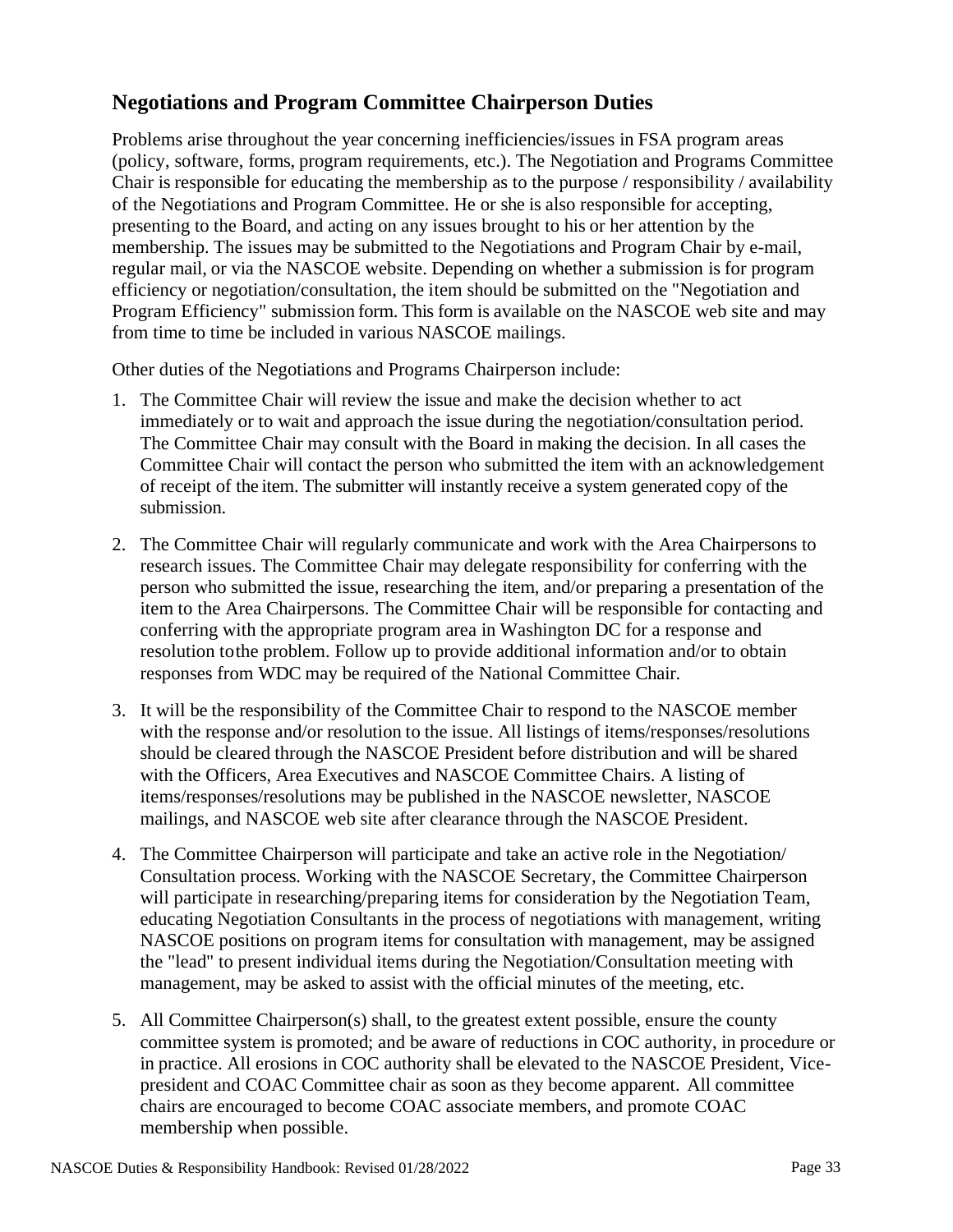# <span id="page-33-0"></span>**Publicity Committee Chairperson Duties**

Publicity Committee Chairperson Duties Mission Statement of the NASCOE Publicity Committee: The NASCOE Publicity Committee works to inform and engage NASCOE members through timely, accurate, and visually appealing communications. The Publicity Committee must be cognizant of the needs/desires of the membership when determining the content of the newsletter and other outreach platforms. The Publicity Committee Chairperson is responsible for providing leadership to NASCOE in achieving the mission of the committee. Technical skills in written and visual communications, including, desktop publishing, social media, photography, and video production, are beneficial for the National Publicity Chair to possess. Duties of the Publicity Chairperson include:

1. Ensuring the production and maintenance of NASCOE's Communication Channels.

• NASCOE News Bulletins: Ensure the production, publication and distribution of four news bulletins annually: three are to be produced by the Area Publicity Chairs and one national News Bulletin. This includes setting and enforcing the deadlines, gathering the news and graphics, layout and design.

• NASCOE Facebook Page – NASCOE News

(https://www.facebook.com/NASCOENews/): The Publicity Chair will serve as the Administrator for the NASCOE News Facebook page. The Chair will assign all Area Publicity Chairs to an Editor role on the page. Substitutions for these roles can be made when the chair(s) do not have a Facebook account. However, it is strongly suggested the members filling these roles have a Facebook account and a familiarity with Facebook page administration.

- $\sigma$  All Area Rallies shall have events created, hosted by NASCOE News, as soon as the date, time and location of the Rally is finalized. The Area Publicity chair shall keep the event updated and post to the NASCOE News page during the event.
- $\sigma$  Post photos/updates of NASCOE members at work during all NASCOE meetings  $\&$ events.
- Post greetings to NASCOE members for all Federal Holidays
- $\sigma$  Post other items at the request of the NASCOE Officers
- $\sigma$  Respond timely to questions or messages that come into the NASCOE News page, consulting with the appropriate officer, exec or committee chair, if needed.

• NASCOE Social Media Platforms: Promote NASCOE events using official NASCOE Social Media Platforms (Instagram, TikTok, etc.)

• NASCOE News Flash blast emails: As directed by the NASCOE President, assemble and send NASCOE News Flash emails. Duties may include editing, email formatting as well as using MailChimp or other email blast service to which NASCOE may subscribe to transmit the email to NASCOE membership.

• NASCOE Communications Database: Maintain the NASCOE Communications database, adding new members, updating existing records and deleting persons who are no longer members. Activities include:

 $\sigma$  Check for duplicate records, deleting duplicates or records with incorrect addresses  $\sigma$ Quarterly, send the database, filtered by Area and State, to the Area Executive, Publicity Chair and Membership Chair for verification and changes.

 $\sigma$  Update the database with any changes received from the NID Coordinator.

 $\sigma$  Before sending a NASCOE News Flash, update the mailing list of the email blast software with the current database.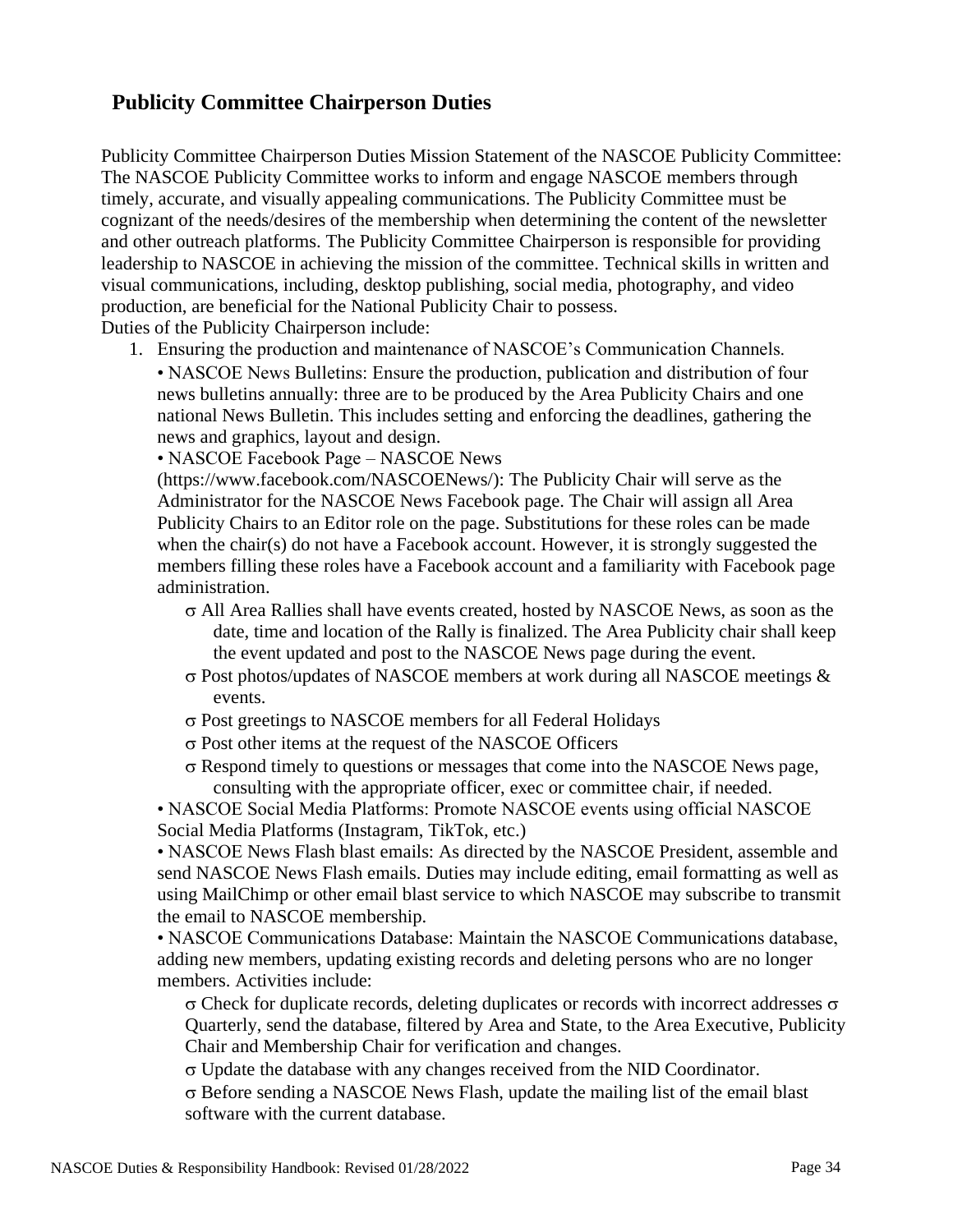2. Conduct the annual Convention Cash Club essay contest. The Convention Cash Club essay contest awards \$500 to one member in each area who has not previously attended a NASCOE Convention. Responsibilities for this contest include:

 $\sigma$  Choosing, with Area Chairs, a tagline to coordinate with the Convention location.  $\sigma$  Distributing contest entry information  $\sigma$  Providing submitted essays to Area Chairs for judging. Chairs may not judge entries from their area.  $\sigma$  Overseeing judges, enforcing contest rules, and notifying winners.  $\sigma$  Provide winners with information on how to obtain the stipend

- 3. Coordinate photography services at the NASCOE Convention. Duties include:  $\sigma$  Between September 1 and December 1 of the year: Contact vendors and solicit bids for photography at the national convention and submitting contract to NASCOE Secretary for approval.  $\sigma$ Maintain access for NASCOE's Shoot Proof Website.  $\sigma$  Pay for the cost of having the photos on the Shoot Proof website and send invoice(s) to NASCOE Treasurer for Reimbursement  $\sigma$  Coordinate with convention photographer access to the NASCOE Shoot Proof website.
- After contract is approved, communicate with National Convention Host State to determine a suitable area for State and Area Group Photos, Officer, Executive and Committee chair individual and group photos.  $\sigma$  Determine and publicize the order, time, and location of Area and State group photos
- $\sigma$  Assist convention photographer with the group photos
- 4. The National Publicity Chair is responsible for the supervision and coordination of Area Publicity Chairpersons. Duties may include:
- $\sigma$  Conduct regular conference calls to coordinate Publicity activities
- $\sigma$  Provide assistance with Publicity issues across the country.
- $\sigma$  Organize and conduct the Publicity Committee meeting(s) at the NASCOE Convention  $\sigma$ Present the report and recommendations of the committee at the national convention. NASCOE Responsibility Handbook: Revised September 16, 2018 Page 30  $\sigma$  Represent the Publicity Committee at the Organizational and Pre-Negotiation meetings, as well as any other meetings as requested by the NASCOE Executive Board.
- 5. Coordination with NAFEC and RASCOE on Articles for the Newsletter and Website. The Publicity Chair shall coordinate with NAFEC and RASCOE officers, at least annually, to ensure that up-to-date information is displayed on the NASCOE website. 6. Support the County Committee System. All Publicity Committee Chairperson(s) shall, to the greatest extent possible, ensure the county committee system is promoted; and be aware of reductions in COC authority, in procedure or in practice. All erosions in COC authority shall be elevated to the NASCOE President, Vice-president and NAFEC committee chair as soon as they become apparent. All committee chairs are encouraged to become NAFEC associate members, and promote NAFEC membership when possible.
- 6. Support the County Committee System. All Publicity Committee Chairperson(s) shall, to the greatest extent possible, ensure the county committee system is promoted; and be aware of reductions in COC authority, in procedure or in practice. All erosions in COC authority shall be elevated to the NASCOE President, Vice-president and NAFEC committee chair as soon as they become apparent. All committee chairs are encouraged to become NAFEC associate members, and promote NAFEC membership when possible.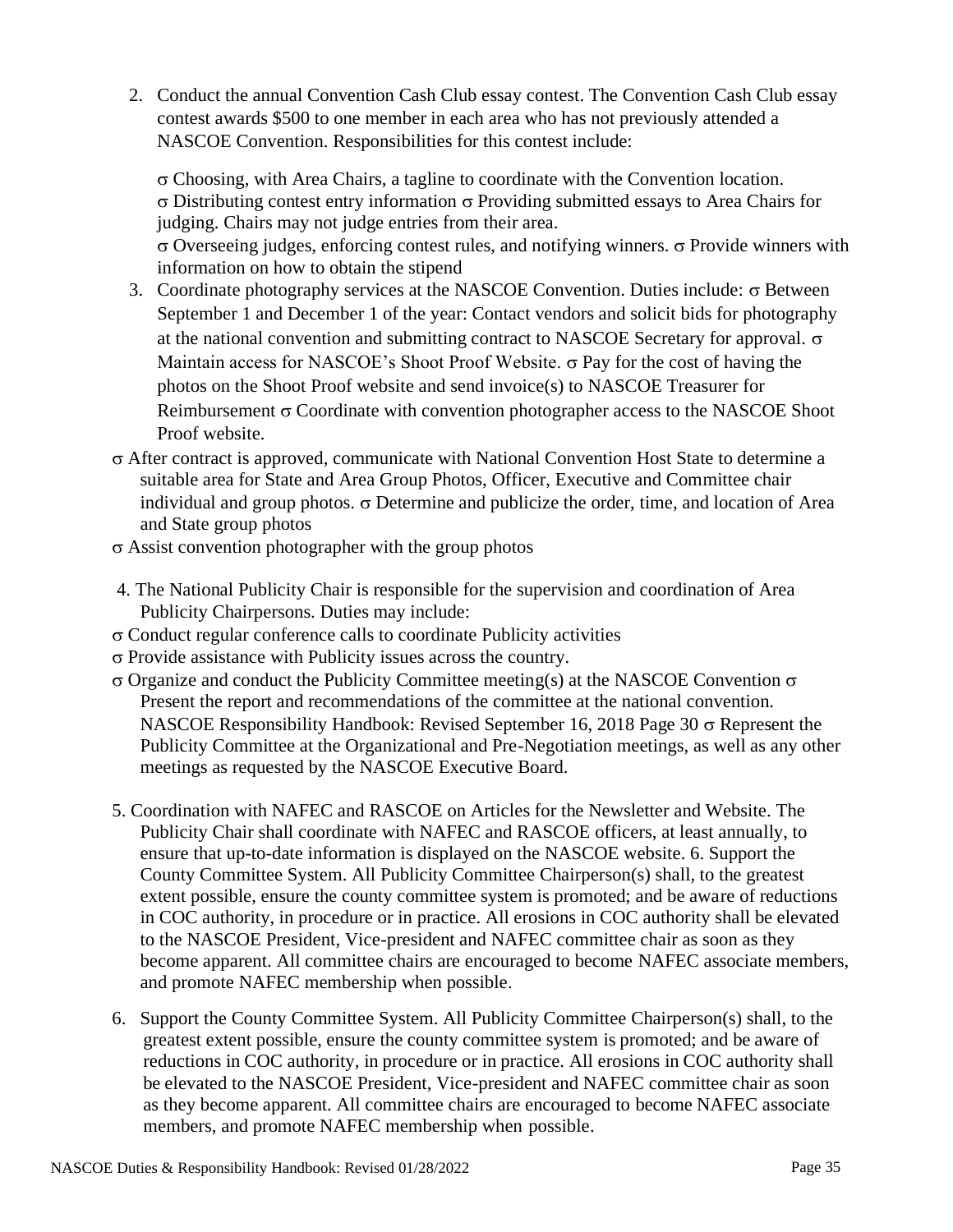#### **Webmaster Duties**

<span id="page-35-0"></span>The NASCOE Webmaster is responsible for creating, designing, optimizing and updating web pages, and maintaining the national NASCOE website. The work for this position shall be done on the webmaster's personal equipment. Government Equipment shall not be used for creating or maintaining the NASCOE website.

Skills necessary: Technical skills in written and visual communications, including web design, desktop publishing, social media, photography, and video production, are beneficial for the NASCOE webmaster to possess. Webpage design experience and training using WordPress is necessary. Experience using Flash, Adobe Photoshop, Adobe Acrobat, and others will be beneficial. Webmaster should keep current with major web technologies, in order to provide the best content and functionality of the Website.

The Webmaster Chairperson duties and responsibilities include:

- 1. Create and update the national NASCOE website and sub-pages that may include forms, menus, tables, frames, graphics (such as buttons and menus), and other elements. Create and maintain other web elements as directed by the Officers and Area Executives.
- 2. Work closely with NASCOE officers, Area Executives and Committee persons to ensure web content is current and accurate.
- 3. Maintain the website structure and organization including backing up the website, deleting unused files and organizing directories. Maintain data on server to facilitate the utilization of other tools as needed.
- 4. Scan, optimize, and upload photographs, convert documents to PDF files, and upload to the appropriate place in the web.
- 5. Weekly maintenance, to include updating the site to delete outdated content and addcurrent information, as directed by email and phone, looking for and fixing errors, looking for and repairing broken links, making certain that all pages are correctly formatted, and all other upkeep as needed.
- 6. Work closely with other agencies, internal and external customers and organizations regarding all aspects of the website. Provide regular reports on Web activity to the Officers.
- 7. Webmaster may be required to communicate technical information through non-technical verbal and written interactions.
- 8. Maintains the nascoe.org domain name, and the hosting account on the server, billing NASCOE for any expenditures involved. Expenditures which exceed normal hosting and domain expenditures must be approved by the Executive Committee in advance.
- 9. Confidentiality is important to this position. The Webmaster will need the ability and judgment to identify what is appropriate for the web, and verify that submissions have been approved through official channels, i.e. the NASCOE President or other Officers.
- 10. This position reports to the Publicity Chairperson. If the Publicity Chairperson serves as the webmaster, then supervision will be provided by the NASCOE Officer Team.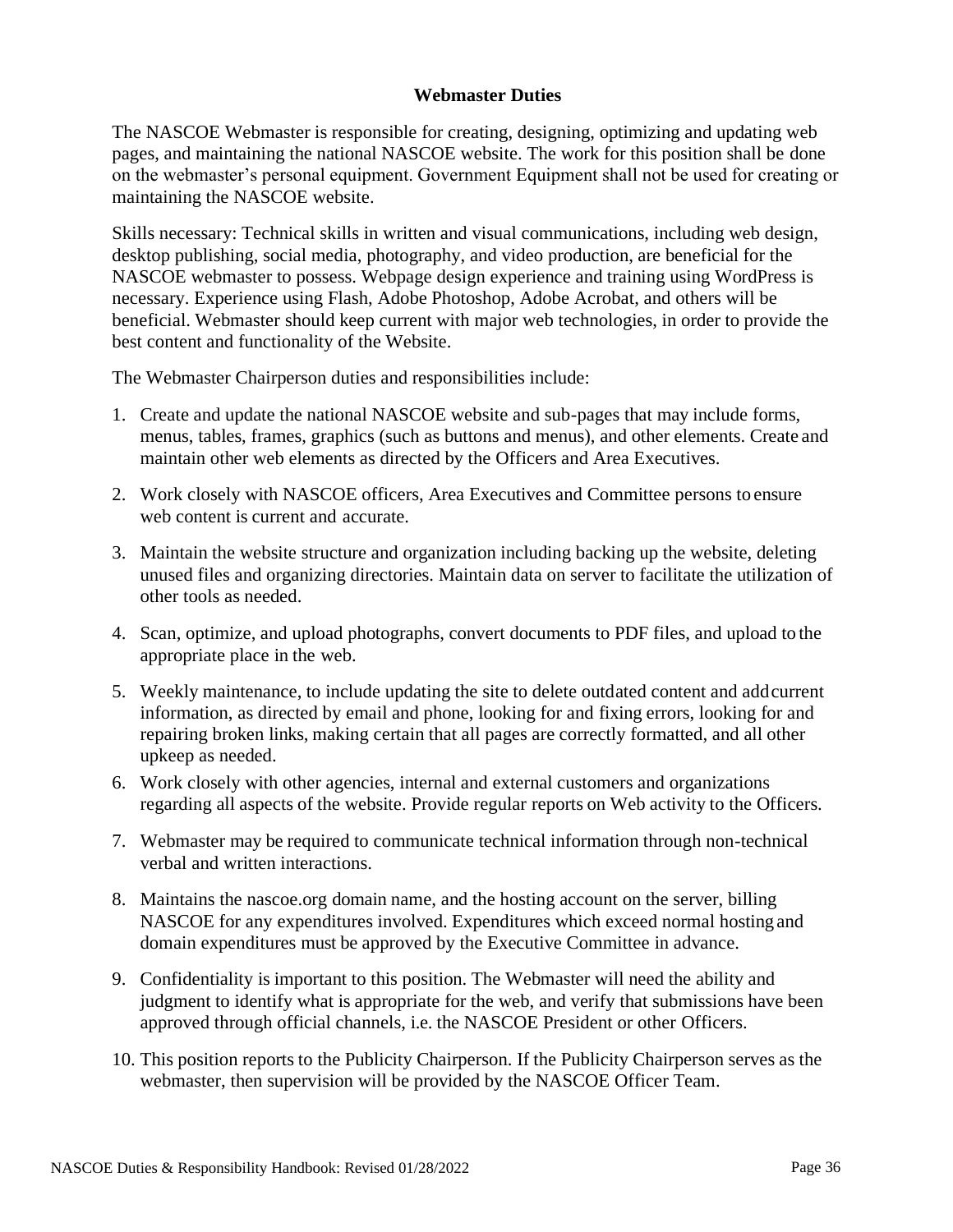11. All Webmaster Committee Chairperson(s) shall, to the greatest extent possible, ensure the county committee system is promoted; and be aware of reductions in COC authority, in procedure or in practice. All erosions in COC authority shall be elevated to the NASCOE President, Vice-president and NAFEC committee chair as soon as they become apparent. All committee chairs are encouraged to become NAFEC associate members, and promote NAFEC membership when possible.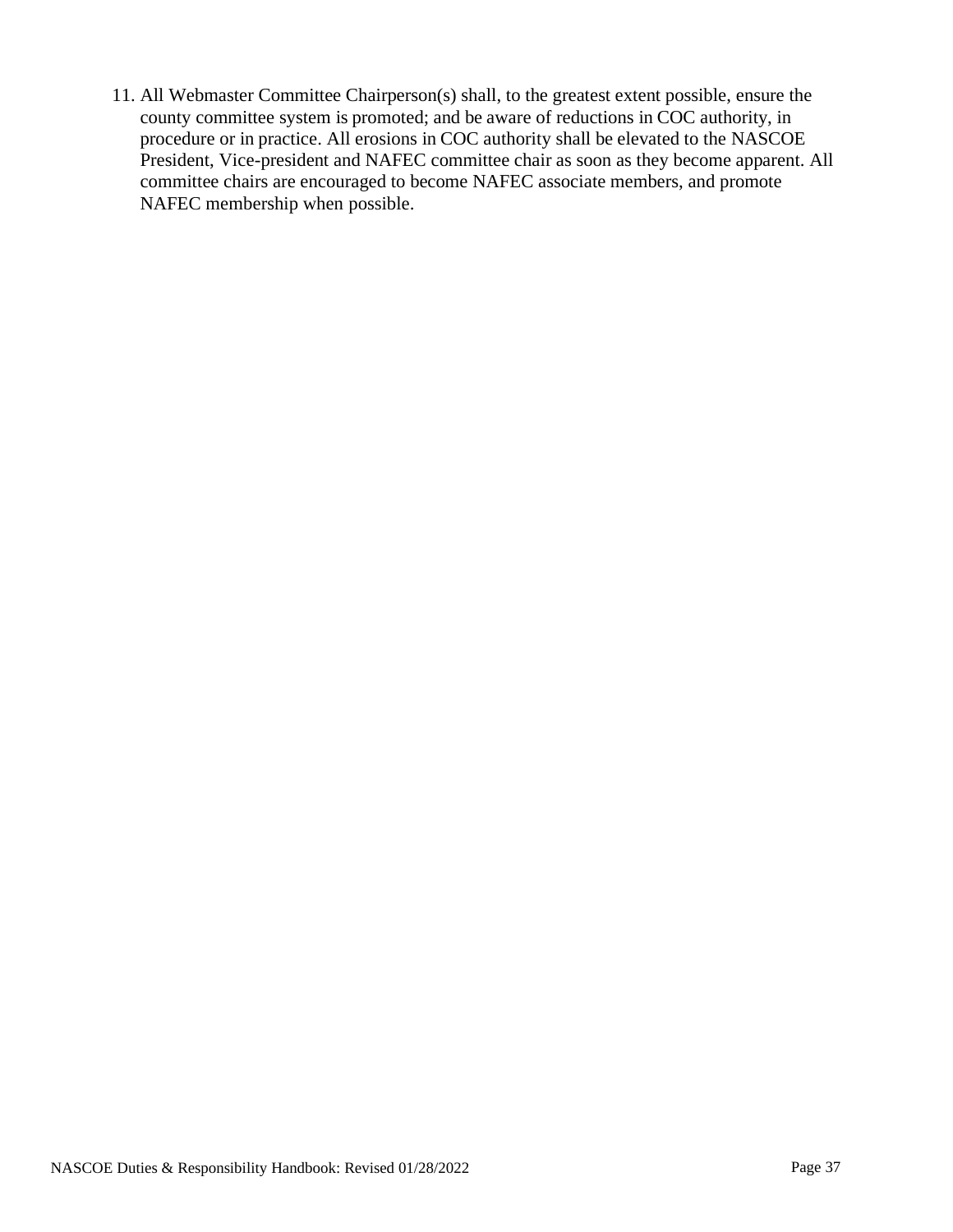## <span id="page-37-0"></span>**Resolutions and Parliamentarian Chairperson Duties**

The NASCOE Parliamentarian and Resolutions Chairperson is appointed by the NASCOE President to provide support and guidance to NASCOE in Parliamentary Procedure as it pertains to Executive Committee meetings and meetings of membership including national convention. The Parliamentarian is also responsible for providing technical advice to the Executive Committee, National Committee Chairpersons, Board of Directors and/or NASCOE members on interpretation and implementation of the Constitution and Bylaws, Exec Committee Policies, Travel Policy, and other policies of NASCOE.

The Parliamentarian and Resolutions Chairperson duties and responsibilities include:

- 1. The Chairperson should be well-versed in Roberts Rules of Order and the application of those rules to facilitate or direct the discussions and keep order at meetings ofNASCOE.
- 2. The Parliamentarian should have a working knowledge of the NASCOE Constitution and Bylaws, and ALL standing policies of NASCOE including the Executive Committee Policies and Travel Policy. He/She should be prepared to offer technical advice in the interpretation and implementation of said policies.
- 3. The Parliamentarian reviews proposed resolutions for proper structure and content. He/She will present any proposed resolutions to the membership.
- 4. He/She provides guidance to committee chairpersons on the proper format of preparing reports, minutes of meetings at national convention.
- 5. He/She provides guidance and assistance to the Secretary in preparing meeting agendas, taking meeting notes, and preparing meeting minutes.
- 6. He/She reviews the NASCOE Executive Policies and Travel Policies, presents proposed changes to NASCOE Executive Board and updates documents of action taken and distributes as needed.
- 7. He/She is responsible for establishing, maintaining, distributing, and presenting the National Convention Policies.
- 8. He/She may be asked to review Parliamentary Procedure with the general assembly at national convention.
- 9. He/She should have knowledge of all the business to come regularly before the meeting, and call for it in its regular order.
- 10. The Parliamentarian shall be unbiased in matters being discussed at meetings. Participation in meetings should be limited to giving parliamentary or policy advice to the Chair, and, when requested, to any other member of NASCOE.
- 11. The Parliamentarian shall call the attention of the Chair to any errors in parliamentary procedure.
- 12. All Resolutions and Parliamentarian Committee Chairperson(s) shall, to the greatestextent possible, ensure the county committee system is promoted; and be aware of reductions in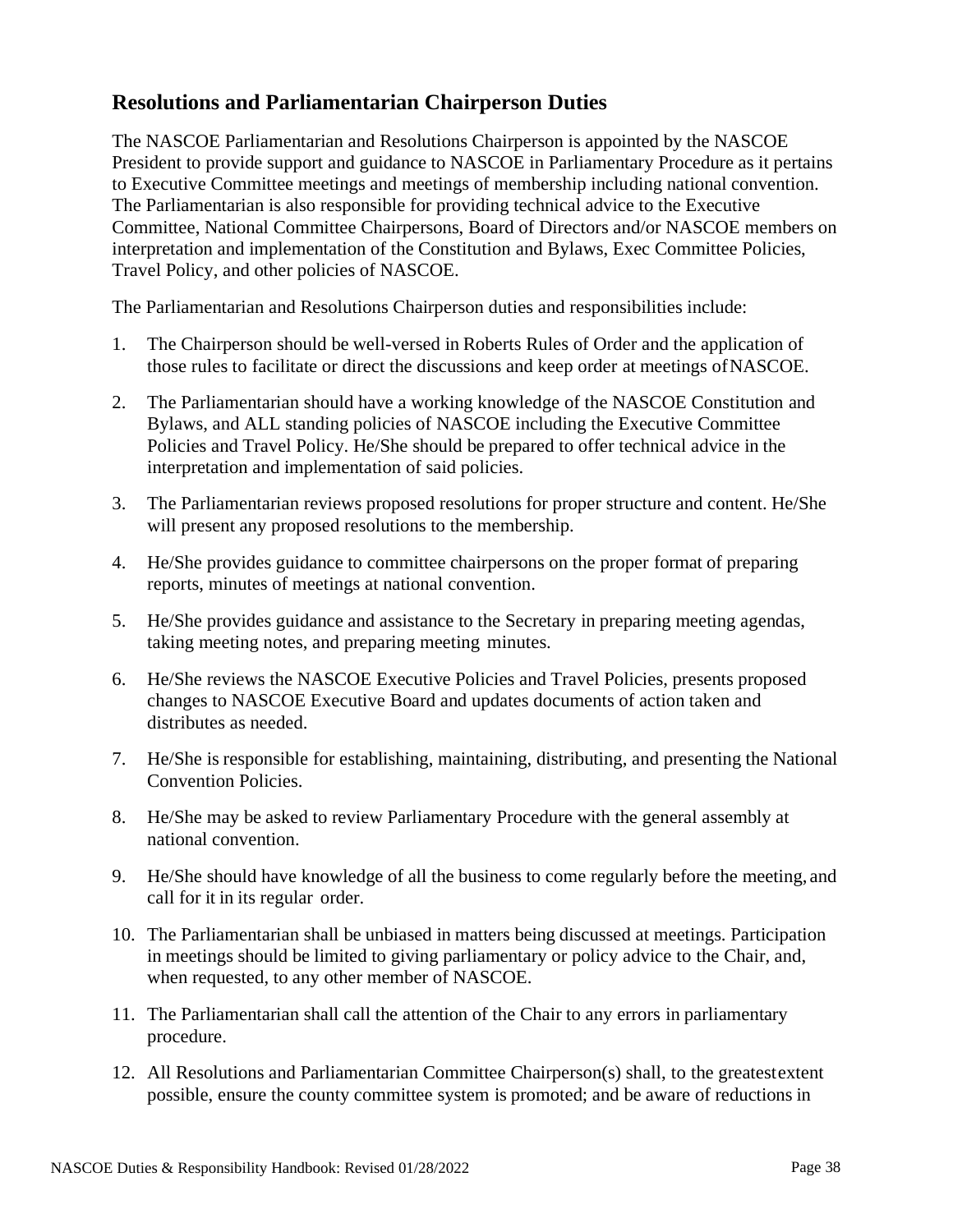COC authority, in procedure or in practice. All erosions in COC authority shall be elevated to the NASCOE President, Vice-president and NAFEC committee chair as soon as they become apparent. All committee chairs are encouraged to become NAFEC associate members, and promote NAFEC membership when possible.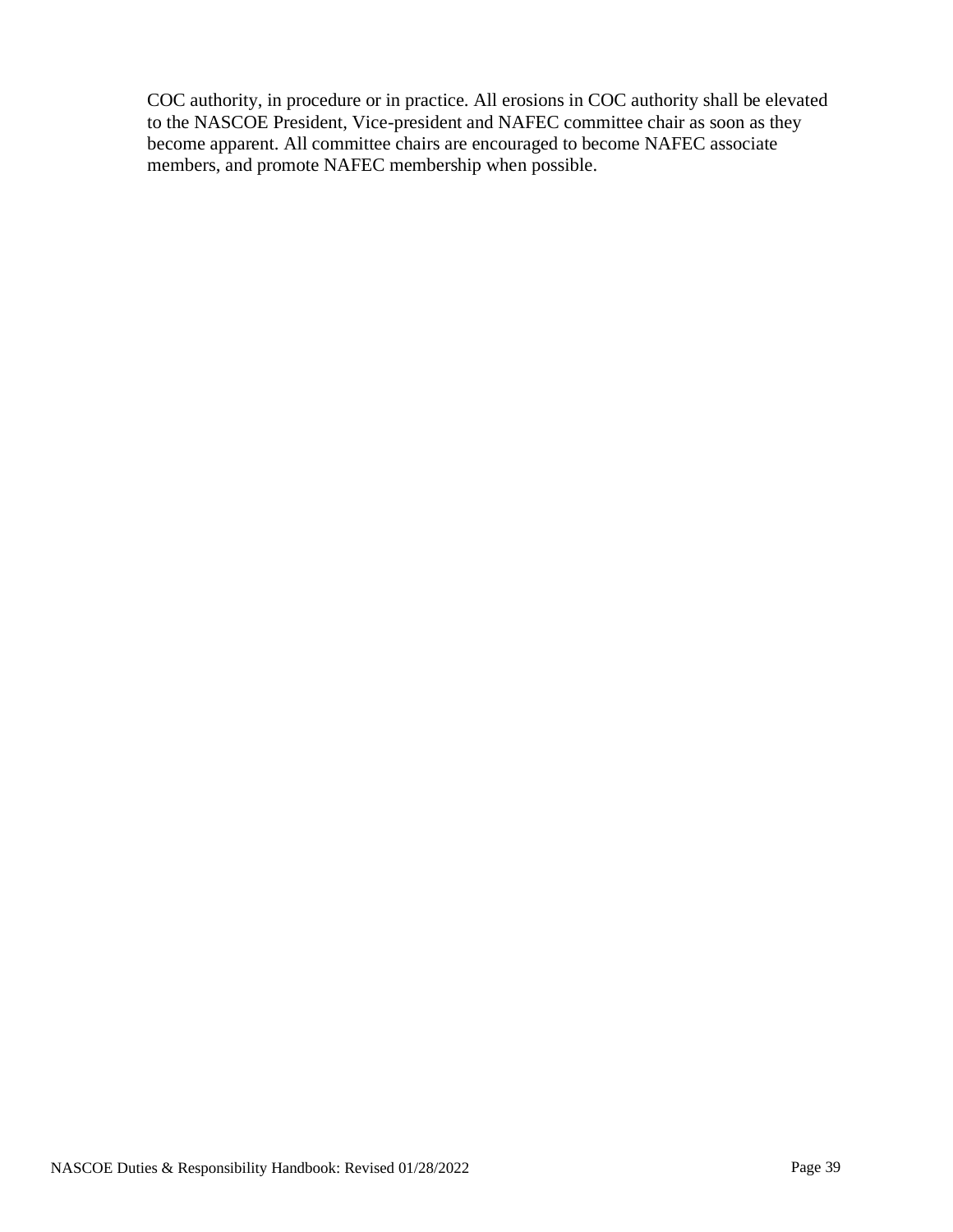## <span id="page-39-1"></span><span id="page-39-0"></span>**Area Executive Committeeperson Duties**

The Area Executive Committeeperson is elected at the National Convention by the representatives of the states in attendance from the Area. The Area Executive Committeeperson serves on the NASCOE Executive Committee.

Responsibilities include:

- 1. Timely, in advance of the annual Organizational Meeting, recommends to the NASCOE President the appointment of the Area Committee Chairpersons for the following Committees: Awards/Scholarship, Benefits/Emblems, Legislative, Membership, Programs/Negotiations, Publicity, and County Office Advocacy. The Executive also recommends members to serve as judges for the Area Awards nomination, and judges for Scholarship.
- 2. Engages and closely works with the Area Alternate Executive to build experience, continuity and succession planning for the area's continued leadership.
- 3. Maintains communications and works cooperatively with national committee chairpersons to address any area deficiencies or concerns.
- 4. Constantly and proactively evaluates area and state membership percentages and takes appropriate action to address potential or actual membership percentage concerns to prevent any state from losing affiliation with NASCOE.
- 5. Attends all Executive Committee meetings. If unable to attend, notifies the Alternate Executive Committeeperson to attend.
- 6. Responds to the NASCOE President (or others) within 2 days with requested information when changes in policy are proposed. If no response, it is assumed that the document(s) will become "official" positions of NASCOE or that changes are approved as written.
- 7. Keeps the appointed Area Chairpersons, the Area State Officers, and Publicity Chairperson, informed of NASCOE news and updates by providing them in a timely correspondence, through any or all resources available (email, conference calls, Teams meetings, area social media page, etc.) as deemed appropriate and timely. Providing timely and accurate correspondence is a priority of the Area Executive Committeeperson. Correspondence shall be shared with each of the NASCOE Officers, the other Area Executive Committeepersons, the area's alternate executive, and National Committee Chairpersons.
- 8. Area Executive Committeepersons should send an introductory message to all members in their area as soon as possible after taking office. This should include personal contact information and include an introduction of area committee chairpersons and the applicable state president.
- 9. Promotes the use of NASCOE's virtual meeting platforms available to state associations and area committees.
- 10. Establishes a tracking system to ensure states in assigned area are annually complying with IRS 990N filing requirements.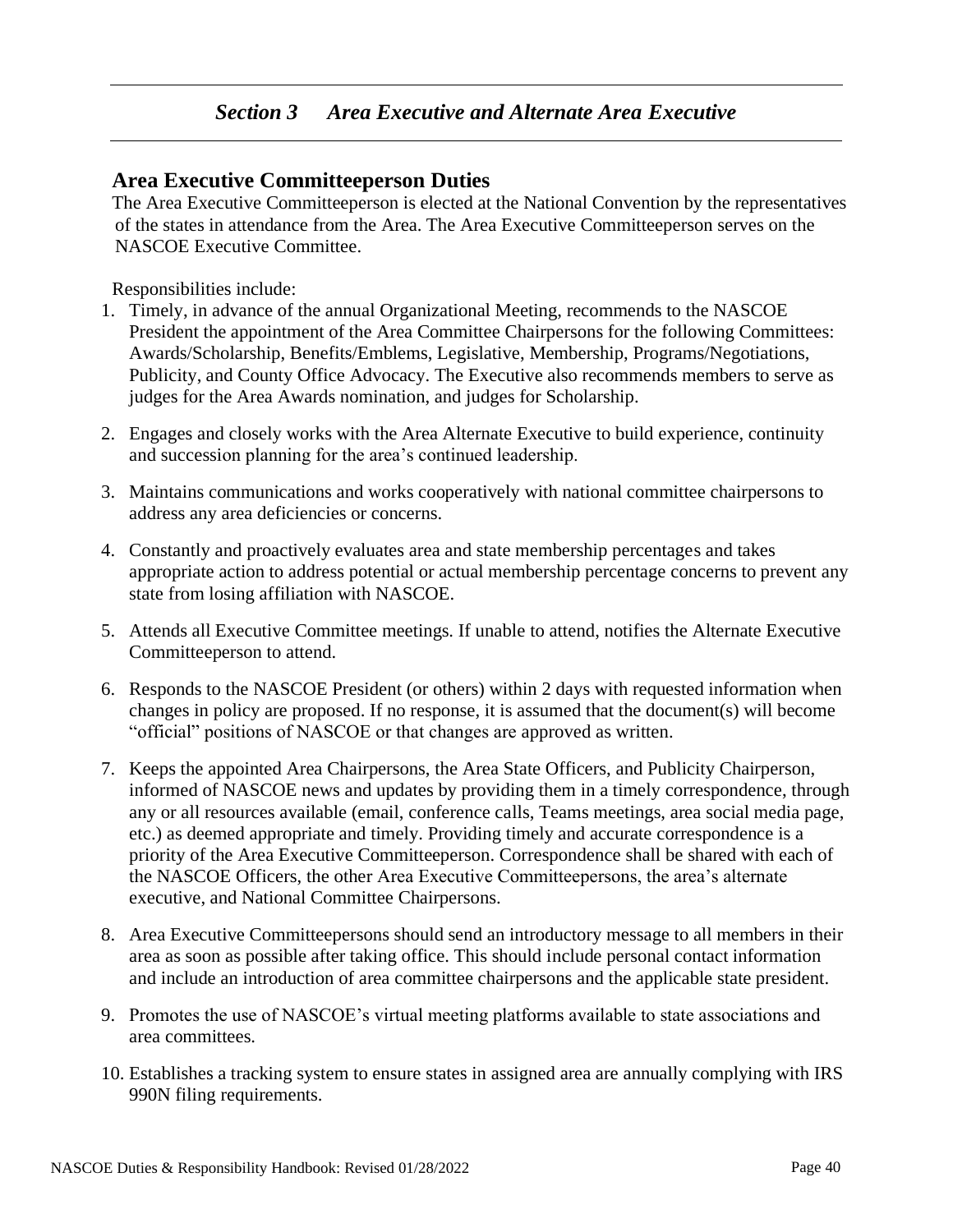- 11. Works with NASCOE Treasurer, each state association, and area membership chairperson to ensure quarterly NASCOE dues, and area dues if applicable, are submitted timely.
- 12. Works with the NASCOE Treasurer to monitor accuracy, progress, and timeliness of state association/area chairperson stipends/reimbursements.
- 13. Plans and conducts an Area Rally by selecting and working with the host state.
- 14. If the NASCOE National Convention is hosted in applicable area, the Area Executive will work, as a liaison, with the host state and the NASCOE Convention Chairperson(s) to ensure planning, organization, promotion, fundraising, and communication activities are effectively and efficiently carried out.
- 15. Plans and prepares agenda for Area Meetings held during the National Convention. Invite speakers if desired. Conduct the Area Meetings with assistance from Alternate Executive. Ensures a quorum of state delegates are present before convening an official business meeting to transact any business. Minutes should be prepared and submitted when any official delegate action is taken. This includes rally meetings, national convention area breakout meetings, and area conference calls/virtual meetings. The Area Executive should consider appointing a secretary to take notes so that accurate minutes can be prepared.
- 16. Additional National Convention duties include:
	- Check general session meeting rooms 1 hour before meeting starts NEA
	- Check set-up of area/committee meeting rooms 1 hr. before meeting starts SEA
	- Work with hotel on Air, audio/visual, etc. during general session SWA
	- Questions not asked collecting/typing/submitting to  $WDC NWA$
	- Collection of cards during Q&A at convention MWA All execs
	- Making sure doors are closed during memorial service All execs
	- Submit a news item for each issue of the NASCOE newsletter
- 17. Keeps current on NASCOE issues within states in the Area and be available to assist as needed. Acts as liaison between area states and the Executive Committee of NASCOE. Keep the Officers of NASCOE informed of any NASCOE issues in the Area that warrant action by an Officer of NASCOE. The NASCOE Officers and Area Executive Committeeperson will determine an appropriate course of action.
- 18. Provides an Area Directory to the NASCOE Officers, Area Executive Committee Persons, Alternate Area Executive Committee Persons, Area Committee Chairpersons, Area State Presidents and Officers and National Committee Chairpersons. At a minimum, the directory shall include the name, personal telephone number, and personal email address of the Area Executive Committeeperson, Alternate Area Executive Committeeperson, Area Committee Chairs, Area State Officers, Area State Committee Chairpersons, and area awards and scholarship judges. Other information may be included as deemed necessary by the Area Executive Committee Person.
- 19. Evaluates member requests for a conference with the NASCOE attorney for employee related issues. The Area Executive will provide a synopsis of the problem with a recommendation for appropriate action to the appropriate NASCOE Officer (normally the Vice President).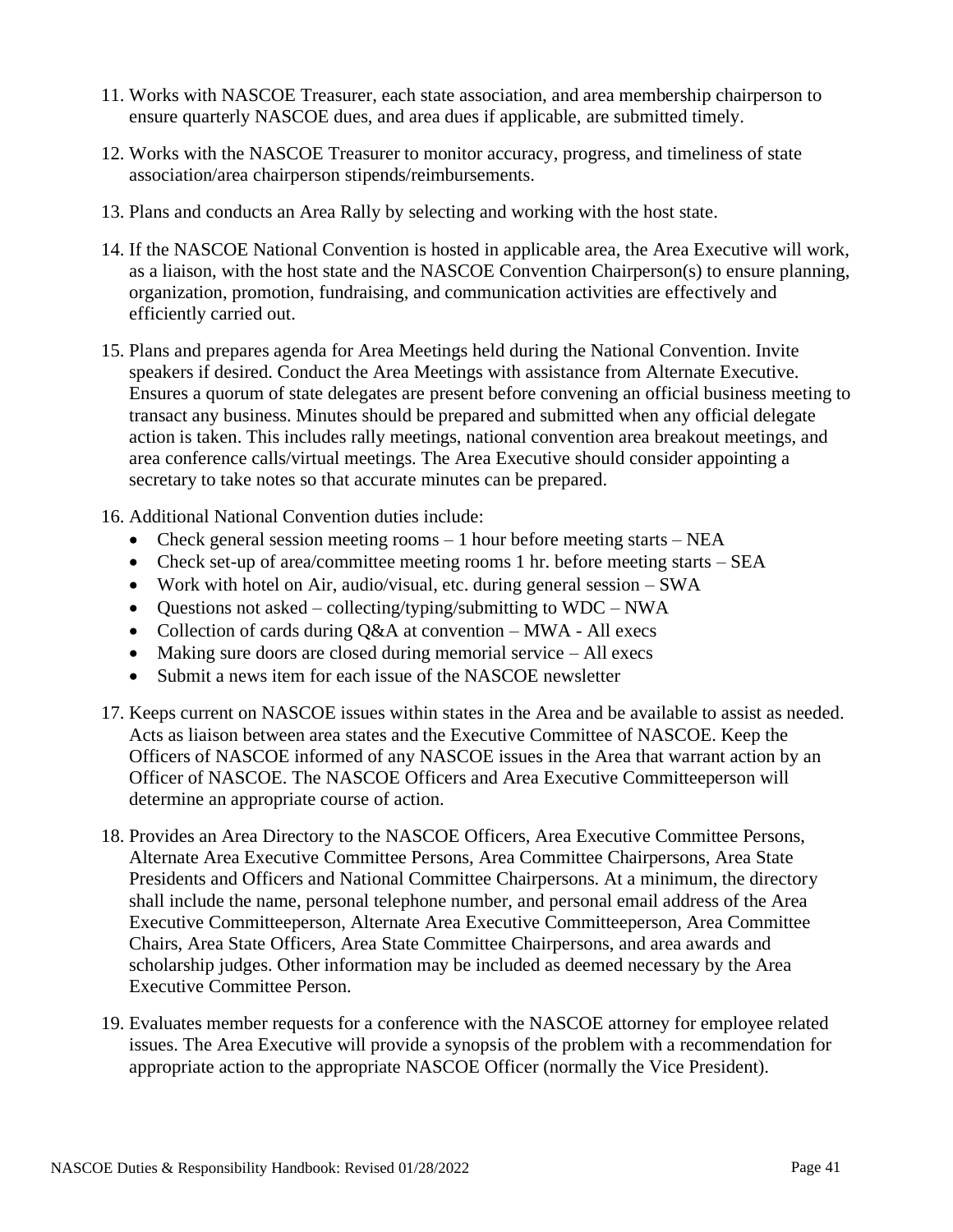- 20. Attend state conventions within the area as a NASCOE representative, if invited by the state. The Alternate Executive Committeeperson may attend state conventions within the area as a NASCOE representative if the Area Executive Committeeperson has been invited but CANNOT attend and the NASCOE Travel Policy is followed. Any change in state convention attendance should be approved by the NASCOE President in advance.
- 21. All Area Executive Committee Chairperson(s) shall, to the greatest extent possible, ensure the county committee system is promoted; and be aware of reductions in COC authority, in procedure or in practice. All erosions in COC authority shall be elevated to the NASCOE President, Vice-president and County Office Advocacy committee chair as soon as they become apparent. The Area Executive should be a NAFEC associate member and promote NAFEC membership when possible.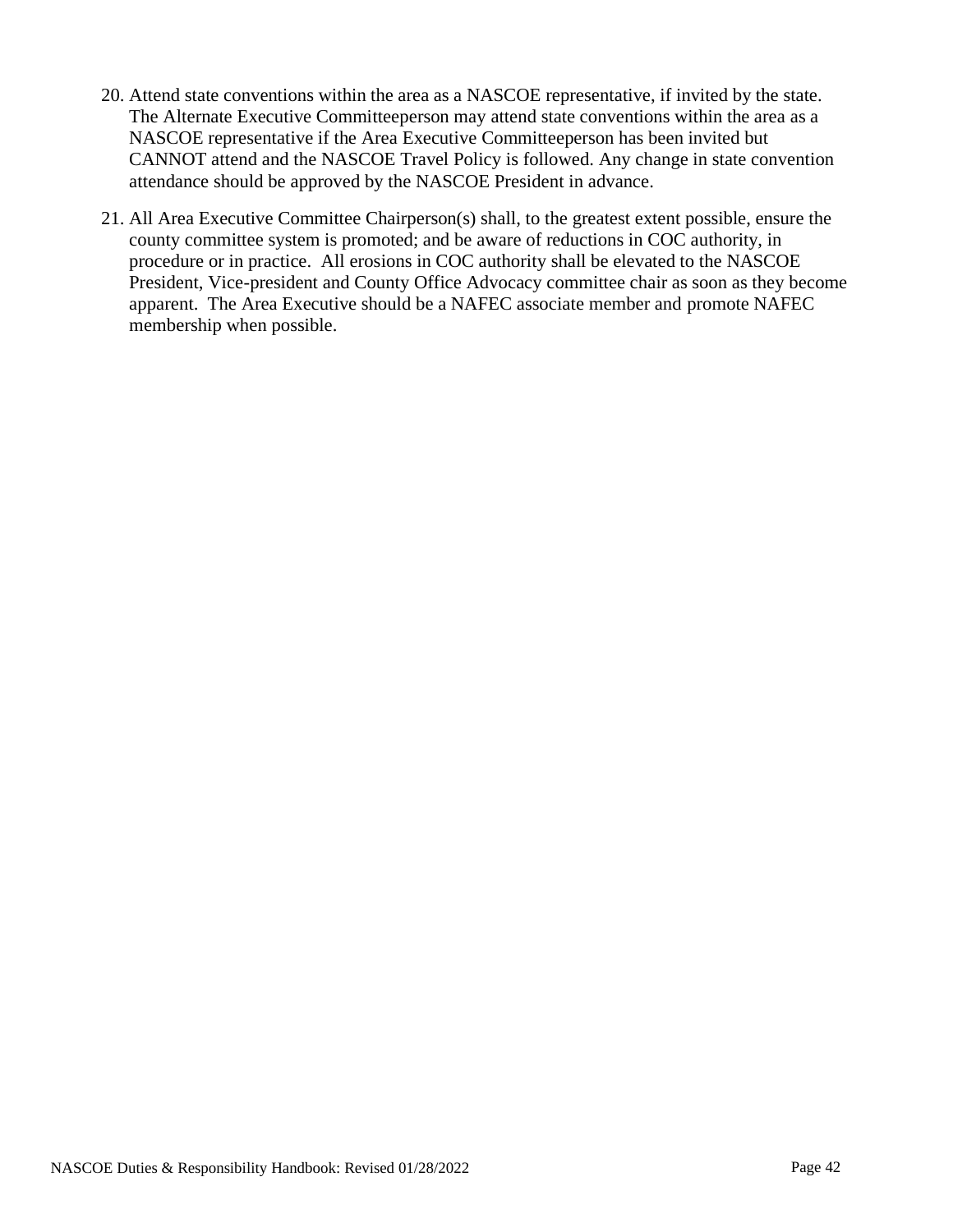## *Alternate Area Executive Committeeperson*

- The Alternate Area Executive Committeeperson is elected at the National Convention by the representatives of the States in attendance from the Area. The Alternate Executive Committeeperson serves as an alternate to the Area Executive Committeeperson and will assume the duties of the Area Executive Committeeperson whenever he/she is unable to perform the duties of that office.
- 1. The Alternate Executive Committeeperson shall work with the Area Executive Committeeperson and assist whenever it is necessary. He/she may be requested to be responsible for specific duties in the area as determined by the Area Executive Committeeperson.
- 2. The Alternate Executive Committeeperson will not assume any duties of the office unless requested to do so by either the Area Executive Committeeperson or a NASCOE Officer.
- 3. The Alternate Executive Committeeperson may conduct a portion of the Area Rally meetings as well as the Area Meetings held during the National Convention.
- 4. The Alternate Executive Committeeperson may be invited to attend Executive Meetings if authorized by the NASCOE President. The Alternate Executive Committeeperson may attend state conventions within the area as a NASCOE representative if the Area Executive Committeeperson has been invited but CANNOT attend and the NASCOE Travel Policy is followed. Any change in state convention attendance should be approved by the NASCOE President in advance.
- 5. All Alternate Executives shall, to the greatest extent possible, ensure the county committee system is promoted; and be aware of reductions in COC authority, in procedure or in practice. All erosions in COC authority shall be elevated to the NASCOE President, Vicepresident and County Office Advocacy committee chair as soon as they become apparent. The Alternate Executive should be a NAFEC associate member and promote NAFEC membership when possible.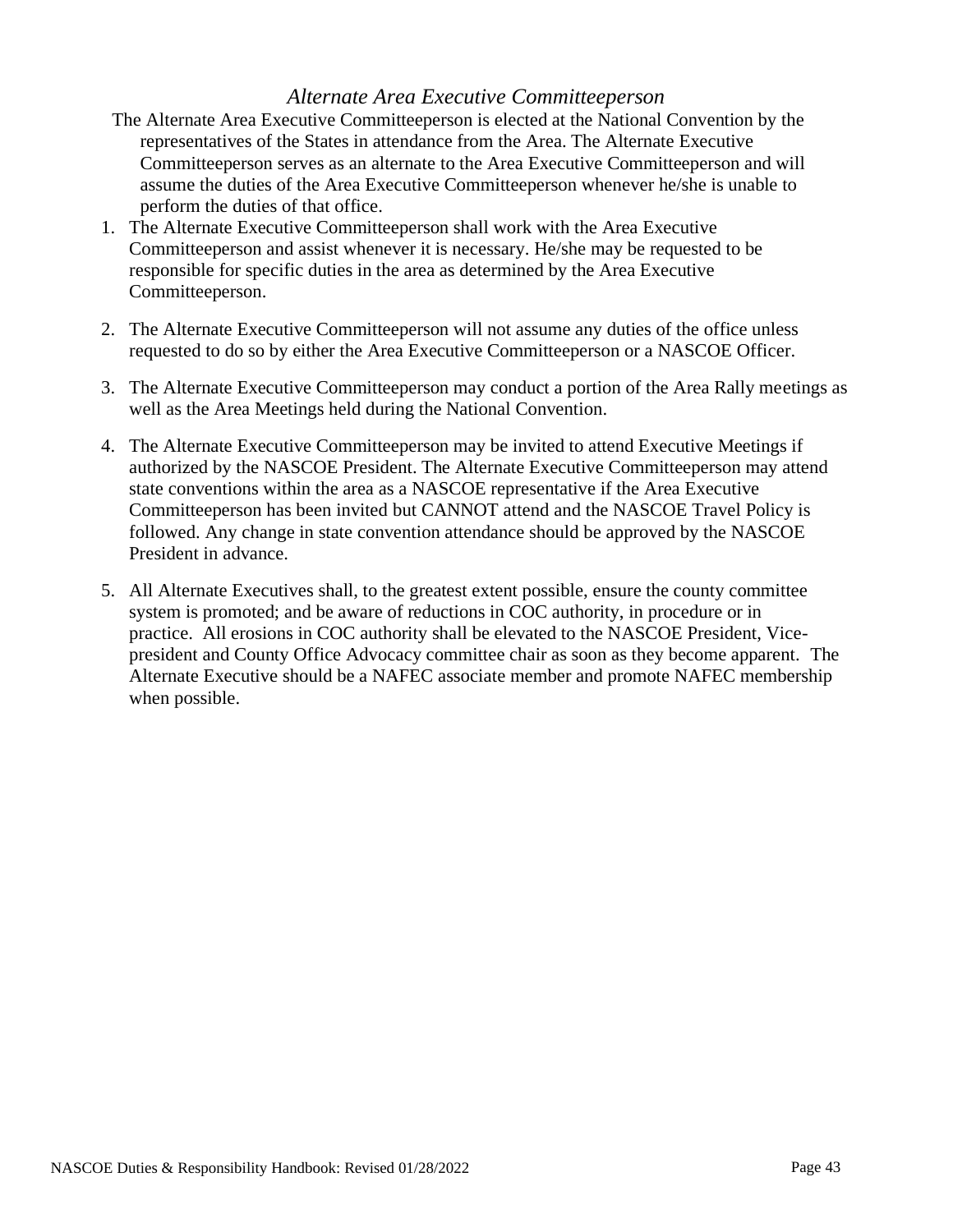## <span id="page-43-1"></span><span id="page-43-0"></span>**General Duties: Area Committee Chairpersons; Awards & Scholarship Judges**

Committee Chairperson Duties as they apply specifically to the committee are listed on the following pages. Some general duties apply to all Area Committee Chairpersons and include:

- 1. The Area Committee Chairperson shall work closely with the National Committee Chairperson and the other Area Committee Chairpersons for the respective committee. Any request made by the National Committee Chairperson shall be answered promptly with copies sent to the National Committee Chairperson for confirmation that the task has been completed.
- 2. The Area Committee Chairperson shall within 48 hours send copies of all information received from the National Committee Chairperson and/or the Area Executive Committeeperson on to each Area State Chairperson. Information from the NASCOE President or other Officers will be sent to the Area Executive Committeeperson and it is their duty to send it on to the Area Chairpersons and Area State Officers. It is the Area Committee Chairperson's responsibility to see that the information is sent to the Committee Chairperson of each of the Area States. This is a vital and necessary link in the communication within the NASCOE organization.
- 3. The Area Committee Chairperson will be responsible for submitting a news article as assigned by the National Committee Chairperson for publishing in the NASCOE newsletter.
- 4. The Area Committee Chairperson is responsible for giving a report of the yearly activities at the Area Rally and at the Area Meetings during the National Convention. In the event the Area Chairperson is unable to attend either of these functions, he/she shall timely notify and submit a report to the Area Executive Committeeperson for presentation in his/her behalf.
- 5. Any resolutions originating within the Area pertaining to a specific Committee shall be submitted to that respective National Committee Chairperson prior to the National Convention. If not written in correct form, ample time shall be allowed for the Parliamentarian(s) to compose them properly.
- 6. If responses from the State Chairpersons are not satisfactory the Area Chairpersonshould inform the State President. The communication network of NASCOE is the link between membership and national officers. Everyone must do his/her part to follow the communication chain.
- 7. Keep a record of your activities to pass on to your successor. Contact the National Committee Chairperson or Area Executive Committeeperson with questions, suggestions, concerns or problems you may have.
- 8. Any expense for postage, telephone calls, etc., is reimbursable by filing a claim with the NASCOE Treasurer.
- 9. Download and forward all applications for awards / scholarships to both state Committee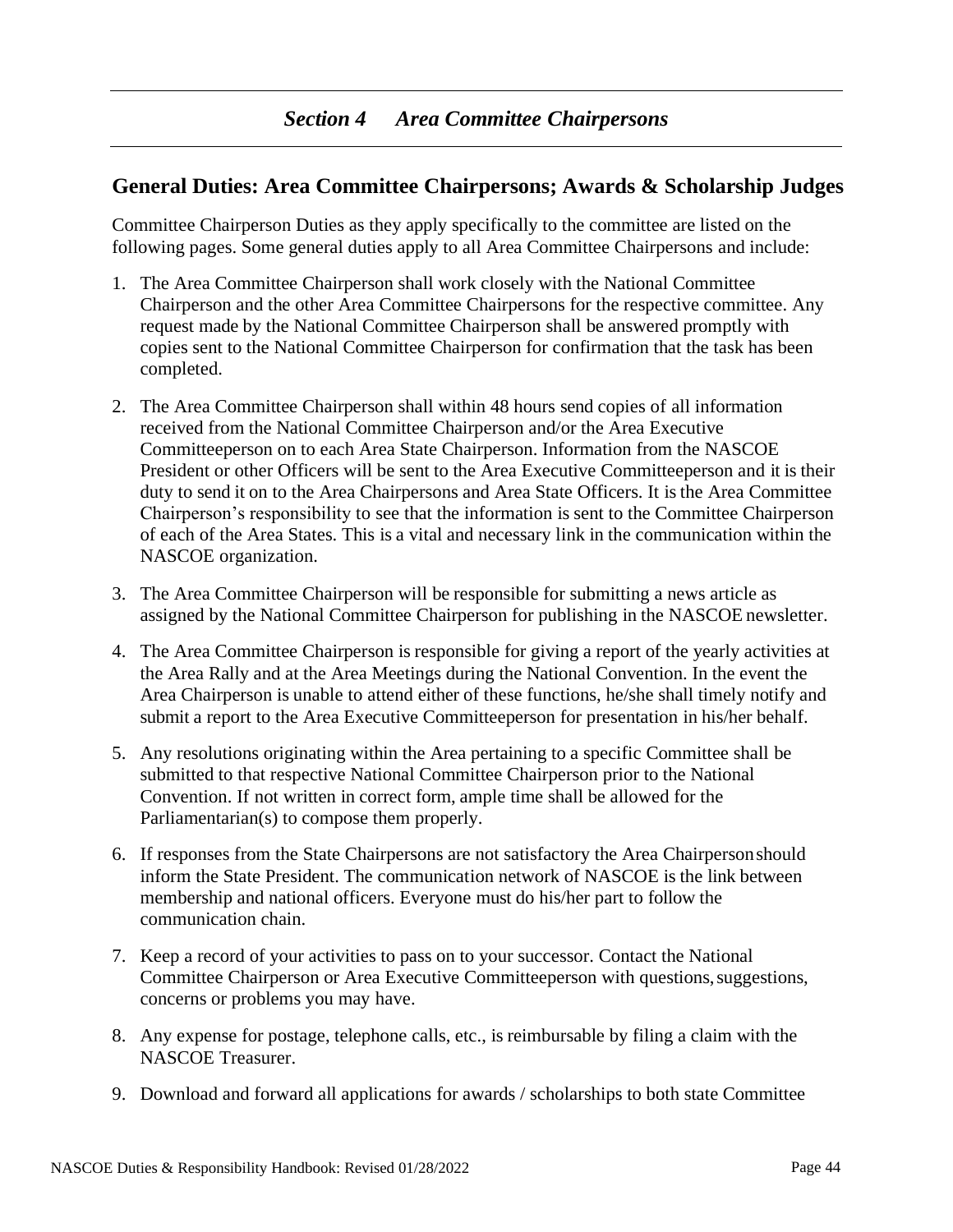Chairpersons and State Judges. – (added 3/6/2018)

10. All Area Committee Chairperson(s) shall, to the greatest extent possible, ensure the county committee system is promoted; and be aware of reductions in COC authority, in procedure or in practice. All erosions in COC authority shall be elevated to the NASCOE President, Vicepresident and NAFEC committee chair as soon as they become apparent. All committee chairs are encouraged to become NAFEC associate members, and promote NAFEC membership when possible.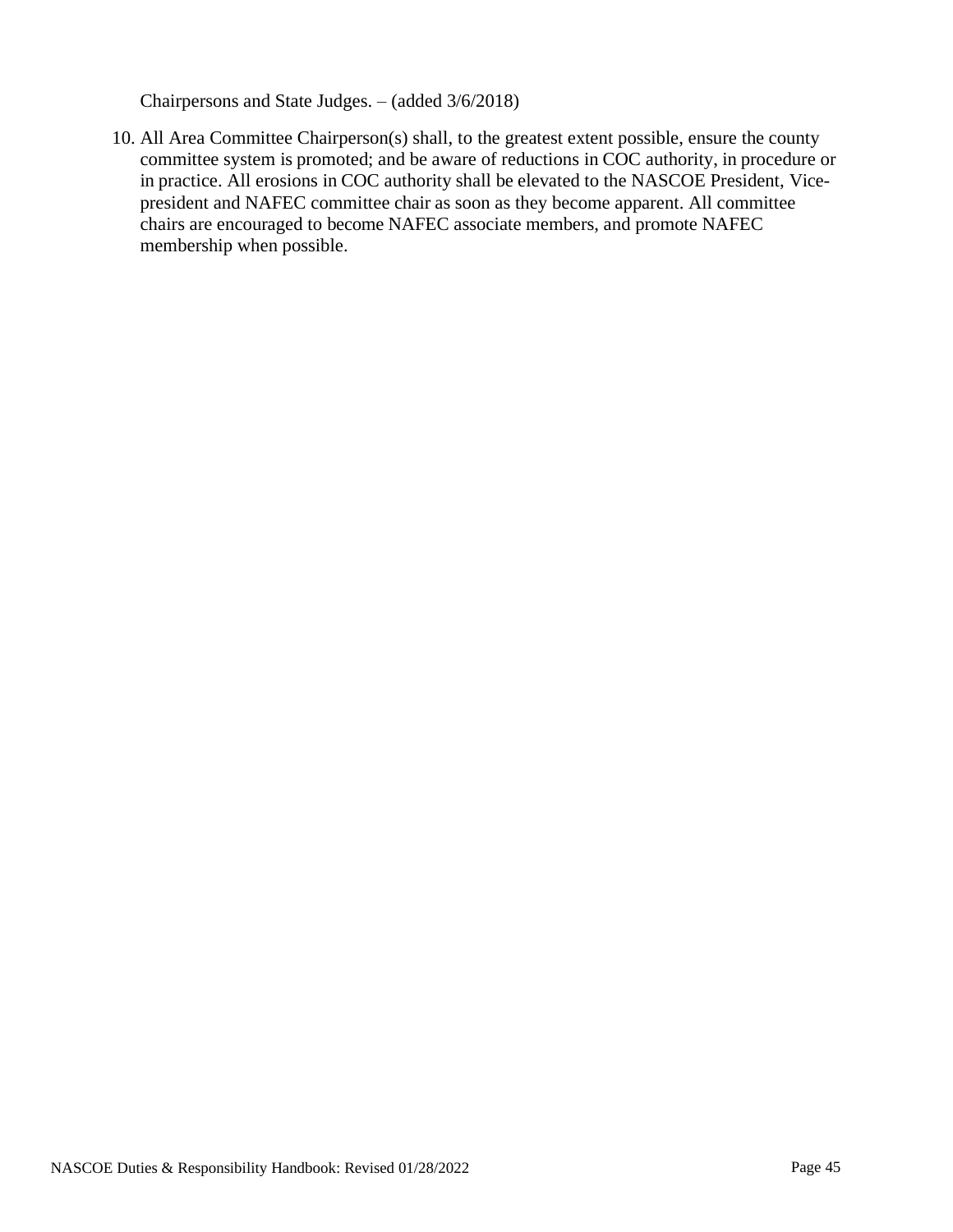#### **Area Awards Committee Chairperson Duties**

<span id="page-45-0"></span>The Area Awards Committee Chairperson works under the direction of the National Committee Chairperson. Duties of the Area Awards Committee Chairperson include:

- 1. The Area Awards Committee Chairperson should be familiar with the rules of the Awards Program. The Awards booklet and other information are available on the NASCOE websit[e](http://www.nascoe.org/) [www.nascoe.org H](http://www.nascoe.org/)e/she should be aware of the timetable for submitting and judging of Awards nominations. The Chairperson shall be aware of the importance of adhering closely to the timetable and be sure the other members of the Area Awards Committee have a full understanding of the Awards requirements.
- 2. The Area Awards Committee Chairperson shall send timely notices to the Area States encouraging the promotion of the Awards Program. These shall be sent early enough for States to adhere to the timetable for Awards selection and judging. The Area Awards Committee Chairperson shall notify the Area winners, send a congratulatory letter to person(s) who submitted the nomination, notify the National Awards Chairperson andArea Executive Committeepersons and Alternate of Area winners. This will allow the National Awards Chairperson to order plaques for Area Award winners to be presented at the Area Rally or meetings. Keep in mind that sufficient advance notice should be given so that the plaques can be prepared timely.
- 3. The State Awards Chairperson shall be responsible for verifying that nominationssubmitted from the State meet the eligibility requirements and are certified by an Officer of that State. Any nominations that have not been certified by an Officer of the State as meeting the eligibility requirements shall be returned to the State.
- 4. The Area Awards Committee Chairperson shall keep the Area Judges informed of their duties and impress upon them the need for promptness in judging the Area nominations.
- 5. Prepare certificates for sick leave awards. (added 3/6/2018)
- 6. Forward recommendations to the area chair to make the process more efficient. (added 3/6/2018)
- 7. All Area Awards Committee Chairperson(s) shall, to the greatest extent possible, ensure the county committee system is promoted; and be aware of reductions in COC authority, in procedure or in practice. All erosions in COC authority shall be elevated to the NASCOE President, Vice-president and NAFEC committee chair as soon as they become apparent. All committee chairs are encouraged to become NAFEC associate members, and promote NAFEC membership when possible.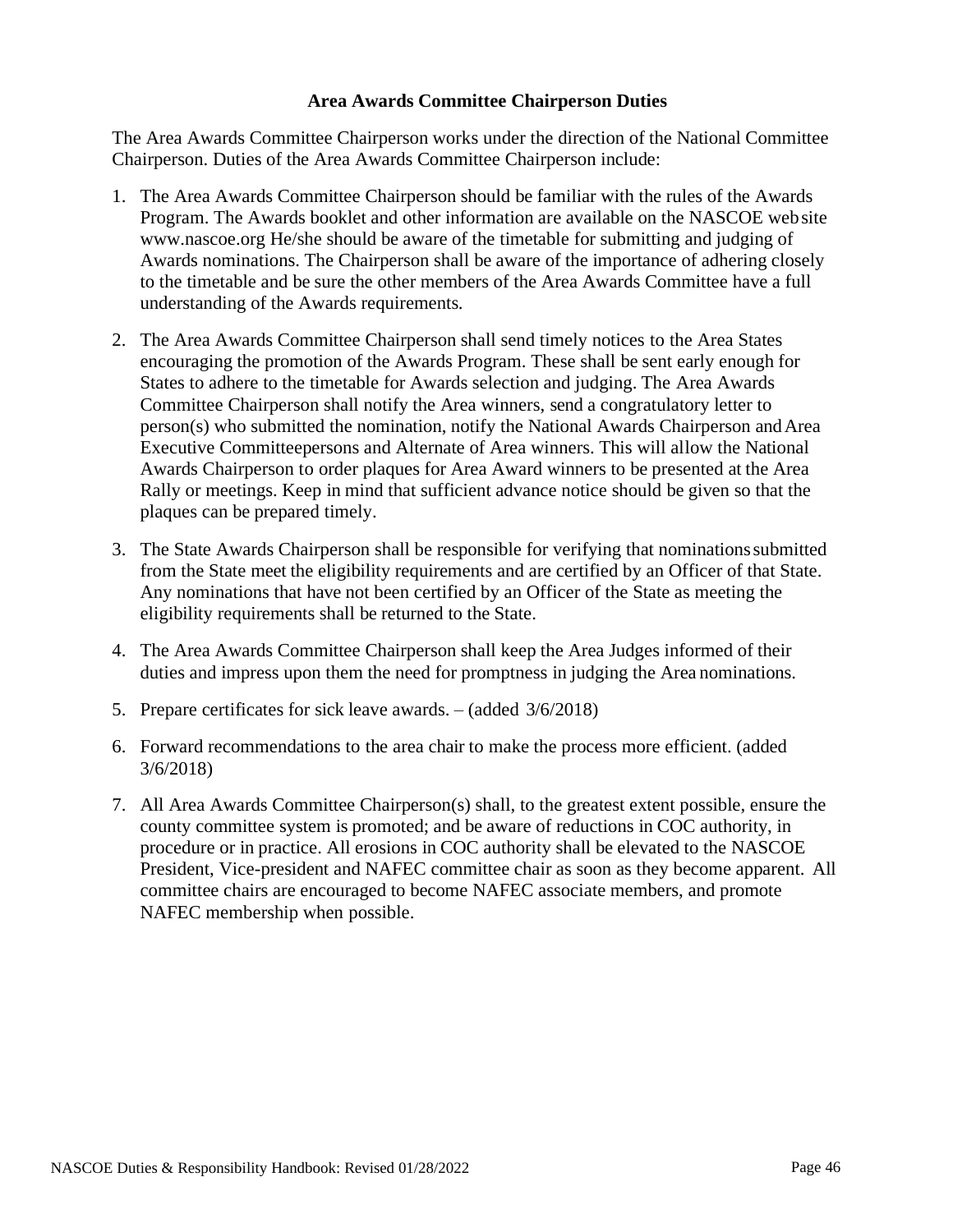#### *Area Award Judges Duties*

<span id="page-46-0"></span>The Area Awards Judges are appointed by the NASCOE President upon recommendation of the Area Executive Committeeperson. The Judges should be a blend of members from the various State Associations with PT's and CED's represented. There should be three (3) to five (5).

- 1. These Judges are responsible for following instructions of the Area Awards Committee Chairperson. The primary function is the judging of the nominations submitted for Area competition.
- 2. It is the responsibility of those persons serving as Judges to become familiar with the Awards Program regulations by reading the Awards Program information available on the NASCOE web site: [www.nascoe.org](http://www.nascoe.org/)
- 3. There is a timetable that must be adhered to and it is imperative that all judges realize this and carry out the duties of this important function. If an award nomination that does notmeet the eligibility criteria is submitted to be judged it is the responsibility of the Judge to notify the Area Awards Chairperson for further instruction.
- 4. The Area Committee Chairperson shall encourage all State Awards Chairpersons to set a reasonable deadline to submit all chairs and judging committees.
- 5. All Area Award Judges shall, to the greatest extent possible, ensure the county committee system is promoted; and be aware of reductions in COC authority, in procedure or in practice. All erosions in COC authority shall be elevated to the NASCOE President, Vicepresident and NAFEC committee chair as soon as they become apparent. All committee chairs are encouraged to become NAFEC associate members, and promote NAFEC membership when possible.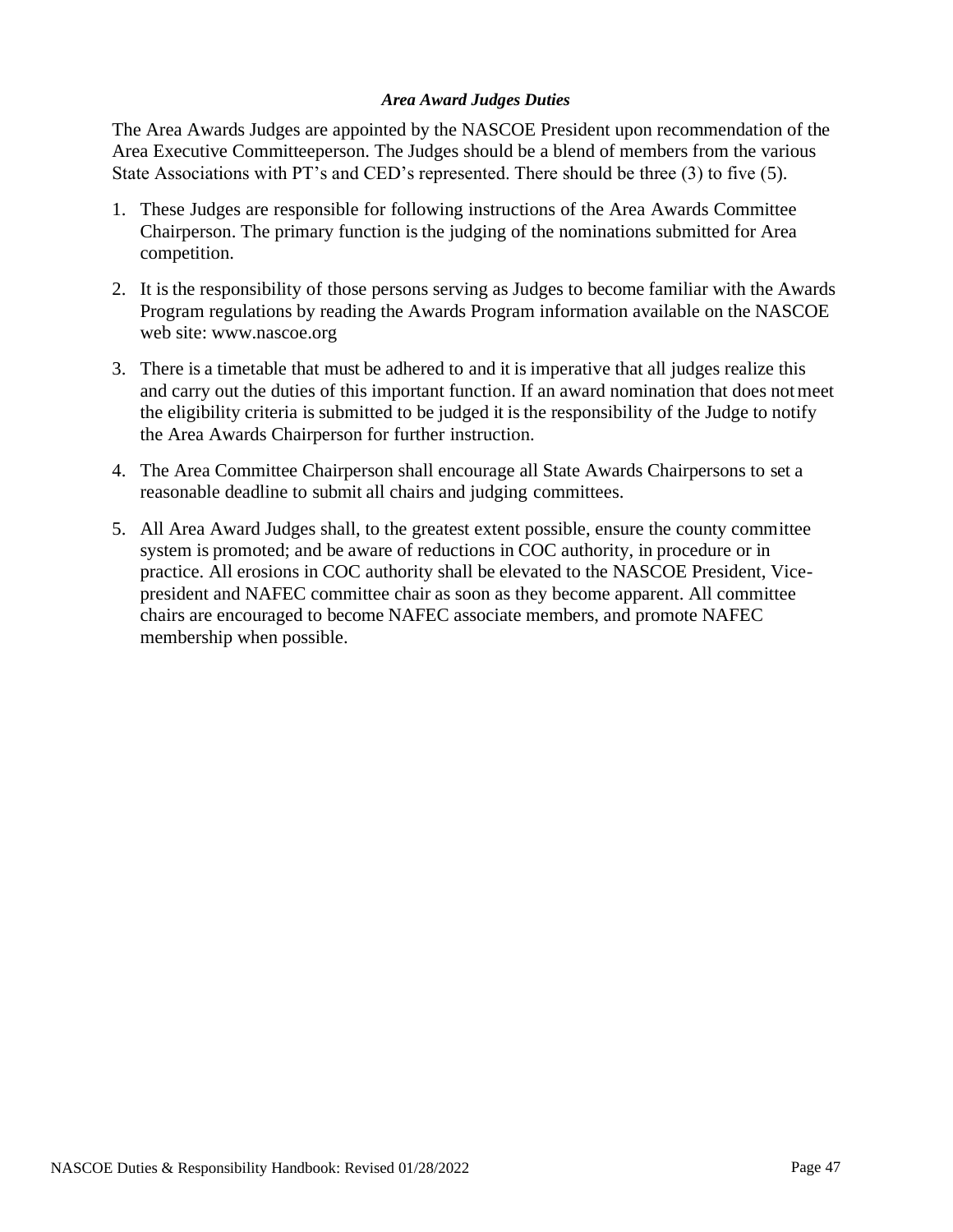#### **Area Scholarship Committee Chairperson**

<span id="page-47-0"></span>The Area Scholarship Committee Chairperson should read the Awards Handbook and be familiar with the rules of the Awards Program as it pertains to Scholarships.

Responsibilities include:

- 1. He/she should be aware of the timetables for submitting and judging the Scholarship applications. The Chairperson shall be aware of the importance of adhering closely to the timetables and be sure the Judges and State Scholarship Chairpersons in the Area have a full understanding of the Awards requirements.
- 2. The Area Scholarship Committee Chairperson shall send timely notices to the Area States encouraging the promotion of the Scholarship Program. These shall be sent early enough for states to adhere to the established timetables.
- 3. The Area Scholarship Committee Chairperson shall notify the Area Winner(s), notify the National Awards Committee Chairperson, Area Executive Committeeperson and Alternate Committeeperson of all Area Winners. He/she shall also notify all non-winners that their application can be resubmitted if all eligibility requirements remain in effect.
- 1. 4. The State Scholarship Committee Chairperson shall be responsible for verifying that applications submitted from the state meet the eligibility requirements and are certified by an Officer of that State. Any application that is not certified by an Officer of the State shall be returned to the State for revision, if time permits.
- 4. All Area Scholarship Committee Chairperson(s) shall, to the greatest extent possible, ensure the county committee system is promoted; and be aware of reductions in COC authority, in procedure or in practice. All erosions in COC authority shall be elevated to the NASCOE President, Vice-president and NAFEC committee chair as soon as they become apparent. All committee chairs are encouraged to become NAFEC associate members, and promote NAFEC membership when possible.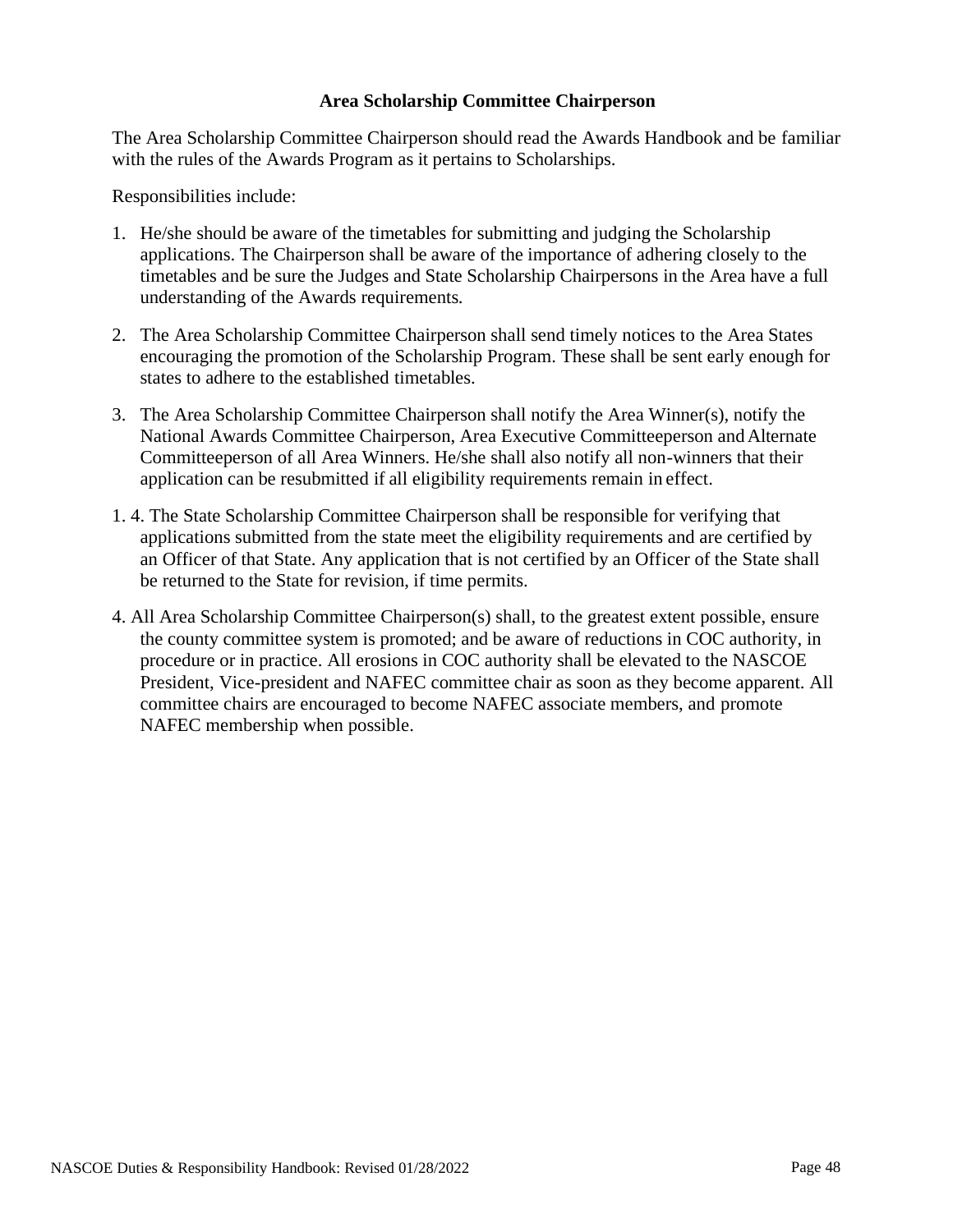#### *Area Scholarship Judges*

<span id="page-48-0"></span>The NASCOE President shall appoint Scholarship Judges, upon the recommendation of the Area Executive Committeeperson, to judge applications. The Judges should be a blend of members from the various State Associations with PT's and CED's represented. There should be three (3) to five (5) judges.

Responsibilities include:

- 1. Persons serving as Judges should become familiar with the Scholarship regulations by reading the Awards Handbook.
- 2. There is a timetable that must be adhered to and it is imperative that all Judges realize this and carry out the duties of this important function.
- 3. All Area Scholarship Judges shall, to the greatest extent possible, ensure the county committee system is promoted; and be aware of reductions in COC authority, in procedure or in practice. All erosions in COC authority shall be elevated to the NASCOE President, Vicepresident and NAFEC committee chair as soon as they become apparent. All committee chairs are encouraged to become NAFEC associate members, and promote NAFEC membership when possible.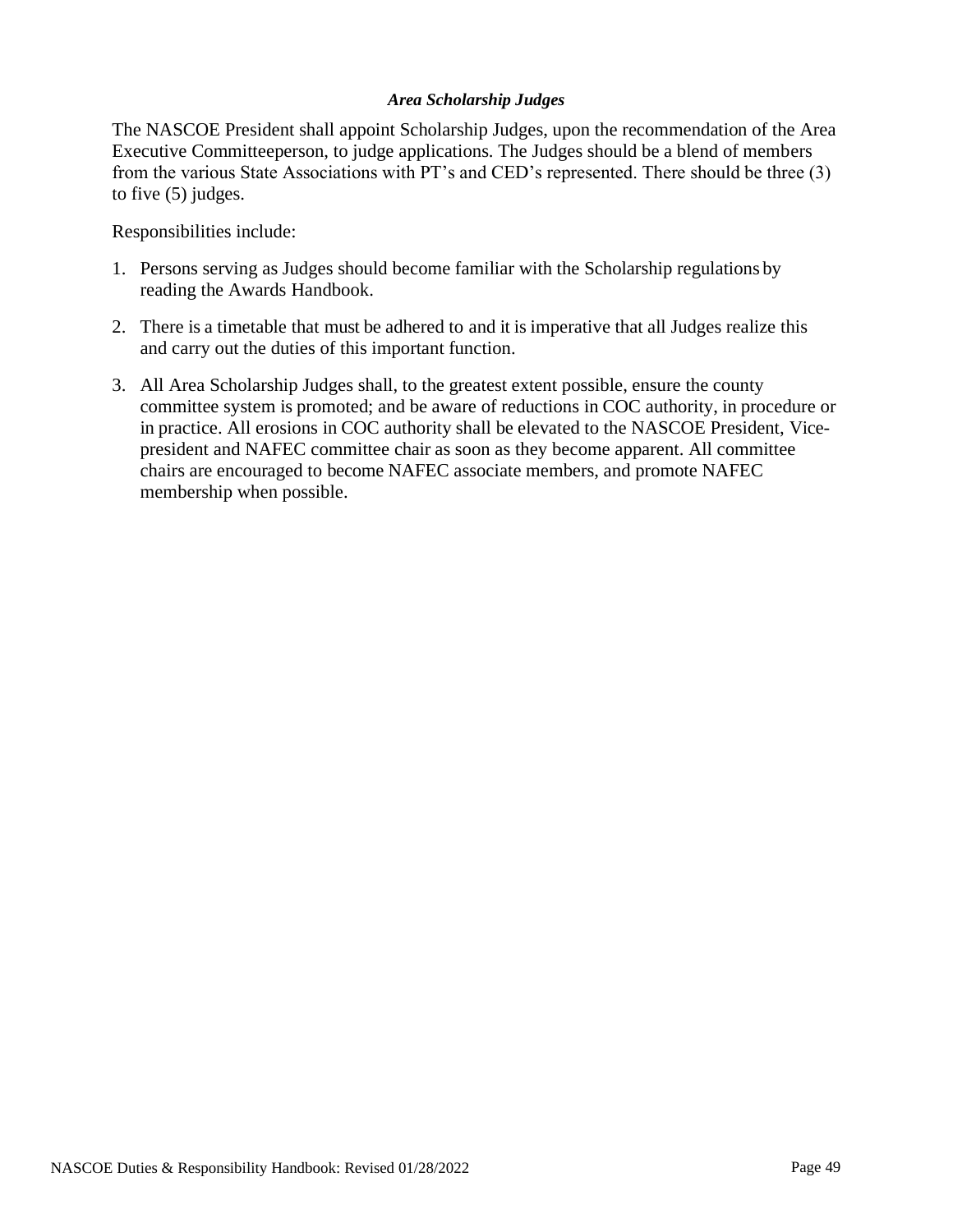#### **Area Emblems Committee Chairperson**

<span id="page-49-0"></span>The Area Emblem Chairperson will be responsible for:

- 1. Encouraging Emblem displays at State Conventions and the Area Rally.
- 2. He/she may be responsible for securing the displays and keeping track of the sales and monies to be sure it reaches the National Emblem Committee Chairperson.
- 3. Maintain and distribute information within the Area States concerning purchasingemblems from [www.nascoe.org,](http://www.nascoe.org/)
- 4. Keep thinking of ideas for new Emblem items and pass them on to the National Emblem Chairperson.
- 5. The Area Benefits/Emblems Committee Chairperson is responsible for giving a report of the yearly activities at the Area Rally and at the Area Meetings during the National Convention. He/She shall present during the Area meeting, any proposed recommendations/resolutions to membership. In the event the Area Chairperson is unable to attend either of these functions, he/she shall timely notify and submit a report to the Area Executive Committeeperson for presentation on his/her behalf.
- 6. Provides the Area Executive and Emblems Committee Chairperson progress and performance reports. This includes entrance and exit reports for area rallies and national conventions.
- 7. Participate in Area Executive Meetings when requested. Be prepared to give reports on Area Emblems activities.
- 8. Keep a record of their activities to pass on to their successor.
- 9. Contact the National Benefits/Emblems Chairperson or Area Executive Committeeperson with questions, suggestions, concerns or problems you may have.
- 10. Shall within 48 hours, send copies of all information received from the National Committee Chairperson and/or the Area Executive Committeeperson on to each State Benefits/Emblems Chairperson. It is the Area Committee Chairperson's responsibility to see that the information is sent to the Benefits/Emblems Committee Chairperson of each of the Area States. This is a vital and necessary link in the communication within the NASCOE organization.
- 11. Timely prepare and submit Area Committee reports and meeting minutes to the Area Executive Committeeperson, and the Benefits/Emblems Committee chairperson.
- 12. All Area Emblems Committee Chairperson(s) shall, to the greatest extent possible, ensurethe county committee system is promoted; and be aware of reductions in COC authority, in procedure or in practice. All erosions in COC authority shall be elevated to the NASCOE President, Vice-president and NAFEC committee chair as soon as they become apparent. All committee chairs are encouraged to become NAFEC associate members, and promote NAFEC membership when possible.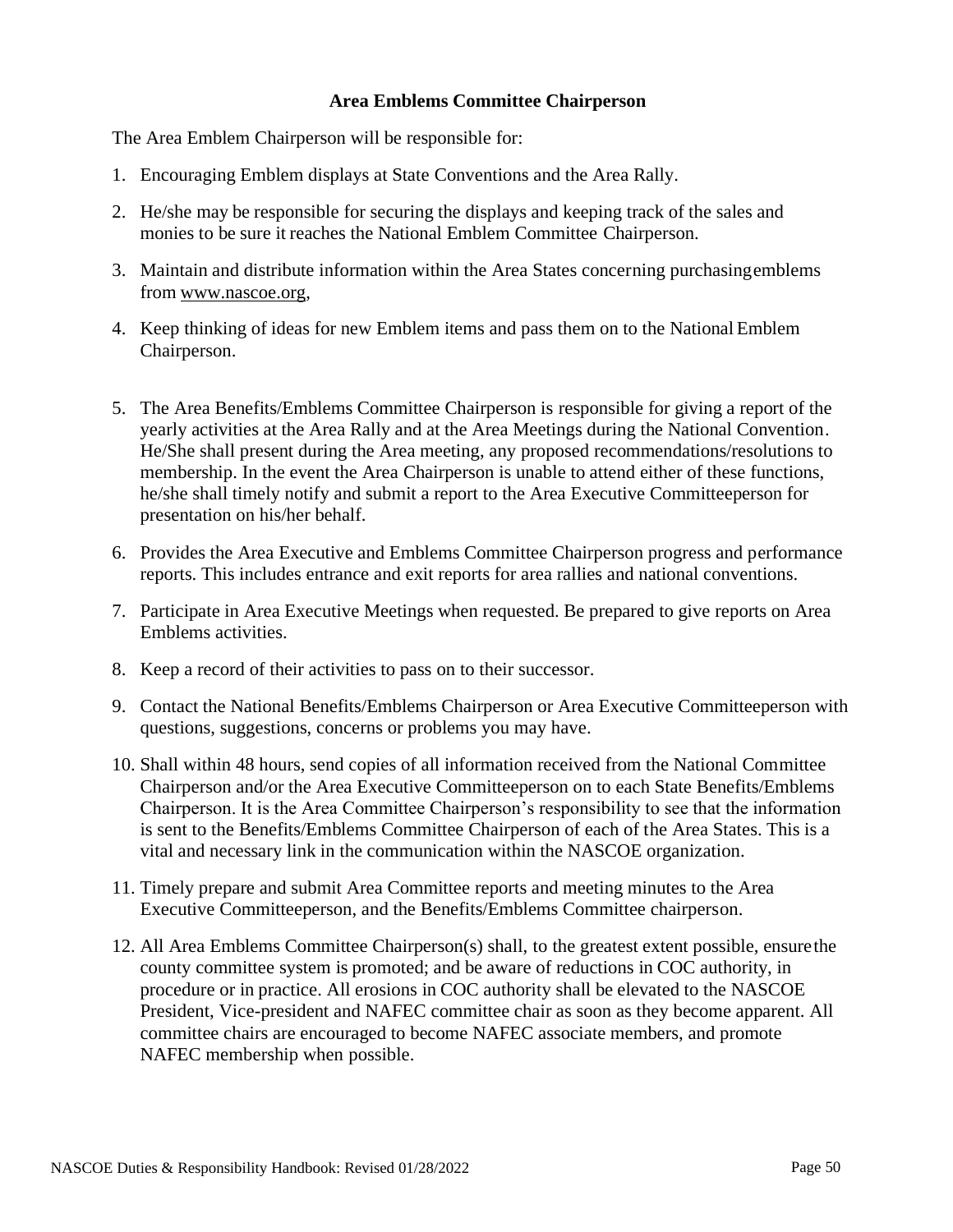## **Area Benefits Committee Chairperson**

<span id="page-50-0"></span>The Area Benefits Committee Chairperson has many duties including:

- 1. He/she should keep abreast of any information that could possibly be of value inpursuing more improved benefits for our members.
- 2. The Area Benefits Committee Chairperson should stay in contact with the Area Legislative Committee in working on common issues with Congress regarding Benefits.
- 3. Communication is key to the success of the NASCOE Benefits Committee. Area Benefits Chairpersons are critical links to the States in their area. Area Chairpersons should timely forward all relevant information to the respective State President and State Benefit Committee Chairpersons.
- 4. Area Benefits Committee Chairpersons should always promptly assist members with questions or concerns, and never hesitate to contact the National Benefits Committee Chairperson for assistance in resolving such matters.
- 5. Area Benefits Committee Chairpersons should be willing to develop a good working relationship with the NASCOE Benefits Provider as well as their supporting staff. By fostering good, open communication, you are a vital link between the NASCOE membership and the NASCOE Benefits Provider. Please be aware that you may encounter confidential information at times and you will need to respectfully and confidentially handle the details accordingly.
- 6. Area Benefits Committee Chairpersons should promptly report any known abuse of any benefits by non-members to the National Benefits Committee Chairperson. Steps should also be taken with the President of the State Association involved in gathering all details and coming up with a solution.
- 7. The Area Benefits/Emblems Committee Chairperson is responsible for giving a report of the yearly activities at the Area Rally and at the Area Meetings during the National Convention. He/She shall present during the Area meeting, any proposed recommendations/resolutions to membership. In the event the Area Chairperson is unable to attend either of these functions, he/she shall timely notify and submit a report to the Area Executive Committeeperson for presentation on his/her behalf.
- 8. Provides the Area Executive and Membership Committee Chairperson progress and performance reports. This includes entrance and exit reports for area rallies and national conventions.
- 9. Participate in Area Executive Meetings when requested. Be prepared to give reports on Area Benefits/Emblems activities.
- 10. Keep a record of their activities to pass on to their successor.
- 11. Contact the National Benefits/Emblems Chairperson or Area Executive Committeeperson with questions, suggestions, concerns or problems you may have.
- 12. Shall within 48 hours, send copies of all information received from the National Committee Chairperson and/or the Area Executive Committeeperson on to each State Benefits/Emblems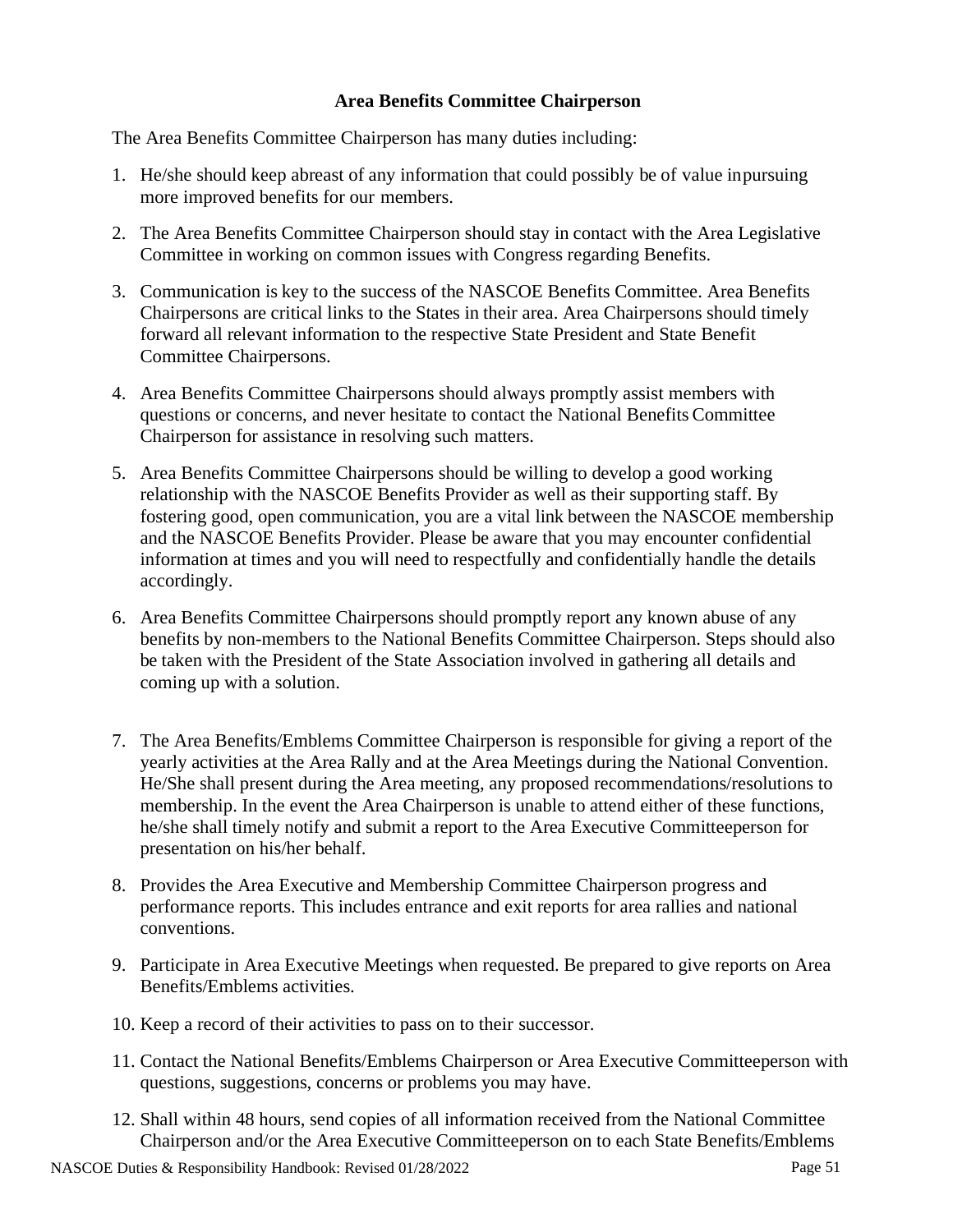Chairperson. It is the Area Committee Chairperson's responsibility to see that the information is sent to the Benefits/Emblems Committee Chairperson of each of the Area States. This is a vital and necessary link in the communication within the NASCOE organization.

- 13. Timely prepare and submit Area Committee reports and meeting minutes to the Area Executive Committeeperson, and the Benefits/Emblems Committee chairperson.
- 14. All Area Benefits Committee Chairperson(s) shall, to the greatest extent possible, ensure the county committee system is promoted; and be aware of reductions in COC authority, in procedure or in practice. All erosions in COC authority shall be elevated to the NASCOE President, Vice-president and NAFEC committee chair as soon as they become apparent. All committee chairs are encouraged to become NAFEC associate members, and promote NAFEC membership when possible.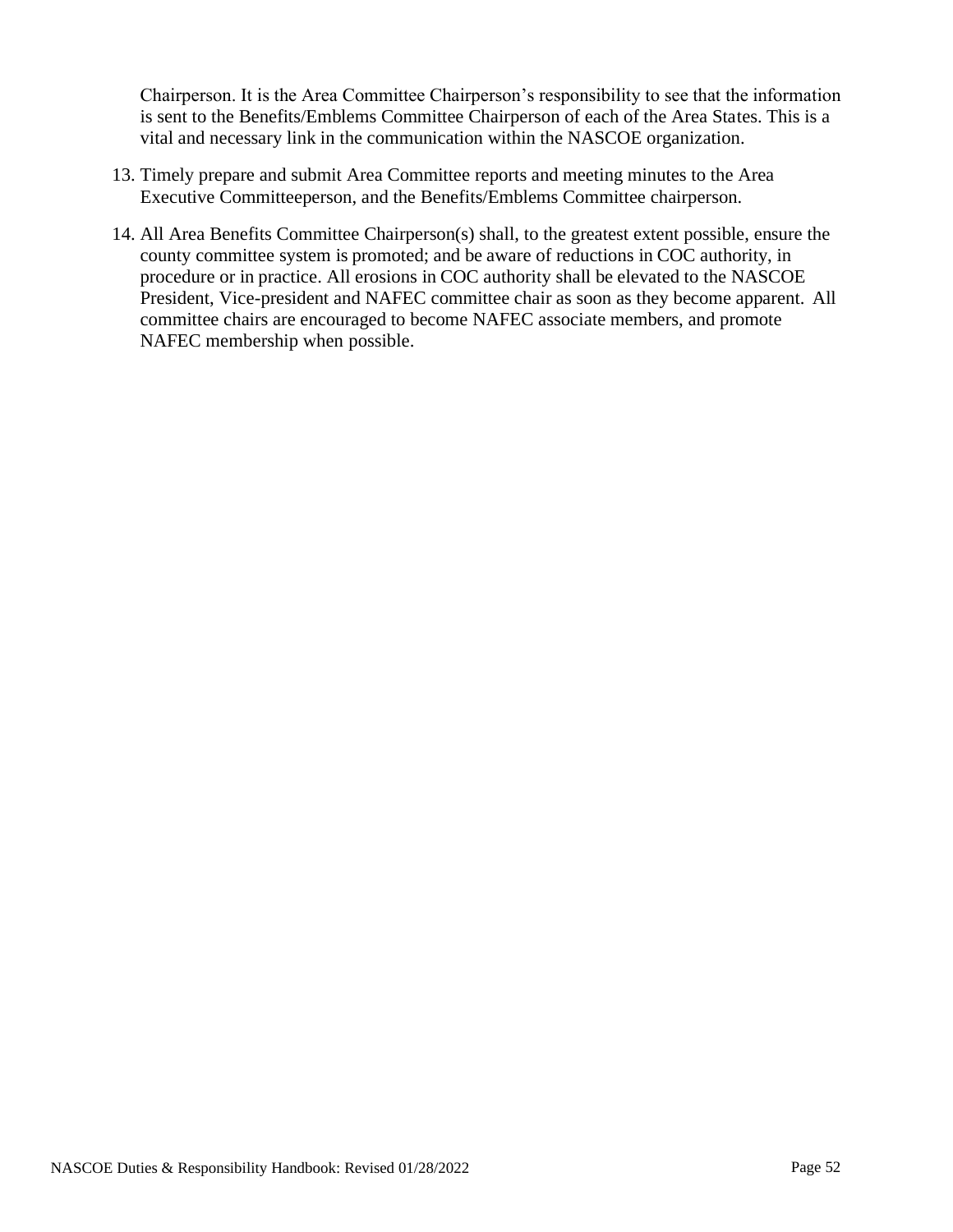#### **Area Legislative Committee Chairperson**

<span id="page-52-0"></span>The following are expected duties and responsibilities for Area Legislative Committee Chairpersons:

- 1. Serve as your Area's representative on the national legislative committee and attend all national legislative committee meetings, reporting results of these meetings to the area executive and states.
- 2. Attend and participate in the National Legislative Committee organizational meeting and legislative conferences as requested.
- 3. Maintain an up-to-date emailand regular mail listing of state legislative chairpersons and presidents for the purpose of forwarding legislative updates and requests for action in furthering the legislative agenda.
- 4. Work through the State Legislative Chairpersons to develop a list of NASCOE members and friends of NASCOE to serve as contacts to influence key congressional members on NASCOE issues.
- 5. Lead legislative committee area meetings. Area legislative committees shall be made up of state legislative chairs.
- 6. Make legislative contacts or direct contacts through states as directed by the National Legislative Chairpersons. Area Chair could be expected to develop example correspondence for use by States.
- 7. Area Legislative Chairpersons can expect an assignment to monitor a legislative area or assist in projects that further the legislative agenda.
- 8. Encourage membership to contact congressional representatives and have a working relationship with them. Be knowledgeable of the proper procedure to make contacts with Congress and advise the Area States of this in communication with them.
- 9. Work closely with the Area Benefits Committee Chairperson in following legislation which may affect membership. Do not hesitate to contact the National Chairpersons if you hear or read something that may have been unknown to others.

#### *All Area Legislative Committee Chairs:*

- <span id="page-52-1"></span>1. Promotes the goals and objectives of NASCOE's PAC and educate, recruit, and retain participants.
- 2. Communication and outreach are the key elements to success of the PAC. Regular communication is expected between the national chairperson, area chairpersons, and state chairpersons. Any breakdowns in communication should be discussed with the National Legislative Chairperson, Area Executive, or State President.
- 3. Coordinates the effort to recruit every non-PAC contributor in his/her represented area.
- 4. Requests information/reports from the PAC Coordinator that will help identify potential target contacts for recruitment.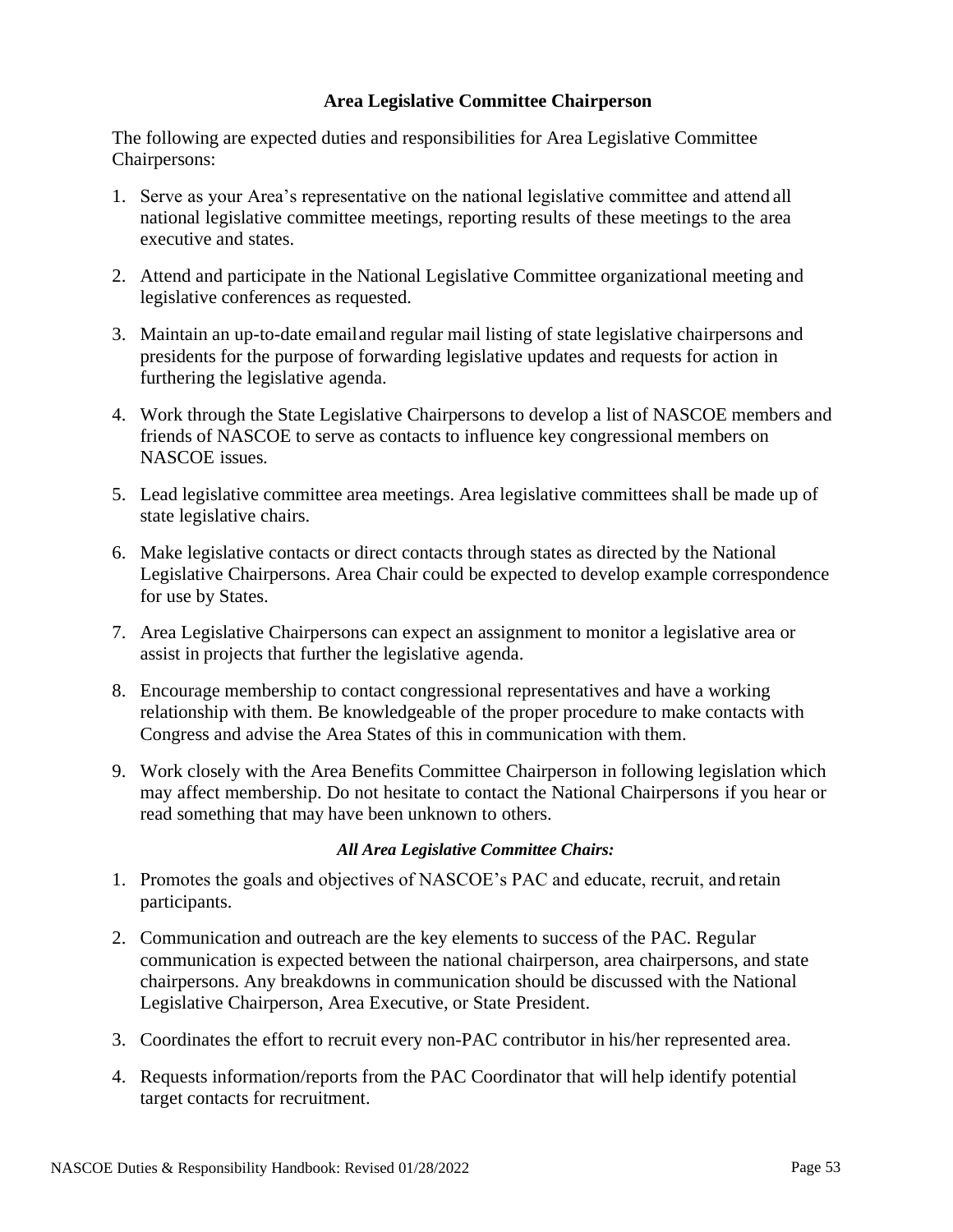- 5. Communicates, coordinates, and participates in PAC recruitment/retention efforts by working closely with state legislative chairs and state presidents in his/her represented area.
- 6. Follows up to determine status of contributors who are identified, by the PAC Coordinator, as inactive by the PAC coordinator.
- 7. Keeps all PAC educational/recruitment materials (PowerPoint presentations, brochures,fact sheets, etc.) updated and made available to state associations in represented area.
- 8. Attends state conventions within the area as a NASCOE representative, if invited by the state.
- 9. Promptly carries out and responds to any request made by the National Committee Chairperson.
- 10. Responsible for giving a report of the yearly PAC activities/accomplishments at the Area Rally and at the Area Meetings during the National Convention. In the event the Area Chairperson is unable to attend either of these functions, he/she shall timely notify and submit a report to the Area Executive Committeeperson for presentation in his/her behalf.
- 11. Maintain an up-to-date email and phone number listing (preferably cell phone # forurgent text messaging) listing of state legislative chairpersons and presidents for the purpose of contacting and forwarding legislative updates and requests for action to forward the PAC agenda and enhance communications.
- 12. Responsible for being present at the NASCOE PAC recruitment table at National Conventions to assist members enroll in the NASCOE PAC.
- 13. Area Chairpersons shall work with State Presidents and State Legislative Chairs toidentify NASCOE members to serve as contacts to Congressional members in each state.
- 14. All Area Legislative Committee Chairperson(s) shall, to the greatest extent possible, ensure the county committee system is promoted; and be aware of reductions in COC authority, in procedure or in practice. All erosions in COC authority shall be elevated to the NASCOE President, Vice-president and NAFEC committee chair as soon as they become apparent. All committee chairs are encouraged to become NAFEC associate members, and promote NAFEC membership when possible.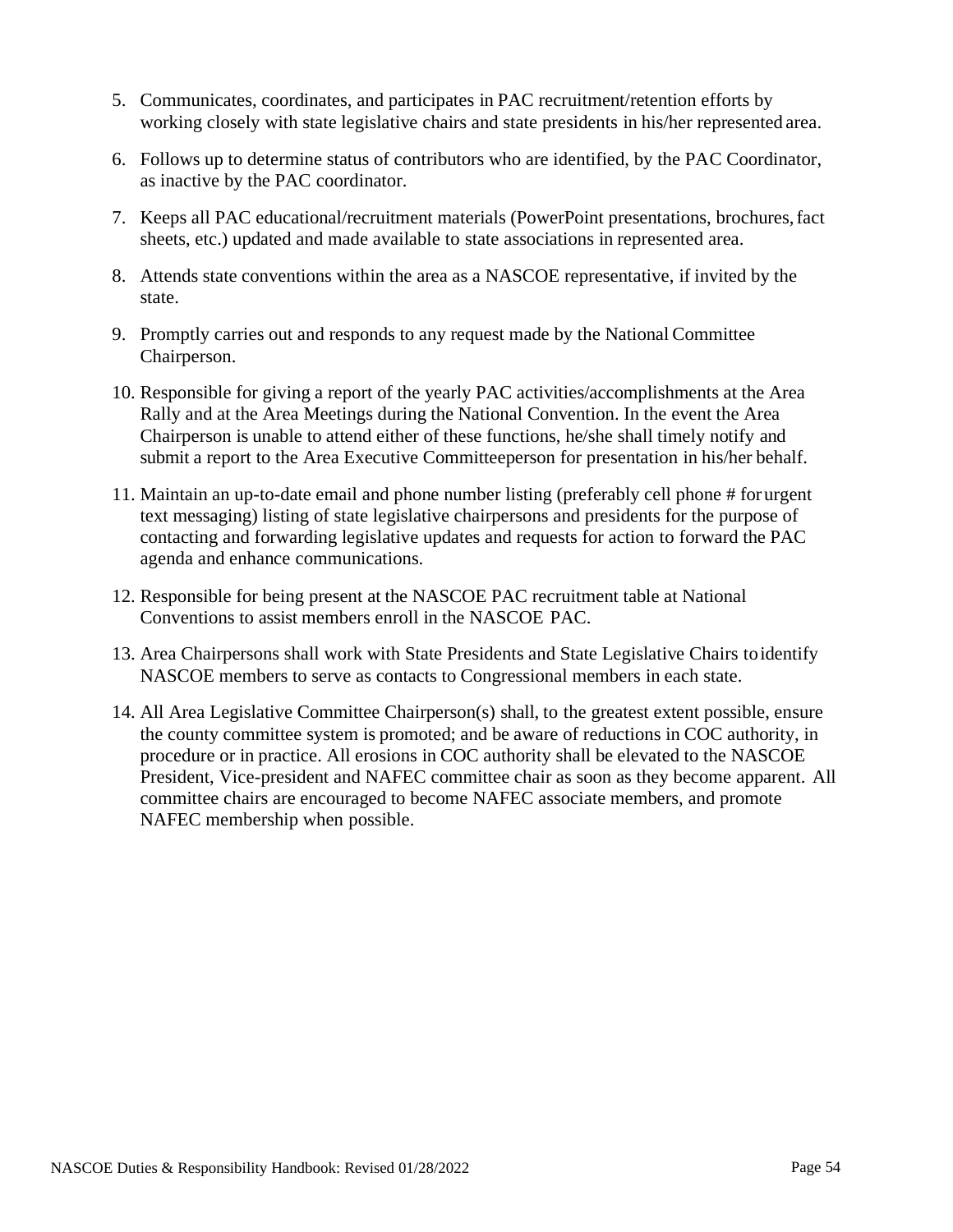## **Area Membership Committee Chairperson**

<span id="page-54-0"></span>The duties of the Area Membership Committee Chairperson include:

- 1. Serves as the Area representative on the NASCOE Membership Committee.
- 2. Shall contact each state membership chairperson/president/treasurer to introduce themselves upon beginning the position and request all personal contact information. Develops and updates an email distribution list of State Membership chairpersons. The Area Chairperson should refer to the most current area directory for this information.
- 3. Encourage each State Membership Chairperson, within their respective Area, to work with their State Treasurer to ensure that dues are submitted promptly to the NASCOE Treasurer when collected. He/she should monitor dues submission from states in the Area.
- 4. The Area Membership Chairperson shall work with state membership chairs to identify nonmembers and assist with tools for outreach to these non-members inviting them to join their state association and NASCOE. The Area Membership Chairperson shall follow-up with the area states, when necessary, but no less than each quarter.
- 5. Area Membership Chairperson shall work closely with the National Membership Chairperson and the Area Executive Committeeperson to improve themembership percentage for the area and to address any issues/problems timely.
- 6. Encourage State Membership Chairpersons to reach out to new employees about joining their State Associations and NASCOE. The Area Membership Chairperson shall follow-up with the area states as deemed necessary, but no less than quarterly.
- 7. Area Membership Chairperson will send the Membership Analysis Team Report (MAT), when received, to each State Membership Chairperson and State President requesting updates to any members information. The Area Membership Chairperson shall stay in contact with the State Membership Chairpersons to ensure new member information is added to the MAT report and returned to the Area Membership Chairperson.
- 8. Load updated membership information provided by states on their MAT reports into google docs for uploading into the NASCOE Information Database (NID), within two weeks of receipt.
- 9. Participate in monthly NASCOE Membership Committee meetings. Be prepared to give reports when requested for their Area. Each Area Chairperson will invite a State Membership chairperson to be a guest on monthly scheduled conference calls. Area Membership chairpersons will introduce their guests at the beginning of the call.
- 10. The Area Membership Committee Chairperson is responsible for giving a report of the yearly activities at the Area Rally and at the Area Meetings during the National Convention. He/She shall present during the Area meeting, any proposed recommendations/resolutions to membership. In the event the Area Chairperson is unable to attend either of these functions, he/she shall timely notify and submit a report to the Area Executive Committeeperson for presentation on his/her behalf.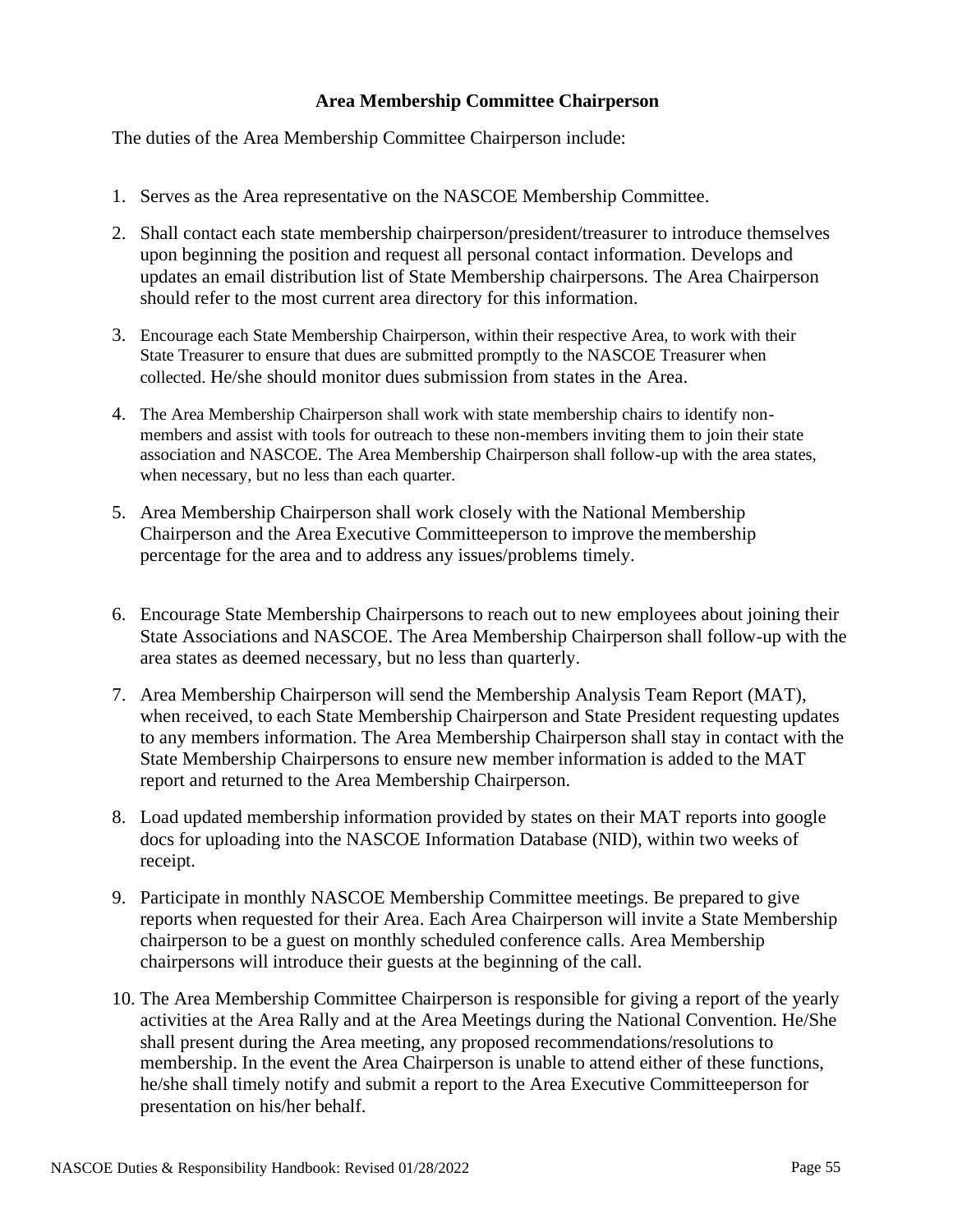- 11. Provides the Area Executive and Membership Committee Chairperson progress and performance reports. This includes entrance and exit reports for area rallies and national conventions.
- 12. Participate in Area Executive Meetings when requested. Be prepared to give reports on Area membership activities.
- 13. Keep a record of their activities to pass on to their successor.
- 14. Contact the National Membership Committee Chairperson or Area Executive Committeeperson with questions, suggestions, concerns or problems you may have.
- 15. Facilitate opportunities for states to share ideas, tips and best practices for increasing membership. This can be done via conference calls, TEAMS meetings or other form of communication on a quarterly basis.
- 16. Shall within 48 hours, send copies of all information received from the National Committee Chairperson and/or the Area Executive Committeeperson on to each State Membership Chairperson. It is the Area Committee Chairperson's responsibility to see that the information is sent to the Membership Committee Chairperson of each of the Area States. This is a vital and necessary link in the communication within the NASCOE organization.
- 17. Timely prepare and submit Area Committee reports and meeting minutes to the Area Executive Committeeperson, and the Membership Committee chairperson.
- 18. Shall work closely with the National Membership Chairperson and the Area Executive Committeeperson to improve the membership percentage for the Area and to address any issues/concerns timely.
- 19. Shall provide prompt responses, normally within 48 hours, to inquiries and/or requests from Membership, National Chairpersons, State Chairpersons, outside vendors, and the NASCOE Executive Committee when requested.
- 20. If the bi-annual Membership Workgroup meeting is scheduled to be convened, the Area Chairpersons shall work with the Membership Committee Chairperson to prepare an agenda and presentation of the applicable items to review and discuss during this meeting.
- 21. All Area Membership Committee Chairperson(s) shall, to the greatest extent possible, ensure the county committee system is promoted; and be aware of reductions in COC authority, in procedure or in practice. All erosions in COC authority shall be elevated to the NASCOE President, Vice-president and NAFEC committee chair as soon as they become apparent. All committee chairs are encouraged to become NAFEC associate members, and promote NAFEC membership when possible.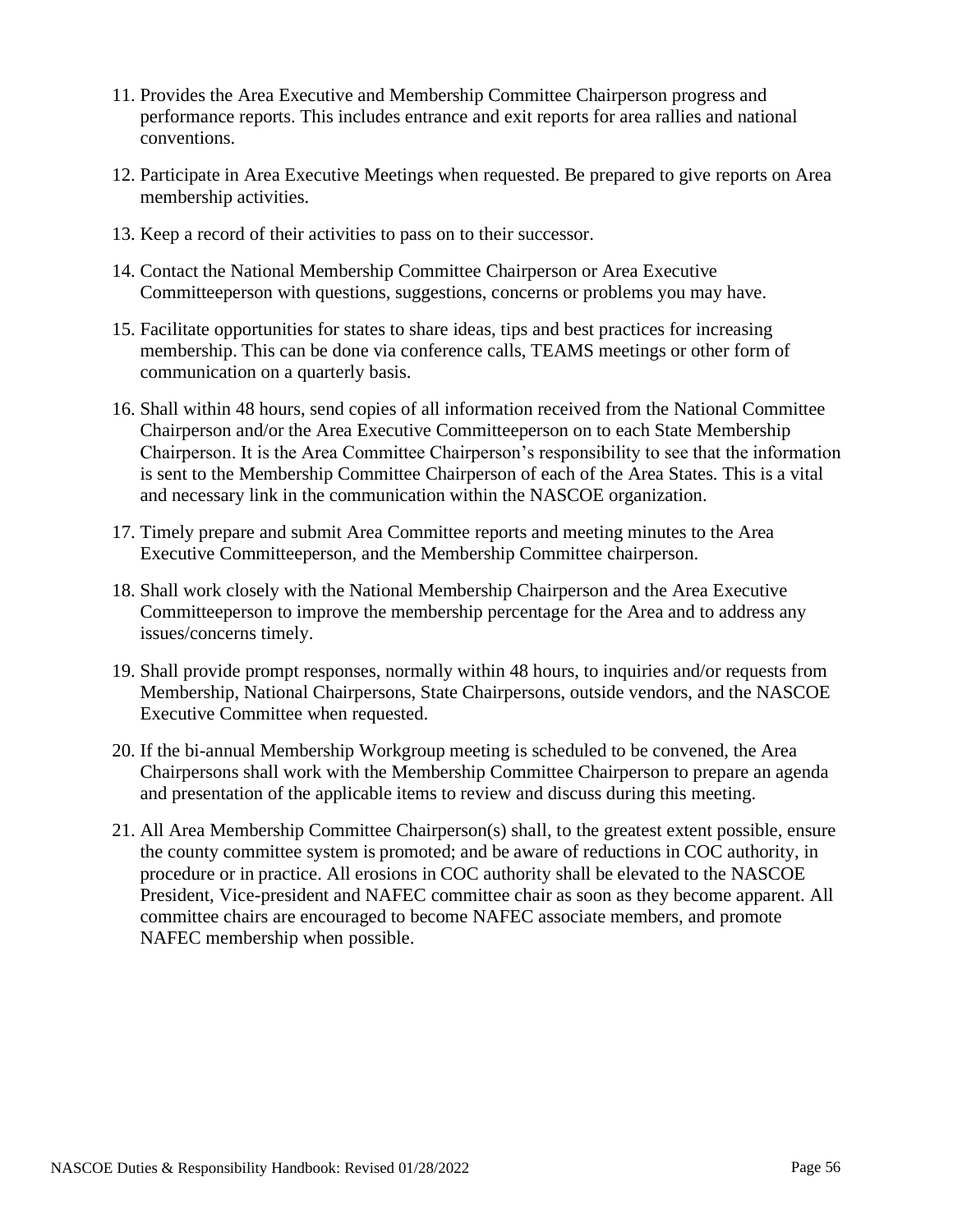## **County Office Advocacy Area Committee Chairperson Duties**

<span id="page-56-0"></span>Duties and responsibilities of the County Office Advocacy Area Chair include:

- 1. Serves as the area representative on the NASCOE County Office Advocacy Committee;
- 2. The COAC Area Chairperson serves at the pleasure of the Area Executive but works with the national chairperson to perform functions advancing the mission of the COAC.
- 3. Provides input to the national chairperson in developing an annual operating plan to be presented to the Executive Committee at the Organizational Meeting.
- 4. Develops and updates an email distribution list for state COAC chairpersons. The area chairperson should refer to the most current area directory for this information.
- 5. Immediately sends committee communications to area executives and state COAC chairperson. Each electronic mail communication should be carbon copied (cc'd) to the national chairperson to allow communications tracking.
- 6. Provides the area executive and national COAC committee chairperson progress and performance reports. This includes entrance/exit reports for area rallies and national conventions.
- 7. Assists the committee to work cooperatively but maintaining NASCOE autonomy.
- 8. Work with NASCOE and NAFEC leadership and committees to encourageNAFEC membership and associate membership.
- 9. The area chairperson will lead by example and actively recruit their own COC members for NAFEC membership and leadership roles within NAFEC.
- 10. The area chairpersons are urged to be NAFEC associate members and promote NAFEC membership when possible.
- 11. Supports and participates with NAFEC in its annual membership drive by distributing and publicizing NAFEC brochures, media, and other promotional materials to all current and prospective members and associate members.
- 12. When requested, works with the national chairperson to assist NAFEC in the development of NAFEC position papers, written testimony and related information that will be of dual benefit to both NAFEC and NASCOE.
- 13. Be aware of all benefits that are available to NAFEC members and share that information with NASCOE/NAFEC Area Chairs.
- 14. As assigned by the national chairperson, monitors FSA directives (notices, handbook amendments, and policies) for issues potentially impacting the farmer-elected committee and county office system. Issues and concerns shall be elevated and resolved through appropriate NASCOE and NAFEC channels immediately. When national, regional or state issues arise, engages state COAC chairs in a process which will achieve committee chair empowerment, engagement, education and workload sharing.
- 15. Promotes meaningful and effective county committee training for all FSA countycommittee members, FSA district directors, and FSA county executive directors by working with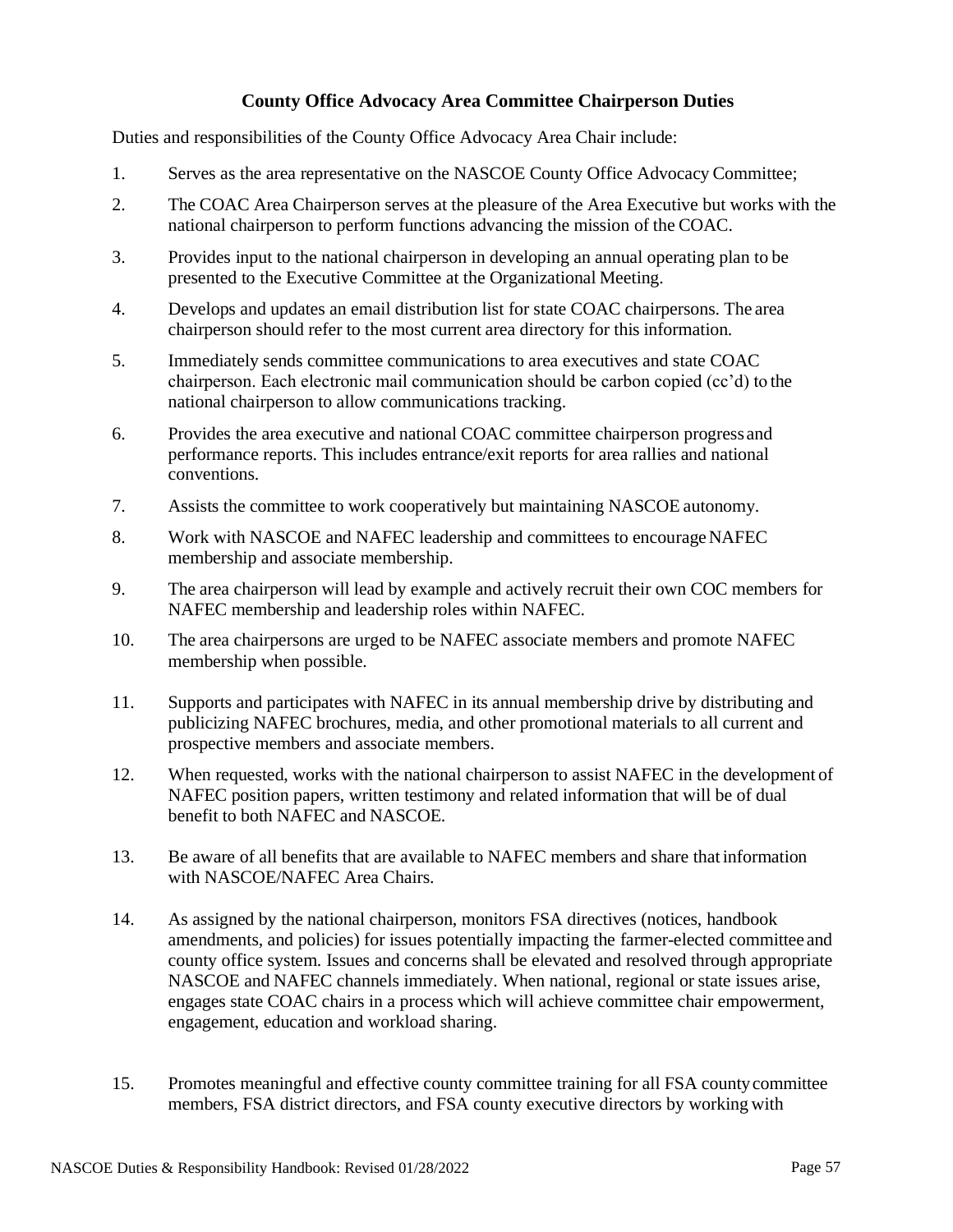NASCOE officers, Executive Committee, and FSA national and state offices.

- 16. Promotes the tenet that county committee/county office authorities and roles are core components of county operations trainee (COT), county office program technician (PT) training and other administrative and management-oriented programs.
- 17. Organizes and conducts meetings of the County Office Advocacy Committee at area rallies. Also, participate NASCOE committee meetings at the national conventions and other national or area meetings. Along with coordinating events, take into consideration attendees who need to be invited or could be invited (e.g. NAFEC leadership and/or COC members from local area). Appoint a state COAC chairperson (s) to take minutes of committee meetings at area rallies.
- 18. Timely prepares and submits committee reports and meeting minutes to the COACnational chairperson, area executive, and state chairpersons.
- 19. Participates in scheduled monthly committee conference calls with the COAC. Ifselected, takes call notes and timely submit to the national chairperson for internal (Executive Committee and County Office Advocacy Committee only) email distribution.
- 20. Each area chairperson will invite a state COAC chairperson to be a guest on monthly scheduled conference calls. Area chairpersons will introduce their guests at the beginning of the call.
- 21. As assigned, each area chairperson will have a specific area of responsibility (examples: handbook/policy monitoring, liaison for NAFEC and other partner associations/organizations, publicity and education, training, and recruitment/benefits promotions).
- 22. Collaborates with the NASCOE Legislative Committee. Cooperates with both the NASCOE and NAFEC legislative consultants in identifying key congressional and/or USDA contacts.
- 23. Keeps a record of activities to pass on to successor area chairpersons to assist in a smooth transition and in succession planning.
- 24. Establishes and maintains an electronic library of resource documents for county committee/county office authorities.
- 25. Each October participates in conference call training with the COAC to review responsibilities handbook with the County Office Advocacy Committee national and area chairpersons.
- 26. Ensures the county office system is promoted; and be aware of reductions in COC/county office authorities, in procedure or in practice. The area chairperson shall work with the national chairperson to identify, research, and resolve issues promptly.
- 27. Emphasizes to all NASCOE leaders and members the critical importance of knowledge and vigilance of county office authorities. These authorities are the foundation of NASCOE's existence and future.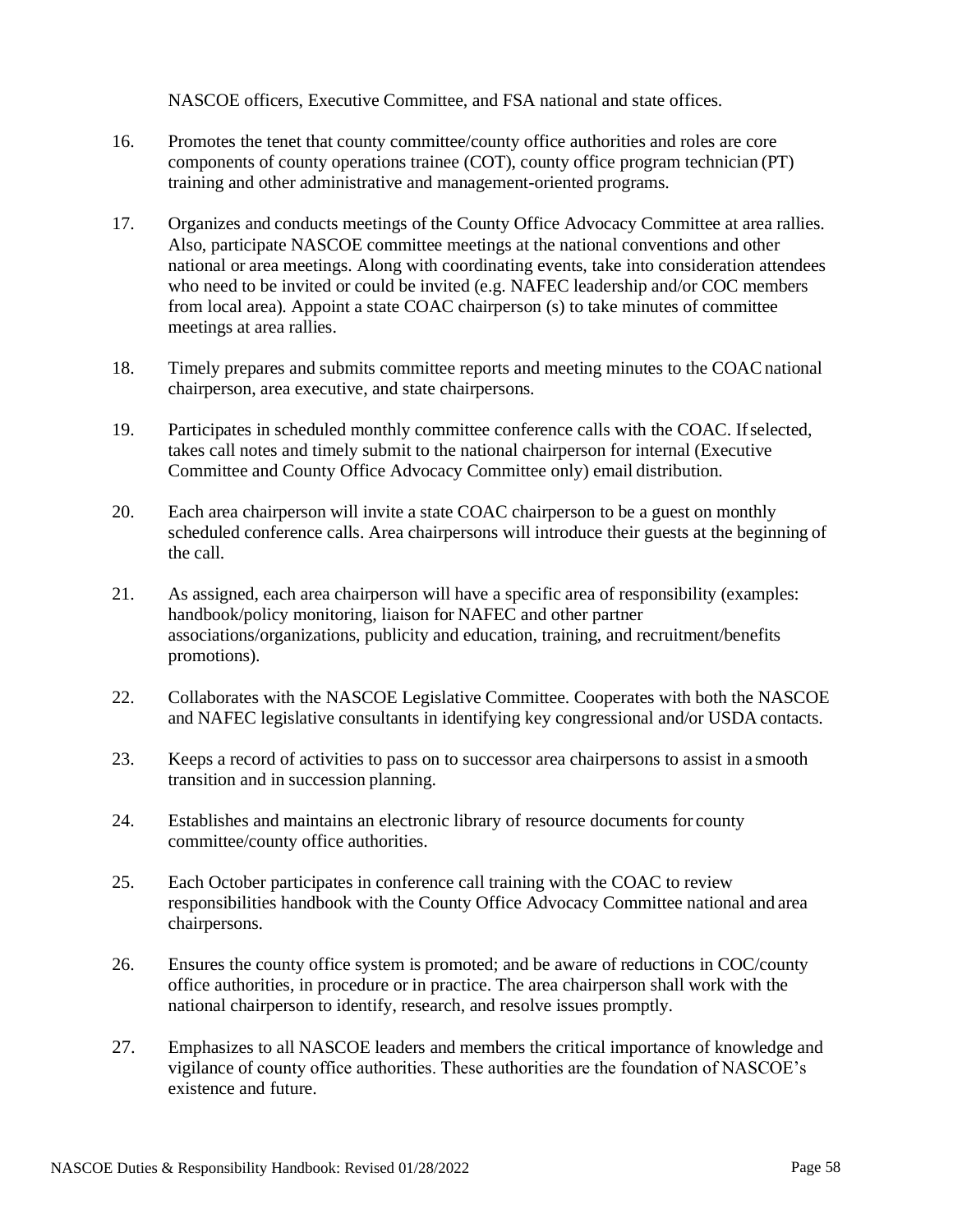## **Area Publicity Committee Chairperson Duties**

<span id="page-58-0"></span>The Area Publicity Committee Chairperson duties include the following:

- 1. Coordination with the Area Executive for the planning and publication of a minimum of three area bulletins. This includes the following:
- 2. Selecting relevant topics, this includes selecting relevant topics, soliciting articles from the Area Executive, Alternate Executive, and committee chairpersons as needed, and compiling and formatting into a digital document that is professional in appearance.

\*\*\*NOTE\*\*\*: News and/or articles from states may also be solicited for inclusion in area bulletins.

- 3. Maintenance of area photo albums on the NASCOE News Facebook page. Appropriate photos include those from area rallies, state conventions, training meetings, and other NASCOE activities.
- 4. Communication with State Publicity Chairs. Concerns and suggestions should be shared with the National Publicity Chair and reported at the Publicity Committee meeting at the National Convention.
- 5. Encouragement of state newsletters, websites, and/or Facebook pages. Area Publicity Chairpersons should be available to provide assistance and support to State Publicity Chairpersons in all publicity efforts.
- 6. Assistance with the annual Convention Cash Club contest. This includes publicizing the contest, soliciting entries, and judging entries.
- 7. All Area Publicity Committee Chairperson(s) shall, to the greatest extent possible, ensure the county committee system is promoted; and be aware of reductions in COC authority, in procedure or in practice. All erosions in COC authority shall be elevated to the NASCOE President, Vice-president and County Office Advocacy committee chair as soon as they become apparent. All committee chairs are encouraged to become NAFEC associate members, and promote NAFEC membership when possible.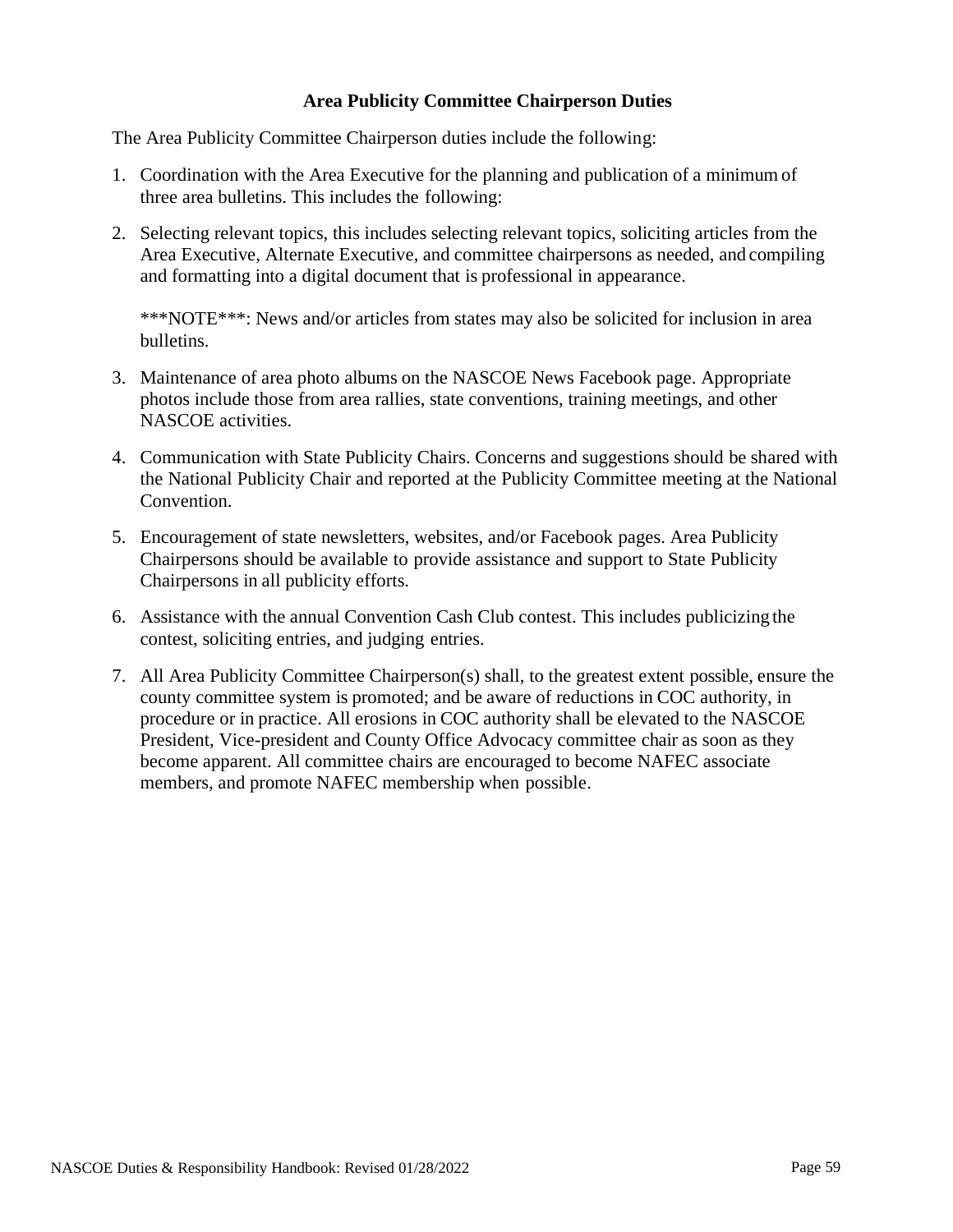#### **Area Resolutions and Parliamentarian Chairperson Duties**

<span id="page-59-0"></span>The AREA Resolutions and Parliamentarian Chairperson shall be appointed by the NASCOE President upon the recommendation of the Area Executive Committeeperson. The Area Resolutions and Parliamentarian Chairperson shall provide support and guidance to the Area in Parliamentary Procedure as it pertains to Area meetings. The appointee is also responsible for providing technical advice to the Area Executive Committeeperson and Area Committee Chairpersons to facilitate or direct the discussions and keep order.

The Area Parliamentarian and/or Resolutions Chairperson duties and responsibilities include:

- 1. The Chairperson should be well-versed in Roberts Rules of Order and the application of those rules to facilitate or direct the discussions and keep order at Area and/or Area Committee meetings.
- 2. The Parliamentarian reviews and presents any proposed resolutions to the membership at Area meetings.
- 3. He/She provides guidance to committee chairpersons on the proper format of preparing reports and minutes of Area meetings.
- 4. He/She may be asked to review Parliamentary Procedure at Area meetings.
- 5. The Parliamentarian shall be unbiased in matters being discussed at meetings. Participation in meetings should be limited to giving parliamentary or policy advice to the meeting Chair, and, when requested, to any other member of NASCOE.
- 6. The Parliamentarian shall call the attention of the Chair to any errors in parliamentary procedure.
- 7. All Area Resolutions and Parliamentarian Chairperson(s) shall, to the greatest extent possible, ensure the county committee system is promoted; and be aware of reductions in COC authority, in procedure or in practice. All erosions in COC authority shall be elevated to the NASCOE President, Vice-president and County Office Advocacy committee chair as soon as they become apparent. All committee chairs are encouraged to become NAFEC associate members, and promote NAFEC membership when possible.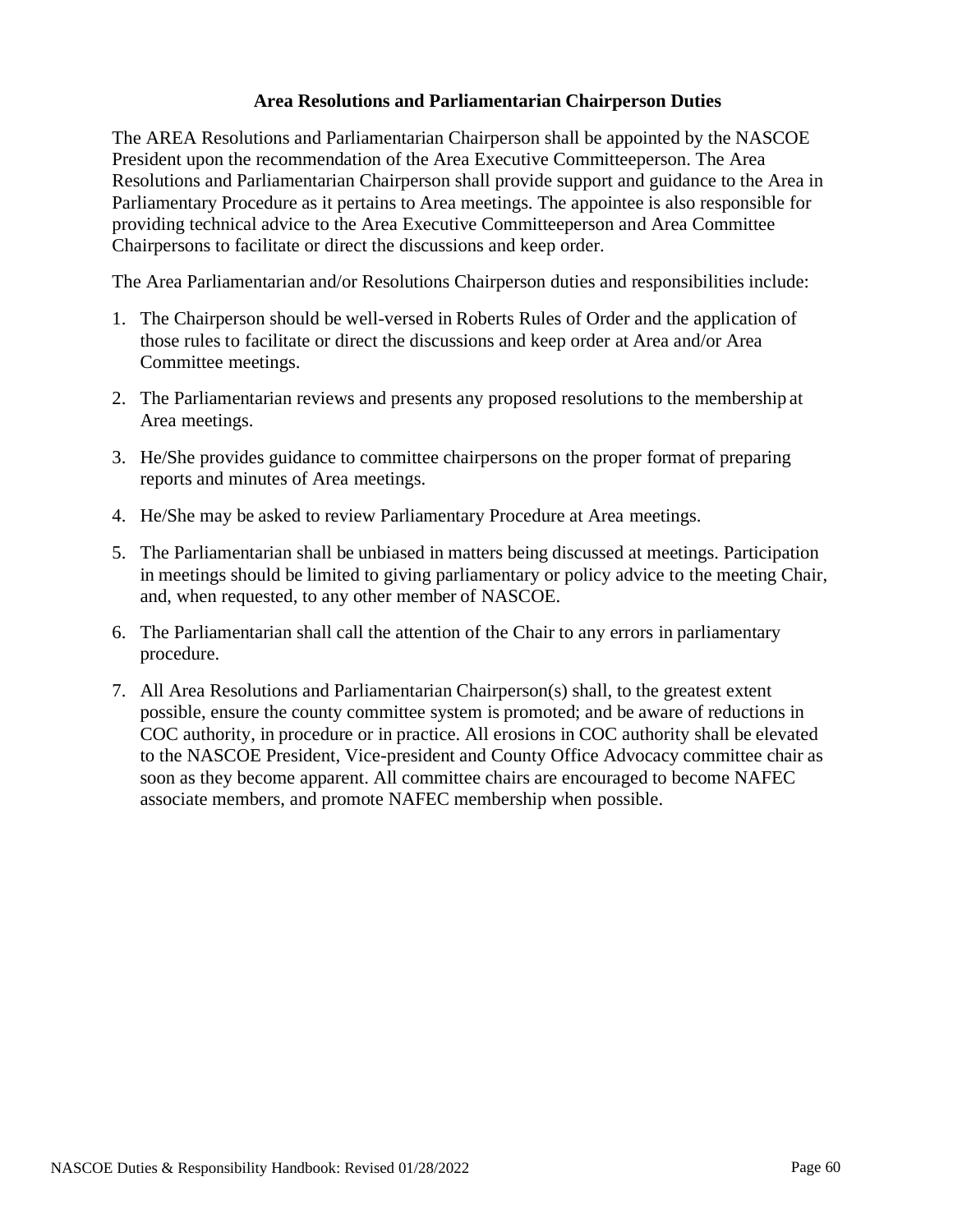#### **Area Negotiation Consultant and Programs Committee Chair Duties**

<span id="page-60-0"></span>The Area Negotiation Consultant and Programs Committee Chair will be appointed by the NASCOE President upon recommendation of the Area Executive Committeeperson. If the Executive Committeeperson is a CED, the Consultant will be a PT. If the Executive Committeeperson is a PT, the Consultant will be a CED. Responsibilities are many and varied but shall include:

- 1. The Area Committee Chair may be delegated the responsibility of conferring with the person who submitted the item, researching issues, and/or preparing a presentation of the issue. The presentation may be prepared for consideration of the Negotiation Team or for submissionto the appropriate Program Area in Washington DC.
- 2. The Area Program Chairperson is responsible for publicizing the purpose/responsibility/availability of the Negotiations and Programs Committee to the membership withinthe Area. The Area Program Chair is encouraged to identify program issues and inefficiencies that may need to be considered for presentation to either the Negotiation Team or the FSA Program Area.
- 3. The Area Committee Chair shall assist and encourage state membership in the area to participate in the submission of items for consideration by the Negotiations and Program Committee.
- 4. The Area Committee Chairperson may act as a conduit to relay items from the NASCOE member identifying the issue to the National Committee Chairperson for consideration. The Area Chairperson will regularly communicate and assist the National Chairperson as requested.
- 5. All Area Committee Chairperson(s) shall, to the greatest extent possible, ensurethe county committee system is promoted; and be aware of reductions in COC authority, in procedure or in practice. All erosions in COC authority shall be elevated to the NASCOE President, Vicepresident and County Office Advocacy Committee Chair as soon as they become apparent. All committee chairs are encouraged to become COAC associate members, and promote COAC membership when possible.
- 6. A Pre-Negotiation Session is usually held in January. Items may be submitted after the deadline which is December 15th. The Negotiation Consultant shall contact the Area States requesting items for the Pre-Negotiation Session. This notification may be conducted by email, postal service, area web page articles, etc. The Consultant and Executive Committeeperson shall work together to prepare the items for presentation at the Session. The Consultant and/or the Executive Committeeperson shall forward a copy of each item received to the NASCOE Secretary to ensure the item is included for presentation at the Pre-Negotiation Session. The Consultant attends the Pre- Negotiation Session. During this Session, the items are reviewed and discussed by those in attendance. Items that are duplicated or similar are usually combined into one. The items are divided into categories, for example, items to be consulted with management, items to negotiate, items to be referred to another committee, or items which are program issues. Occasionally, the Executive Committee may determine not to present a particular item to management at that time. All items will be thoroughly reviewed and the "NASCOE position" on each item should be developed at this meeting.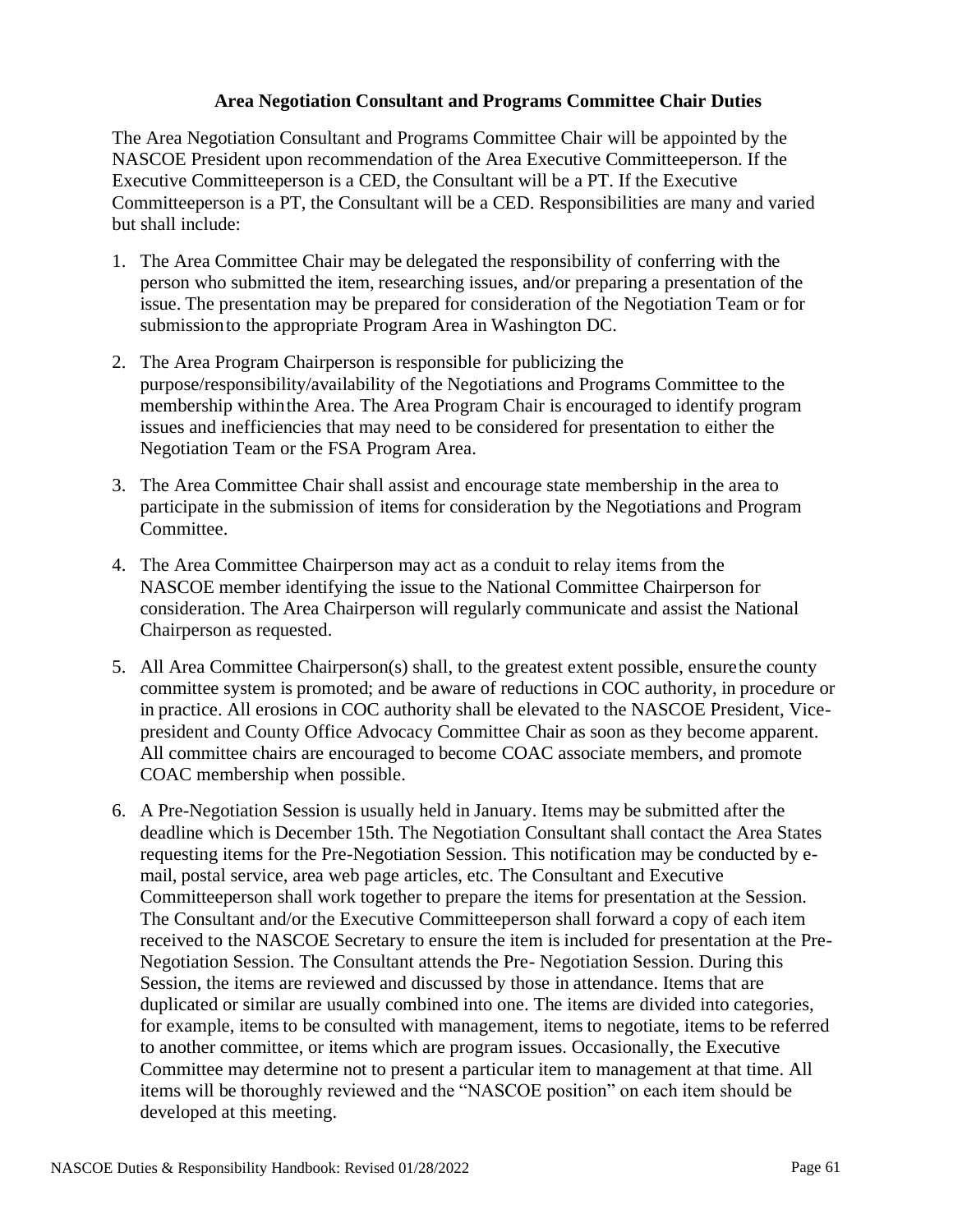- 7. Immediately after the Pre-Negotiation Session, individuals who submitted items from your area must be notified as to the status of the item. The Area Executive Committeeperson may notify the individuals or may ask the Consultant to notify the individuals. (See EXHIBIT 1).
- 8. The NASCOE Secretary and the National Negotiations and Programs Committee Chairperson work together to write up the items as they will be presented to management. Assignments to the individuals who will research the items for further clarification are generally made at the Pre-Negotiation Session, but may be made immediately after the Pre-Negotiation Session. Research can include, but is not limited to, conducting surveys, polling states, reviewing regulations and procedures, and/or outside sources to prepare to defend NASCOE's position at the actual Negotiation Session.
- 9. The Negotiation Consultation Session with Management is normally held in May. The Area Executive Committeeperson and Consultant along with the NASCOE Officers shall attend this meeting which is held at the USDA/FSA offices in Washington, DC. The Consultant shall be active at this meeting to the degree requested by the Executive Committee. The Consultant may be requested to do follow-up work on items as deemed necessary by the Executive Committeeperson or NASCOE Officers.
- 10. The Consultant is responsible for giving a report of the Negotiation activities at both the Area Rally and the Area Meeting during the National Convention. In the event the Consultant is unable to attend either of these functions, he/she shall submit a report to the Area Executive Committeeperson for presentation in his/her behalf. It is important to note that the expenses of the Consultant for attending the Area Rally and/or the Area Meeting during the Convention are not authorized expenses of NASCOE.
- 11. The Consultant shall work closely with the Area Executive Committeeperson and be willing to write correspondence, reports and new items, if so requested. The Consultant shall feel free to contact the Area Executive Committeeperson or NASCOE Officers with any questions and/or suggestions. Expenses such as postage and telephone calls arereimbursable by filing a claim with the NASCOE Treasurer.